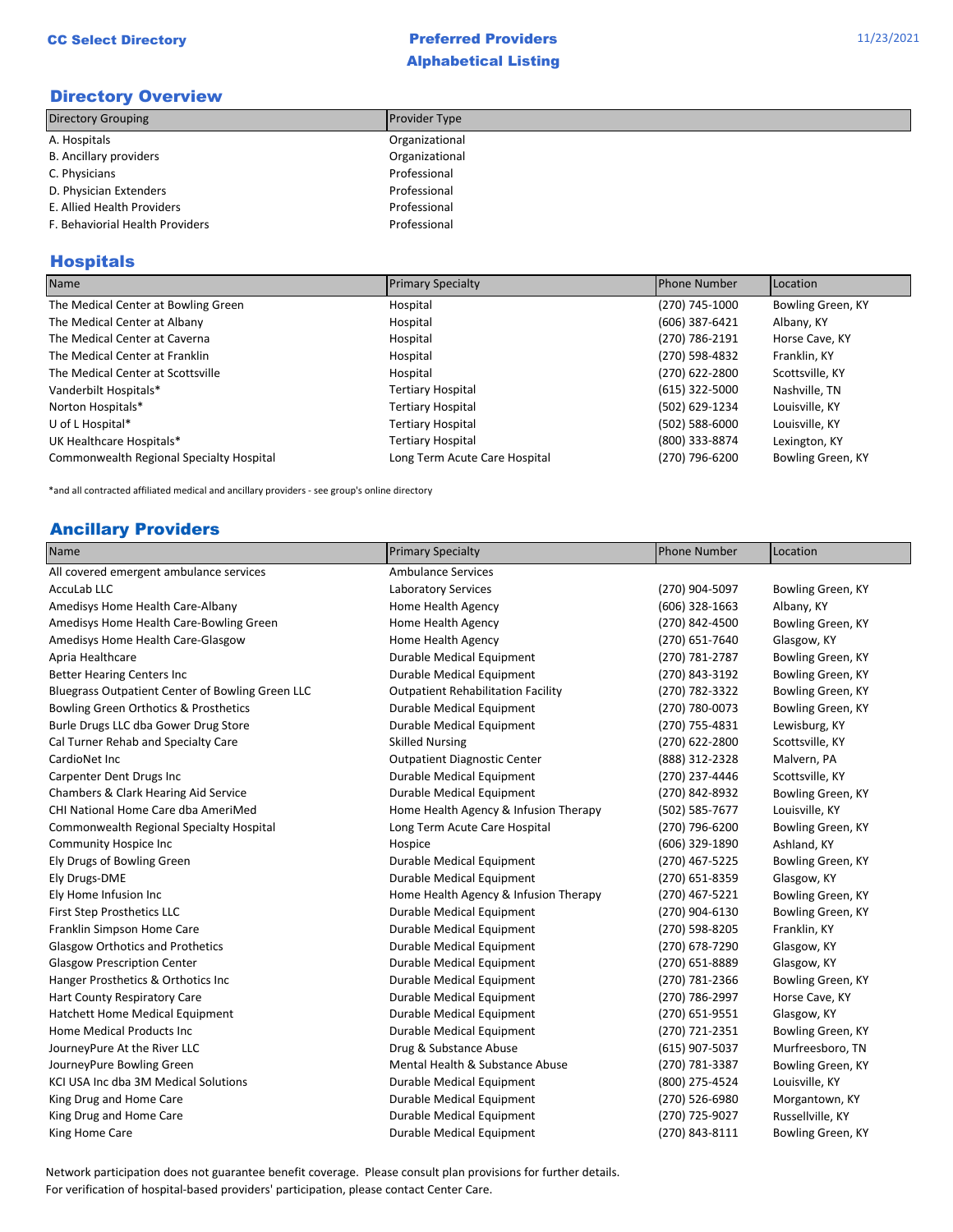| Name                                                        | <b>Primary Specialty</b>                  | <b>Phone Number</b> | Location                 |
|-------------------------------------------------------------|-------------------------------------------|---------------------|--------------------------|
| KY Hospice Network Group                                    | Hospice                                   | (270) 782-3402      | Bowling Green, KY        |
| LabCorp                                                     | Laboratory Services                       | online directory    | all contracted locations |
| Lifeline Health Care of Clinton                             | Home Health Agency                        | (606) 387-8131      | Albany, KY               |
| Lifeline Health Care of Logan                               | Home Health Agency                        | (270) 726-2408      | Russellville, KY         |
| Lifeline Health Care of Warren                              | Home Health Agency                        | (270) 781-0702      | Bowling Green, KY        |
| Lincare Inc dba United Medical-London                       | Durable Medical Equipment                 | (606) 843-0034      | London, KY               |
| Lincare-Bowling Green                                       | Durable Medical Equipment                 | (270) 793-9611      | Bowling Green, KY        |
| Lincare-Glasgow                                             | Durable Medical Equipment                 | (270) 651-3753      | Glasgow, KY              |
| Maxim Healthcare Services Inc                               | Home Health Agency                        | (859) 687-3006      | Lexington, KY            |
| <b>McPeak Surgery Center LLC</b>                            | Ambulatory Surgery Center                 | (270) 651-2181      | Glasgow, KY              |
| Med Center Health Orthopedics Plus Physical Therapy         | <b>Outpatient Rehabilitation Facility</b> | (270) 745-0987      | Bowling Green, KY        |
| MedEquip                                                    | Durable Medical Equipment                 | (270) 780-2655      | Bowling Green, KY        |
| Medical Diagnostics Laboratories LLC                        | Laboratory Services                       | (877) 269-0090      | Hamilton, NJ             |
| <b>Medicine Arts Pharmacy LLC</b>                           | Durable Medical Equipment                 | (270) 843-3202      | Bowling Green, KY        |
| <b>Medtronic MiniMed</b>                                    | Durable Medical Equipment                 | (800) 933-3322      | mail order               |
| Myriad Genetic Laboratories Inc                             | Laboratory Services                       | (800) 469-7423      | Salt Lake City, UT       |
| <b>NuMotion</b>                                             | Durable Medical Equipment                 | (270) 904-4934      | Bowling Green, KY        |
| Option Care Enterprises Inc dba Walgreens Infusion Services | Home Health Agency & Infusion Therapy     | (606) 324-4427      | Ashland, KY              |
| Option Care Enterprises Inc dba Walgreens Infusion Services | Home Health Agency & Infusion Therapy     | (502) 266-0123      | Louisville, KY           |
| <b>Option Care Infusion Services LLC</b>                    | Home Health Agency & Infusion Therapy     | (877) 726-0776      | Nashville, TN            |
| Orthofix US LLC                                             | Durable Medical Equipment                 | (800) 527-0404      | Lewisville, TX           |
| <b>Praxair Healthcare Services Inc</b>                      | Durable Medical Equipment                 | (270) 782-8219      | Bowling Green, KY        |
| <b>Quest Diagnostics</b>                                    | Laboratory Services                       | online directory    | all contracted locations |
| Resp-Aire Inc                                               | Durable Medical Equipment                 | (270) 726-6188      | Russellville, KY         |
| <b>Riley White Drugs</b>                                    | Durable Medical Equipment                 | (270) 726-7626      | Russellville, KY         |
| Riley White Inc dba Clinic Pharmacy                         | Durable Medical Equipment                 | (270) 781-3095      | Bowling Green, KY        |
| Rivendell Behavioral Health Services of Kentucky            | Mental Health & Substance Abuse           | (270) 843-1199      | Bowling Green, KY        |
| Southern Kentucky Rehabilitation Hospital                   | <b>Rehabilitation Facility</b>            | (270) 782-6900      | Bowling Green, KY        |
| Southern Medical Lab                                        | <b>Laboratory Services</b>                | (270) 651-2989      | Glasgow, KY              |
| <b>Stepworks Recovery Centers LLC</b>                       | Mental Health & Substance Abuse           | (800) 545-9031      | Bowling Green, KY        |
| The Barren River Regional Cancer Center                     | <b>Cancer Treatment Center</b>            | (877) 573-0050      | Glasgow, KY              |
| The Kid Spot Center LLC                                     | <b>Rehabilitation Facility</b>            | (270) 465-7768      | Campbellsville, KY       |
| The Medical Center Home Care                                | Home Health Agency                        | (270) 745-1006      | Bowling Green, KY        |
| The Medical Center Sleep Center                             | Sleep Lab                                 | (270) 796-6559      | Bowling Green, KY        |
| <b>Tomorrows Woman Inc</b>                                  | Durable Medical Equipment                 | (270) 781-5171      | Bowling Green, KY        |
| Vann Healthcare Services                                    | Durable Medical Equipment                 | (270) 651-7627      | Glasgow, KY              |
| Western Ky Diagnostic Imaging, a Dept of The Medical Center | <b>Imaging Center</b>                     | (270) 746-9500      | Bowling Green, KY        |
| <b>Xpress Nebs</b>                                          | Durable Medical Equipment                 | (888) 721-6893      | Cincinnati, OH           |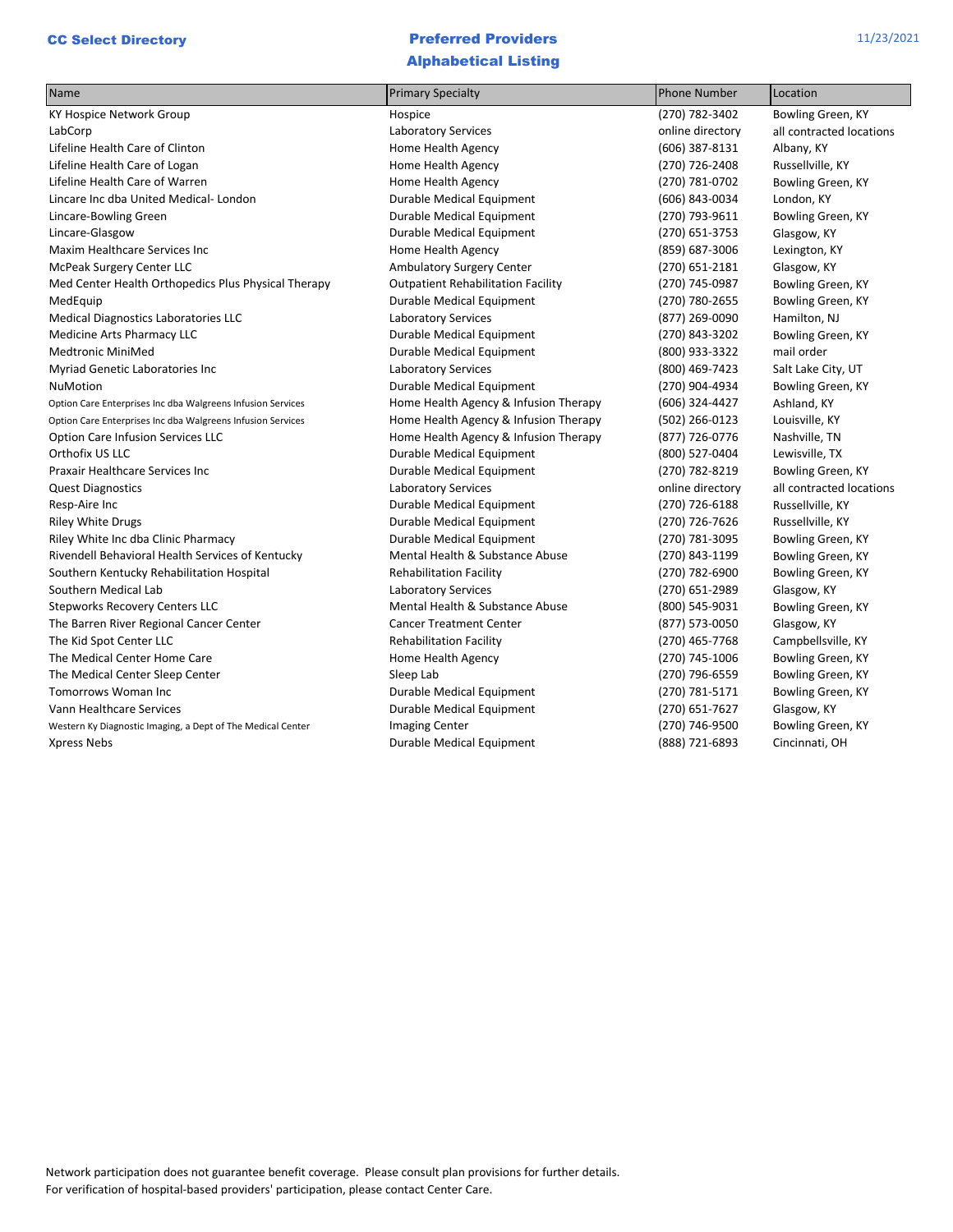## **CC Select Directory CC Select Directory** Alphabetical Listing

Name **Degree Primary Specialty** Group Name Group Name Phone Number Location MCHP

### Physicians (MD, DO, DPM)

|                                               | .,         | ,                                                 |
|-----------------------------------------------|------------|---------------------------------------------------|
| Abdul-Waheed, Mohammad A                      | MD         | Cardiovascular Disease                            |
| Adams, John V                                 | MD         | <b>Family Practice</b>                            |
| Agarwal, Rishi                                | MD         | Hematology & Oncolo                               |
| Agrawal, Garima                               | MD         | Neurology                                         |
| Ahmed, Muhammad A                             | MD         | <b>Pulmonary Diseases</b>                         |
| Akbar, Muhammad S                             | MD         | Cardiovascular Disease                            |
| Allen, Joseph R                               | MD         | <b>Family Practice</b>                            |
| Allred, James T                               | MD         | Dermatology                                       |
| Alvarez-Pichardo, Elaine M                    | MD         | Internal Medicine                                 |
| Arauz, Anthony R                              | MD         | Radiology, Diagnostic                             |
| Aravantagi, Avinash                           | MD         | Gastroenterology                                  |
| Areephanthu, Christopher J                    | MD         | Ophthalmology                                     |
| Arshad, Abrar M                               | MD         | Gastroenterology                                  |
| Atalla, Fouad V                               | MD         | Surgery, Plastic & Reco                           |
| Avula, Pravin N                               | MD         | Internal Medicine                                 |
| Badarudeen, Sameer                            | MD         | Surgery, Orthopaedic                              |
| Bale, Phillip W                               | MD         | <b>Family Practice</b>                            |
| Beard, Craig A                                | MD         | Surgery, Orthopaedic                              |
| Beliles, Chase A                              | MD         | <b>Family Practice</b>                            |
| Bennett, Ashley J                             | MD         | <b>Family Practice</b>                            |
| Bergamini, David A                            | MD         | Urology                                           |
| Bertsch, Britney A                            | MD         | Pediatrics                                        |
| Bhatti, Khalid M                              | MD         | Nephrology                                        |
| Bigler, Mark                                  | MD         | Urology                                           |
| Bitterling, Jeffery L                         | MD         | Pediatrics                                        |
| Brooks, Andrea J                              | MD         | Obstetrics & Gynecolo                             |
| Brown, Shawn P                                | MD         | Psychiatry                                        |
| Bryant, Beth A                                | MD         | Cardiology                                        |
| Burch, John T                                 | MD         | Surgery, Orthopaedic                              |
| Bush, George W                                | MD         | Surgery, General                                  |
| Byrd, Robert W                                | MD         | Physical Medicine & R                             |
| Cabrera Fernandez, Diego F                    | MD         | Hematology & Oncolo                               |
| Campbell, Michael L                           | MD         | Surgery, General                                  |
| Carter, Anthony C                             | MD         | <b>Internal Medicine</b>                          |
| Carter, Helen P                               | MD         | Internal Medicine & Po                            |
| Carter, Wallace R                             | MD         | Surgery, Cardiovascula                            |
| Castelli, Christopher J                       | MD         | Pediatrics                                        |
| Cecil, Emily L                                | MD         | <b>Family Practice</b>                            |
| Chambers, Amber H                             | MD         | Surgery, General                                  |
| Chandran, Aswathi                             | MD         | Gastroenterology                                  |
| Chani, Arvinder P                             | MD         | Psychiatry                                        |
| Chani, Swaranjit K                            | MD         | Internal Medicine                                 |
| Chaudhari, Ronak                              | MD         | Endocrinology                                     |
| Cherry, Tiffani M                             | MD         | Pediatrics                                        |
| Chhabra, Sandeep                              | MD         | Interventional Cardiol                            |
| Chhabra, Shalini                              | MD         | Internal Medicine                                 |
| Chou, Wesley H                                | MD         | Neurology                                         |
| Clements, James M                             | <b>MD</b>  | <b>Family Practice</b>                            |
| Clinton, Chelsea M                            | MD         | Maternal & Fetal Med                              |
| Conner, Courtney B                            | <b>DPM</b> | Podiatry                                          |
| Cook, Christopher R                           | DO         | Surgery, Orthopaedic                              |
| Cowan, John D                                 | MD         | Dermatology                                       |
| Crews, James P                                | MD         | <b>Family Practice</b>                            |
| Cross, Tracy G                                | MD<br>MD   | Surgery, General                                  |
| Danapal, Magendran                            |            | Surgery, Vascular                                 |
| Danby, Christopher A<br>Davis, Daniel L       | MD         | Surgery, Thoracic                                 |
|                                               | MD<br>MD   | Surgery, General<br>Cardiovascular Disease        |
| Dawson, Jacqueline                            | DO         | <b>Sports Medicine</b>                            |
| DeBusk, Abigail K                             | MD         | Surgery, Orthopaedic                              |
| Desai, Rasesh R                               | MD         |                                                   |
| Desai, Rima R<br>Dils, Grover C               | MD         | Internal Medicine<br>Internal Medicine            |
| Dobson, Carl W                                | MD         | Obstetrics & Gynecolo                             |
| Douglas, James T                              | MD         |                                                   |
| Downing, John E                               | MD         | <b>Family Practice</b><br>Ophthalmology           |
| Downing, Johnathon E                          | MD         | Ophthalmology                                     |
|                                               | DO         |                                                   |
| Drexel, Todd A<br>Druen, Catrinia M           | MD         | Obstetrics & Gynecolo<br><b>Family Practice</b>   |
| Durnen, Katherine H                           | MD         | Surgery, Plastic                                  |
|                                               | MD         |                                                   |
| Ebelhar, Andrew J                             | MD         | Otolaryngology-Head ar<br><b>General Practice</b> |
| England-Wright, Lori A<br>Farrage Jr, James R | MD         |                                                   |
| Fee, Kirk A                                   | MD         | Physical Medicine & R                             |
| Fielding, Cory M                              | MD         | Surgery, Orthopaedic<br>Gastroenterology          |
| Foster, Danielle K                            | DO         | Pediatrics                                        |
| Fraser, Asad D                                | MD         |                                                   |
| Fraser, Zahid G                               | MD         | Rheumatology                                      |
| Gardner, John A                               | MD         | Pediatrics<br>Anesthesiology                      |
| Gardner, Kourtney                             | MD         | Allergy & Immunology                              |
|                                               |            |                                                   |

| <b>Physicians (MD, DO, DPM)</b>         |            |                                                     |                                                                                          |                                  |                                        |        |
|-----------------------------------------|------------|-----------------------------------------------------|------------------------------------------------------------------------------------------|----------------------------------|----------------------------------------|--------|
| Abdul-Waheed, Mohammad A                | MD         | Cardiovascular Disease                              | Western Kentucky Heart and Lung Associates                                               | (270) 782-0151                   | Bowling Green, KY                      | *      |
| Adams, John V                           | MD         | <b>Family Practice</b>                              | Graves-Gilbert Clinic                                                                    | (270) 586-9533                   | Franklin, KY                           |        |
| Agarwal, Rishi                          | MD         | Hematology & Oncology                               | Med Center Health Hematology and Oncology                                                | (270) 745-1100                   | Bowling Green, KY                      |        |
| Agrawal, Garima                         | MD         | Neurology                                           | Med Center Health Neurology                                                              | (270) 782-9424                   | Bowling Green, KY                      | *      |
| Ahmed, Muhammad A<br>Akbar, Muhammad S  | MD<br>MD   | <b>Pulmonary Diseases</b><br>Cardiovascular Disease | Western Kentucky Heart and Lung Associates<br>Western Kentucky Heart and Lung Associates | (270) 782-0151<br>(270) 782-0151 | Bowling Green, KY<br>Bowling Green, KY | *      |
| Allen, Joseph R                         | MD         | <b>Family Practice</b>                              | Greenview Medical Group - The Allen Clinic                                               | (270) 843-9510                   | Bowling Green, KY                      |        |
| Allred, James T                         | MD         | Dermatology                                         | <b>Access Dermatology Clinic</b>                                                         | (270) 715-2165                   | Franklin, KY                           |        |
| Alvarez-Pichardo, Elaine M              | MD         | Internal Medicine                                   | Med Center Health Primary Care                                                           | (270) 901-0629                   | Bowling Green, KY                      | *      |
| Arauz, Anthony R                        | MD         | Radiology, Diagnostic                               | Graves Gilbert Clinic                                                                    | (270) 781-5111                   | Bowling Green, KY                      |        |
| Aravantagi, Avinash                     | MD         | Gastroenterology                                    | Graves Gilbert Clinic                                                                    | (270) 781-5111                   | Bowling Green, KY                      |        |
| Areephanthu, Christopher J              | MD         | Ophthalmology                                       | Med Center Health Eye Care                                                               | (270) 796-3533                   | Bowling Green, KY                      | $\ast$ |
| Arshad, Abrar M                         | MD         | Gastroenterology                                    | Western Kentucky Gastroenterology Associates LLC                                         | (270) 393-9829                   | Bowling Green, KY                      | $\ast$ |
| Atalla, Fouad V                         | MD         | Surgery, Plastic & Reconstructive                   | Center for Plastic & Reconstructive Surgery                                              | (270) 796-8960                   | Bowling Green, KY                      |        |
| Avula, Pravin N                         | MD         | <b>Internal Medicine</b>                            | Graves-Gilbert Clinic                                                                    | (270) 563-3000                   | Smiths Grove, KY                       |        |
| Badarudeen, Sameer                      | MD         | Surgery, Orthopaedic                                | Med Center Health Orthopaedics & Sports Medicine                                         | (270) 780-2750                   | Bowling Green, KY                      |        |
| Bale, Phillip W                         | MD         | <b>Family Practice</b>                              | Graves-Gilbert Clinic                                                                    | (270) 629-5111                   | Glasgow, KY                            |        |
| Beard, Craig A                          | MD<br>MD   | Surgery, Orthopaedic                                | Graves Gilbert Clinic WKONA<br>Graves Gilbert Clinic                                     | (270) 782-7800                   | Bowling Green, KY                      |        |
| Beliles, Chase A<br>Bennett, Ashley J   | MD         | <b>Family Practice</b><br><b>Family Practice</b>    | Graves Gilbert Clinic Prime Care                                                         | (270) 781-4043<br>(270) 781-4043 | Bowling Green, KY<br>Bowling Green, KY |        |
| Bergamini, David A                      | MD         | Urology                                             | Med Center Health Urology                                                                | (270) 598-4878                   | Franklin, KY                           |        |
| Bertsch, Britney A                      | MD         | Pediatrics                                          | Community Health Centers of Western KY Inc                                               | (270) 726-9568                   | Russellville, KY                       |        |
| Bhatti, Khalid M                        | MD         | Nephrology                                          | Kidney Specialists of Kentucky PLLC                                                      | (270) 904-2050                   | Bowling Green, KY                      |        |
| Bigler, Mark                            | MD         | Urology                                             | Graves-Gilbert Clinic                                                                    | (270) 781-5111                   | Bowling Green, KY                      |        |
| Bitterling, Jeffery L                   | MD         | Pediatrics                                          | Graves Gilbert Clinic Pediatric Associates                                               | (270) 782-8700                   | Bowling Green, KY                      |        |
| Brooks, Andrea J                        | MD         | Obstetrics & Gynecology                             | Graves Gilbert Clinic                                                                    | (270) 393-2761                   | Bowling Green, KY                      |        |
| Brown, Shawn P                          | MD         | Psychiatry                                          | <b>Medical Center Psychiatry</b>                                                         | (270) 843-5103                   | Bowling Green, KY                      | *      |
| Bryant, Beth A                          | MD         | Cardiology                                          | <b>Graves-Gilbert Clinic</b>                                                             | (270) 842-7272                   | Bowling Green, KY                      |        |
| Burch, John T                           | MD         | Surgery, Orthopaedic                                | Graves Gilbert Clinic WKONA                                                              | (270) 782-7800                   | Bowling Green, KY                      |        |
| Bush, George W                          | MD         | Surgery, General                                    | George Wayne Bush MD                                                                     | (270) 842-1669                   | Bowling Green, KY                      | ŧ      |
| Byrd, Robert W                          | MD         | Physical Medicine & Rehabilitation                  | Robert Byrd MD PLLC                                                                      | (270) 360-0008                   | Bowling Green, KY                      |        |
| Cabrera Fernandez, Diego F              | MD         | Hematology & Oncology                               | Med Center Health Hematology and Oncology                                                | (270) 745-1100                   | Bowling Green, KY                      | *      |
| Campbell, Michael L                     | MD         | Surgery, General                                    | Greenview Specialty Associates LLC                                                       | (270) 393-9663                   | Bowling Green, KY                      |        |
| Carter, Anthony C<br>Carter, Helen P    | MD<br>MD   | Internal Medicine<br>Internal Medicine & Pediatrics | William Calvin Powell MD PSC<br>Med Center Health Primary Care                           | (606) 387-6631<br>(270) 901-0629 | Albany, KY<br>Bowling Green, KY        | *      |
| Carter, Wallace R                       | MD         | Surgery, Cardiovascular & Thoracic                  | Med Center Health Heart Lung & Vascular Surgeons                                         | (270) 796-3330                   | Bowling Green, KY                      | *      |
| Castelli, Christopher J                 | MD         | Pediatrics                                          | Graves-Gilbert Clinic                                                                    | (270) 781-5111                   | Bowling Green, KY                      |        |
| Cecil, Emily L                          | MD         | <b>Family Practice</b>                              | Med Center Health Primary Care                                                           | (270) 901-0629                   | Bowling Green, KY                      | *      |
| Chambers, Amber H                       | MD         | Surgery, General                                    | Graves-Gilbert Clinic                                                                    | (270) 393-2778                   | Bowling Green, KY                      |        |
| Chandran, Aswathi                       | MD         | Gastroenterology                                    | Graves-Gilbert Clinic                                                                    | (270) 393-4892                   | Bowling Green, KY                      |        |
| Chani, Arvinder P                       | MD         | Psychiatry                                          | Medical Center Psychiatry                                                                | (270) 843-5103                   | Bowling Green, KY                      |        |
| Chani, Swaranjit K                      | MD         | Internal Medicine                                   | Med Center Health Primary Care Caverna                                                   | (270) 786-2372                   | Horse Cave, KY                         |        |
| Chaudhari, Ronak                        | MD         | Endocrinology                                       | <b>Graves Gilbert Clinic</b>                                                             | (270) 393-2720                   | Bowling Green, KY                      |        |
| Cherry, Tiffani M                       | MD         | Pediatrics                                          | Graves Gilbert Clinic                                                                    | (270) 781-5111                   | Bowling Green, KY                      |        |
| Chhabra, Sandeep                        | MD         | <b>Interventional Cardiology</b>                    | Graves-Gilbert Clinic                                                                    | (270) 781-5111                   | Bowling Green, KY                      |        |
| Chhabra, Shalini                        | MD         | <b>Internal Medicine</b>                            | Graves-Gilbert Clinic                                                                    | (270) 526-3841                   | Morgantown, KY                         |        |
| Chou, Wesley H                          | MD<br>MD   | Neurology                                           | Graves-Gilbert Clinic<br><b>Graves Gilbert Clinic</b>                                    | (270) 781-5111                   | Bowling Green, KY                      |        |
| Clements, James M<br>Clinton, Chelsea M | MD         | <b>Family Practice</b><br>Maternal & Fetal Medicine | The Perinatal Group                                                                      | (270) 629-2780<br>(270) 495-1200 | Glasgow, KY<br>Bowling Green, KY       |        |
| Conner, Courtney B                      | <b>DPM</b> | Podiatry                                            | Cumberland Foot & Ankle Center                                                           | (270) 846-3338                   | Bowling Green, KY                      |        |
| Cook, Christopher R                     | DO         | Surgery, Orthopaedic                                | Graves Gilbert Clinic WKONA                                                              | (270) 782-7800                   | Bowling Green, KY                      |        |
| Cowan, John D                           | MD         | Dermatology                                         | Bowling Green Dermatology & Skin Cancer Specialists PLLC (270) 783-8003                  |                                  | Bowling Green, KY                      |        |
| Crews, James P                          | <b>MD</b>  | <b>Family Practice</b>                              | James P Crews MD FAAFP                                                                   | (270) 773-3736                   | Cave City, KY                          |        |
| Cross, Tracy G                          | MD         | Surgery, General                                    | Med Center Health Surgical Specialist                                                    | (606) 387-3000                   | Albany, KY                             |        |
| Danapal, Magendran                      | MD         | Surgery, Vascular                                   | Med Center Health Heart Lung & Vascular Surgeons                                         | (270) 796-3330                   | Bowling Green, KY                      |        |
| Danby, Christopher A                    | MD         | Surgery, Thoracic                                   | Med Center Health Heart Lung & Vascular Surgeons                                         | (270) 796-3330                   | Bowling Green, KY                      |        |
| Davis, Daniel L                         | MD         | Surgery, General                                    | Med Center Health General Surgery                                                        | (270) 780-2690                   | Bowling Green, KY                      |        |
| Dawson, Jacqueline                      | MD         | Cardiovascular Disease                              | Western Kentucky Heart and Lung Associates                                               | (270) 782-0151                   | Bowling Green, KY                      | $\ast$ |
| DeBusk, Abigail K                       | DO         | <b>Sports Medicine</b>                              | Med Center Health Orthopaedics & Sports Medicine                                         | (270) 780-2750                   | Bowling Green, KY                      | $\ast$ |
| Desai, Rasesh R<br>Desai, Rima R        | MD<br>MD   | Surgery, Orthopaedic<br>Internal Medicine           | Med Center Health Orthopaedics & Sports Medicine<br>Med Center Health Primary Care       | (270) 780-2750                   | Bowling Green, KY<br>Bowling Green, KY |        |
| Dils, Grover C                          | MD         | <b>Internal Medicine</b>                            | StayWell Clinic                                                                          | (270) 901-0629<br>(270) 721-7166 | Bowling Green, KY                      | $\ast$ |
| Dobson, Carl W                          | MD         | <b>Obstetrics &amp; Gynecology</b>                  | Graves Gilbert Clinic                                                                    | (270) 781-2111                   | Bowling Green, KY                      |        |
| Douglas, James T                        | MD         | <b>Family Practice</b>                              | The Glasser Clinic                                                                       | (270) 901-3454                   | Bowling Green, KY                      |        |
| Downing, John E                         | MD         | Ophthalmology                                       | John E Downing PSC                                                                       | (270) 799-2259                   | Bowling Green, KY                      |        |
| Downing, Johnathon E                    | MD         | Ophthalmology                                       | John E Downing PSC                                                                       | (270) 799-2259                   | Bowling Green, KY                      |        |
| Drexel, Todd A                          | DO         | <b>Obstetrics &amp; Gynecology</b>                  | Graves-Gilbert Clinic                                                                    | (270) 781-5111                   | Bowling Green, KY                      |        |
| Druen, Catrinia M                       | MD         | <b>Family Practice</b>                              | Med Center Health Primary Care Munfordville                                              | (270) 524-3641                   | Munfordville, KY                       |        |
| Durnen, Katherine H                     | MD         | Surgery, Plastic                                    | Center for Plastic & Reconstructive Surgery                                              | (270) 796-8960                   | Bowling Green, KY                      |        |
| Ebelhar, Andrew J                       | MD         | Otolaryngology-Head and Neck Surgery                | Med Center Health ENT                                                                    | (270) 782-7768                   | Bowling Green, KY                      |        |
| England-Wright, Lori A                  | MD         | <b>General Practice</b>                             | Fairview Community Health Center                                                         | (270) 783-3573                   | Bowling Green, KY                      |        |
| Farrage Jr, James R                     | MD         | Physical Medicine & Rehabilitation                  | Rehab Associates Of Bowling Green                                                        | (270) 793-9229                   | Bowling Green, KY                      |        |
| Fee, Kirk A                             | MD         | Surgery, Orthopaedic                                | Graves Gilbert Clinic WKONA                                                              | (270) 782-7800                   | Bowling Green, KY                      |        |
| Fielding, Cory M                        | MD         | Gastroenterology                                    | <b>Graves Gilbert Clinic</b>                                                             | (270) 781-5111                   | Bowling Green, KY                      |        |
| Foster, Danielle K<br>Fraser, Asad D    | DO<br>MD   | Pediatrics<br>Rheumatology                          | Graves Gilbert Clinic<br>Graves-Gilbert Clinic                                           | (270) 393-2720<br>(270) 783-3338 | Bowling Green, KY<br>Bowling Green, KY |        |
| Fraser, Zahid G                         | MD         | Pediatrics                                          | Graves Gilbert Clinic Pediatric Associates                                               | (270) 782-8700                   | Bowling Green, KY                      |        |
| Gardner, John A                         | MD         | Anesthesiology                                      | Interventional Pain Specialists of Bowling Green                                         | (270) 745-7246                   | Bowling Green, KY                      | *      |
| Gardner, Kourtney                       | MD         | Allergy & Immunology                                | Graves Gilbert Clinic                                                                    | (270) 780-0560                   | Bowling Green, KY                      |        |

| 270) 782-0151                  | Bowling Green, KY                      |  |
|--------------------------------|----------------------------------------|--|
| 270) 586-9533                  | Franklin, KY                           |  |
| 270) 745-1100<br>270) 782-9424 | Bowling Green, KY<br>Bowling Green, KY |  |
| 270) 782-0151                  | Bowling Green, KY                      |  |
| 270) 782-0151                  | Bowling Green, KY                      |  |
| 270) 843-9510<br>270) 715-2165 | Bowling Green, KY<br>Franklin, KY      |  |
| 270) 901-0629                  | Bowling Green, KY                      |  |
| 270) 781-5111                  | Bowling Green, KY                      |  |
| 270) 781-5111<br>270) 796-3533 | Bowling Green, KY                      |  |
| 270) 393-9829                  | Bowling Green, KY<br>Bowling Green, KY |  |
| 270) 796-8960                  | Bowling Green, KY                      |  |
| 270) 563-3000                  | Smiths Grove, KY                       |  |
| 270) 780-2750<br>270) 629-5111 | Bowling Green, KY<br>Glasgow, KY       |  |
| 270) 782-7800                  | Bowling Green, KY                      |  |
| 270) 781-4043                  | Bowling Green, KY                      |  |
| 270) 781-4043<br>270) 598-4878 | Bowling Green, KY<br>Franklin, KY      |  |
| 270) 726-9568                  | Russellville, KY                       |  |
| 270) 904-2050                  | Bowling Green, KY                      |  |
| 270) 781-5111<br>270) 782-8700 | Bowling Green, KY<br>Bowling Green, KY |  |
| 270) 393-2761                  | Bowling Green, KY                      |  |
| 270) 843-5103                  | Bowling Green, KY                      |  |
| 270) 842-7272                  | Bowling Green, KY                      |  |
| 270) 782-7800<br>270) 842-1669 | Bowling Green, KY<br>Bowling Green, KY |  |
| 270) 360-0008                  | Bowling Green, KY                      |  |
| 270) 745-1100                  | Bowling Green, KY                      |  |
| 270) 393-9663<br>606) 387-6631 | Bowling Green, KY<br>Albany, KY        |  |
| 270) 901-0629                  | Bowling Green, KY                      |  |
| 270) 796-3330                  | Bowling Green, KY                      |  |
| 270) 781-5111                  | Bowling Green, KY                      |  |
| 270) 901-0629<br>270) 393-2778 | Bowling Green, KY<br>Bowling Green, KY |  |
| 270) 393-4892                  | Bowling Green, KY                      |  |
| 270) 843-5103                  | Bowling Green, KY                      |  |
| 270) 786-2372<br>270) 393-2720 | Horse Cave, KY<br>Bowling Green, KY    |  |
| 270) 781-5111                  | Bowling Green, KY                      |  |
| 270) 781-5111                  | Bowling Green, KY                      |  |
| 270) 526-3841<br>270) 781-5111 | Morgantown, KY<br>Bowling Green, KY    |  |
| 270) 629-2780                  | Glasgow, KY                            |  |
| 270) 495-1200                  | Bowling Green, KY                      |  |
| 270) 846-3338<br>270) 782-7800 | Bowling Green, KY<br>Bowling Green, KY |  |
| 270) 783-8003                  | Bowling Green, KY                      |  |
| 270) 773-3736                  | Cave City, KY                          |  |
| 606) 387-3000                  | Albany, KY                             |  |
| 270) 796-3330<br>270) 796-3330 | Bowling Green, KY<br>Bowling Green, KY |  |
| 270) 780-2690                  | Bowling Green, KY                      |  |
| 270) 782-0151                  | Bowling Green, KY                      |  |
| 270) 780-2750<br>270) 780-2750 | Bowling Green, KY<br>Bowling Green, KY |  |
| 270) 901-0629                  | Bowling Green, KY                      |  |
| 270) 721-7166                  | Bowling Green, KY                      |  |
| 270) 781-2111<br>270) 901-3454 | Bowling Green, KY<br>Bowling Green, KY |  |
| 270) 799-2259                  | Bowling Green, KY                      |  |
| 270) 799-2259                  | Bowling Green, KY                      |  |
| 270) 781-5111                  | Bowling Green, KY                      |  |
| 270) 524-3641<br>270) 796-8960 | Munfordville, KY<br>Bowling Green, KY  |  |
| 270) 782-7768                  | Bowling Green, KY                      |  |
| 270) 783-3573                  | Bowling Green, KY                      |  |
| 270) 793-9229<br>270) 782-7800 | Bowling Green, KY<br>Bowling Green, KY |  |
| 270) 781-5111                  | Bowling Green, KY                      |  |
| 270) 393-2720                  | Bowling Green, KY                      |  |
| 270) 783-3338<br>270) 782-8700 | Bowling Green, KY<br>Bowling Green, KY |  |
| 270) 745-7246                  | Bowling Green, KY                      |  |
| 270) 780-0560                  | Bowling Green, KY                      |  |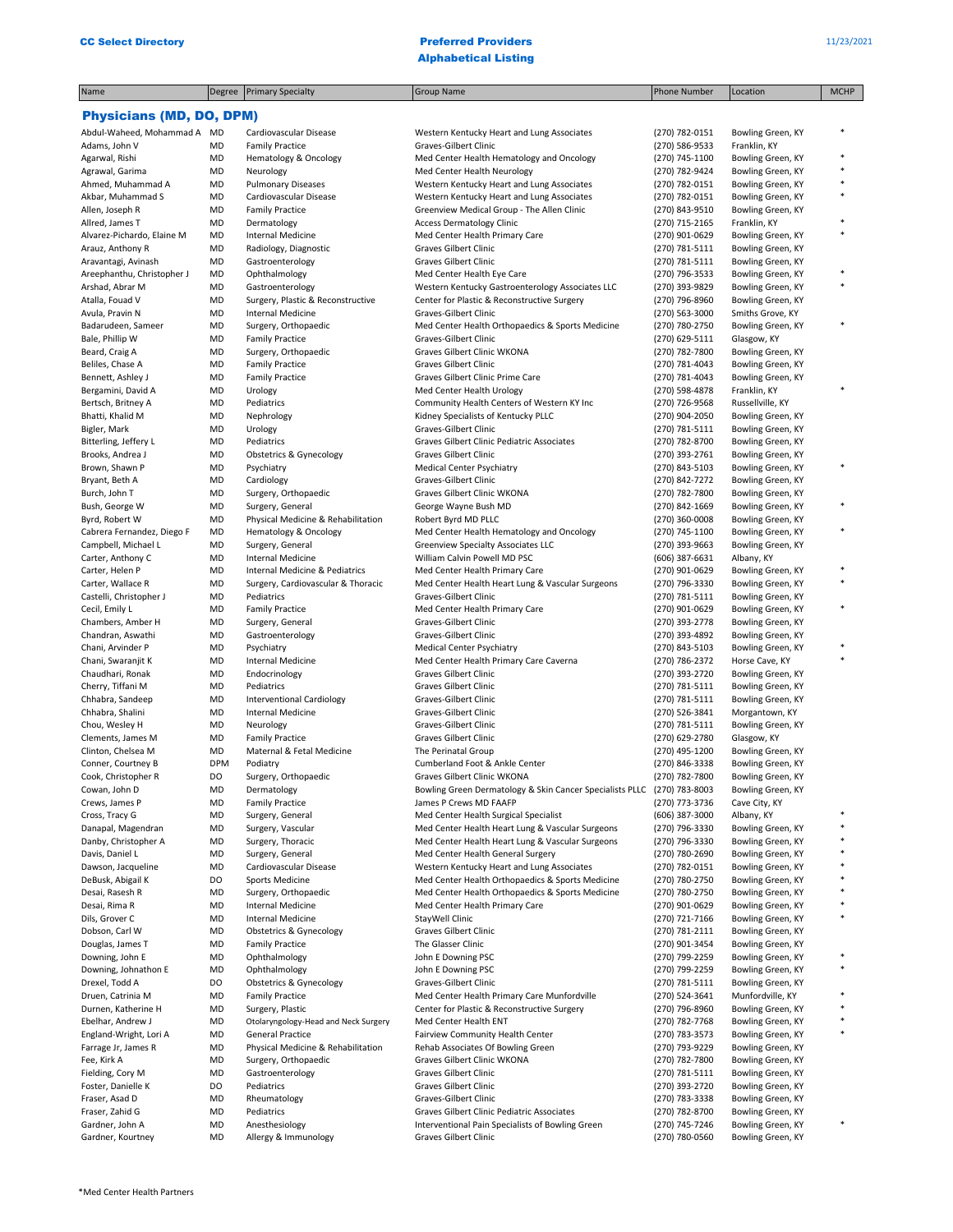| Name                                 | Degree      | <b>Primary Specialty</b>                            | <b>Group Name</b>                                                                                 | <b>Phone Number</b>              | Location                               | <b>MCHP</b> |
|--------------------------------------|-------------|-----------------------------------------------------|---------------------------------------------------------------------------------------------------|----------------------------------|----------------------------------------|-------------|
| Gass, Joseph C                       | MD          | <b>Obstetrics &amp; Gynecology</b>                  | Graves-Gilbert Clinic                                                                             | (270) 781-5111                   | Bowling Green, KY                      |             |
| Gearlds, Amy C                       | DO          | <b>Family Practice</b>                              | Graves Gilbert Clinic Prime Care                                                                  | (270) 781-4043                   | Bowling Green, KY                      |             |
| Glasser, Jack                        | MD          | <b>Family Practice</b>                              | The Glasser Clinic                                                                                | (270) 901-3454                   | Bowling Green, KY                      |             |
| Gover, John D                        | MD          | Internal Medicine                                   | Graves Gilbert Clinic Prime Care                                                                  | (270) 781-4043                   | Bowling Green, KY                      |             |
| Granese, Diana                       | MD          | Obstetrics & Gynecology                             | Graves-Gilbert Clinic                                                                             | (270) 843-5116                   | Bowling Green, KY                      |             |
| Granese, Jacqueline                  | MD          | Dermatopathology                                    | Graves-Gilbert Clinic                                                                             | (270) 843-3376                   | Bowling Green, KY                      |             |
| Grau, Joseph G                       | MD          | Psychiatry                                          | <b>Medical Center Psychiatry</b>                                                                  | (270) 843-5103                   | Bowling Green, KY                      |             |
| Gray, Jennifer J                     | MD          | <b>Family Practice</b>                              | Fairview Community Health Center                                                                  | (270) 783-3573                   | Bowling Green, KY                      | $\ast$      |
| Haase, Tage F                        | MD          | Surgery, General                                    | Graves-Gilbert Clinic                                                                             | (270) 783-3307                   | Bowling Green, KY                      |             |
| Hall, Michael                        | MD          | <b>Family Practice</b>                              | <b>Greenview Medical Group</b>                                                                    | (270) 781-4090                   | Bowling Green, KY                      |             |
| Hammad, Ghayth M                     | MD          | Internal Medicine                                   | Ghayth M Hammad MD PSC                                                                            | (270) 526-9652                   | Morgantown, KY                         | $\ast$      |
| Hansbrough, James R                  | MD          | <b>Pulmonary Medicine</b>                           | Graves-Gilbert Clinic                                                                             | (270) 781-5111                   | Bowling Green, KY                      |             |
| Hardcastle, Samuel F                 | MD          | Internal Medicine                                   | <b>Bluegrass Medical Care LLC</b>                                                                 | (270) 843-5662                   | Bowling Green, KY                      | $\ast$      |
| Harrell, William B                   | MD          | Pediatrics                                          | Fairview Community Health Center                                                                  | (270) 783-3573                   | Bowling Green, KY                      |             |
| Harris, Frank R<br>Harrison, Danny L | MD<br>MD    | <b>Family Practice</b><br>Surgery, General          | Graves Gilbert Clinic<br>Danny L Harrison MD                                                      | (270) 781-5111<br>(270) 846-1500 | Bowling Green, KY<br>Bowling Green, KY |             |
| Hatem, Loubna                        | DO          | Obstetrics & Gynecology                             | Graves-Gilbert Clinic                                                                             | (270) 783-0451                   | Bowling Green, KY                      |             |
| Havener, Hope H                      | MD          | <b>Internal Medicine</b>                            | Graves-Gilbert Clinic                                                                             | (270) 782-4746                   | Bowling Green, KY                      |             |
| Hayden, Patrick K                    | MD          | <b>Family Practice</b>                              | Logan Family Practice                                                                             | (270) 726-7664                   | Russellville, KY                       |             |
| Heltsley, Catherine G                | MD          | Hematology & Oncology                               | Med Center Health Hematology and Oncology                                                         | (270) 745-1100                   | Bowling Green, KY                      |             |
| Heltsley, James R                    | DO          | Surgery, Orthopaedic                                | Graves Gilbert Clinic WKONA                                                                       | (270) 782-7800                   | Bowling Green, KY                      |             |
| Hemmer, Ann M                        | MD          | Pediatrics                                          | Family Medical Center Of Hart County                                                              | (270) 524-7231                   | Munfordville, KY                       |             |
| Hewitt, Keith A                      | MD          | Obstetrics & Gynecology                             | Hewitt Davis Fee & Lyons                                                                          | (270) 781-3415                   | Bowling Green, KY                      |             |
| Hill, Ashley D                       | DO          | Obstetrics & Gynecology                             | Graves Gilbert Clinic                                                                             | (270) 780-0596                   | Bowling Green, KY                      |             |
| Hodges, Sherelen W                   | <b>APRN</b> | Nurse Practitioner                                  | <b>Access Dermatology Clinic</b>                                                                  | (270) 715-2165                   | Franklin, KY                           |             |
| Holland, Christopher M               | <b>DPM</b>  | Podiatry                                            | Christopher Matthew Holland DPM                                                                   | (270) 846-1900                   | Bowling Green, KY                      |             |
| Hsieh, Anson                         | MD          | Internal Medicine                                   | Graves-Gilbert Clinic                                                                             | (270) 781-0167                   | Bowling Green, KY                      |             |
| Hughes, Thomas G                     | MD          | <b>Internal Medicine</b>                            | Fairview Community Health Center                                                                  | (270) 783-3573                   | Bowling Green, KY                      |             |
| Humble, Varsha K                     | MD          | Pediatrics                                          | Community Health Centers of Western KY Inc                                                        | (270) 726-9568                   | Russellville, KY                       |             |
| Hyatt, Mark C                        | MD          | Psychiatry                                          | The Adanta Group                                                                                  | (606) 387-7635                   | Albany, KY                             |             |
| Igbokwe, Eme O<br>Isaac, Julie A     | MD<br>MD    | Neurology                                           | Graves-Gilbert Clinic                                                                             | (270) 781-5111<br>(270) 843-5114 | Bowling Green, KY                      |             |
| Jarboe, Jamie M                      | MD          | Nephrology<br>Hematology & Oncology                 | Southern Kentucky Nephrology Associates<br>Med Center Health Hematology and Oncology              | (270) 745-1100                   | Bowling Green, KY<br>Bowling Green, KY |             |
| Jessen, Mark D                       | MD          | Surgery, General                                    | Jessen Surgical Inc                                                                               | (270) 781-1588                   | Bowling Green, KY                      | $\ast$      |
| Jhamb, Indar M                       | MD          | Allergy & Immunology                                | Indar Mohan Jhamb MD                                                                              | (270) 782-3237                   | Bowling Green, KY                      | $\ast$      |
| Johnson, Douglas J                   | MD          | <b>Family Practice</b>                              | <b>Greenview Medical Group</b>                                                                    | (270) 781-4090                   | Bowling Green, KY                      |             |
| Joyner, James H                      | MD          | <b>Family Practice</b>                              | <b>Medical Center Urgentcare</b>                                                                  | (270) 796-3500                   | Bowling Green, KY                      | $\ast$      |
| Kalakish, Samer R                    | MD          | Urology                                             | Graves-Gilbert Clinic                                                                             | (270) 781-5111                   | Bowling Green, KY                      |             |
| Kapley, David J                      | MD          | Psychiatry                                          | David J Kapley MD                                                                                 | (270) 793-0869                   | Bowling Green, KY                      |             |
| Kasica, Deborah A                    | MD          | Obstetrics & Gynecology                             | Fairview Community Health Center                                                                  | (270) 783-3573                   | Bowling Green, KY                      |             |
| Kaul, Sanjay                         | MD          | Internal Medicine                                   | <b>GLK Enterprises</b>                                                                            | (270) 597-2155                   | Brownsville, KY                        |             |
| Kazimuddin, Mohammed                 | MD          | <b>Interventional Cardiology</b>                    | Western Kentucky Heart and Lung Associates                                                        | (270) 782-0151                   | Bowling Green, KY                      |             |
| Kazimuddin, Nisarfathima             | MD          | Pulmonary & Critical Care Medicine                  | Western Kentucky Heart and Lung Associates                                                        | (270) 782-0151                   | Bowling Green, KY                      |             |
| Kesri, Sam R                         | MD          | Internal Medicine                                   | Sam Reddy Kesri MD                                                                                | (270) 842-5850                   | Bowling Green, KY                      |             |
| Kinnaman, Max C                      | DO          | Psychiatry                                          | Kentucky Psychiatry LLC                                                                           | (270) 205-4585                   | Bowling Green, KY                      |             |
| Kniery, Paul A                       | MD          | Internal Medicine & Pediatrics                      | Bowling Green Internal Medicine And Pediatrics Associates                                         | (270) 846-4800                   | Bowling Green, KY                      |             |
| Korba, John L<br>Kries, Kelly E      | MD<br>MD    | Surgery, General<br>Pediatrics                      | <b>Bluegrass Surgical Associates</b><br>Bowling Green Internal Medicine And Pediatrics Associates | (270) 782-5219<br>(270) 846-4800 | Bowling Green, KY<br>Bowling Green, KY |             |
| Kroll, Mark A                        | MD          | Ophthalmology                                       | McPeak Vision Partners PSC                                                                        | (270) 781-4909                   | Bowling Green, KY                      |             |
| Lang, Michael V                      | DO          | <b>Family Practice</b>                              | Med Center Health Primary Care Scottsville                                                        | (270) 618-3700                   | Scottsville, KY                        |             |
| Larson, Stuart W                     | MD          | Psychiatry                                          | Lifeskills Inc                                                                                    | (270) 901-5000                   | Bowling Green, KY                      |             |
| Lee, Jae Eun                         | MD          | Neurology                                           | Graves-Gilbert Clinic                                                                             | (270) 783-3315                   | Bowling Green, KY                      |             |
| Leeper, Norman                       | Mυ          | Psychiatry, Child & Adolescent                      | Rivendell Behavioral Health Services of Kentucky                                                  | (270) 843-1199                   | Bowling Green, KY                      |             |
| Lenzi, Tiffanee A                    | MD          | Maternal & Fetal Medicine                           | The Perinatal Group                                                                               | (270) 495-1200                   | Bowling Green, KY                      |             |
| Lin, Charles S                       | MD          | Cardioelectrophysiology                             | Graves-Gilbert Clinic                                                                             | (270) 781-5111                   | Bowling Green, KY                      |             |
| Lombardi, Salvatore J                | MD          | Maternal & Fetal Medicine                           | The Perinatal Group                                                                               | (931) 572-0036                   | Bowling Green, KY                      |             |
| Lonergan, Timothy M                  | MD          | Surgery, Orthopaedic, Foot & Ankle                  | Graves Gilbert Clinic WKONA                                                                       | (270) 782-7800                   | Bowling Green, KY                      |             |
| Long, Timothy R                      | MD          | <b>Family Practice</b>                              | Timothy Long MD PSC                                                                               | (270) 746-5455                   | Bowling Green, KY                      | $\ast$      |
| Losekamp, Craig A                    | MD          | <b>Family Practice</b>                              | Graves-Gilbert Clinic                                                                             | (270) 783-3330                   | Bowling Green, KY                      |             |
| Lowry, Mark                          | MD          | Pediatrics                                          | Graves-Gilbert Clinic                                                                             | (270) 781-5111                   | Bowling Green, KY                      |             |
| Lumbang, Wilfred A                   | MD<br>DO    | Dermatology<br><b>Infectious Disease</b>            | Graves Gilbert Clinic                                                                             | (270) 843-3376                   | Bowling Green, KY<br>Bowling Green, KY |             |
| Lusby, Heather<br>Lynes, Maria C     | MD          | <b>Obstetrics &amp; Gynecology</b>                  | Infectious Disease and Travel Medicine Specialists<br>Women's Health Specialists                  | (270) 780-2760<br>(270) 781-0075 | Bowling Green, KY                      |             |
| Lyons, Karen S                       | MD          | <b>Obstetrics &amp; Gynecology</b>                  | Women's Health Specialists                                                                        | (270) 781-0075                   | Bowling Green, KY                      |             |
| Malempati, Chaitanya S               | DO          | Surgery, Orthopaedic                                | Med Center Health Orthopaedics & Sports Medicine                                                  | (270) 780-2750                   | Bowling Green, KY                      |             |
| Malmquist, Gregg A                   | MD          | Surgery, Orthopaedic                                | Graves Gilbert Clinic WKONA                                                                       | (270) 782-7800                   | Bowling Green, KY                      |             |
| Mangold, Sara L                      | MD          | <b>Obstetrics &amp; Gynecology</b>                  | Graves-Gilbert Clinic                                                                             | (270) 781-5111                   | Bowling Green, KY                      |             |
| Mastronardi, Diego                   | MD          | <b>Family Practice</b>                              | Graves-Gilbert Clinic                                                                             | (270) 783-3330                   | Bowling Green, KY                      |             |
| Mayfield, Sarah A                    | MD          | Internal Medicine & Pediatrics                      | Bowling Green Internal Medicine And Pediatrics Associates                                         | (270) 846-4800                   | Bowling Green, KY                      | $\ast$      |
| Mayor-Lynn, Kathleen                 | MD          | Maternal & Fetal Medicine                           | The Perinatal Group                                                                               | (931) 572-0036                   | Bowling Green, KY                      |             |
| Melson, Mark R                       | MD          | Ophthalmology                                       | McPeak Vision Partners PSC                                                                        | (270) 781-4909                   | Bowling Green, KY                      |             |
| Mercer, Patricia J                   | MD          | Allergy & Immunology                                | <b>Graves Gilbert Clinic</b>                                                                      | (270) 780-0560                   | Bowling Green, KY                      |             |
| Middleton, Evelyn E                  | MD          | Pediatrics                                          | Family Medical Center Of Hart County                                                              | (270) 524-7231                   | Munfordville, KY                       |             |
| Middleton, James W                   | MD          | <b>Family Practice</b>                              | Family Medical Center Of Hart County                                                              | (270) 524-7231                   | Munfordville, KY                       |             |
| Miles, Casey L                       | MD          | Pediatrics                                          | Bowling Green Internal Medicine And Pediatrics Associates                                         | (270) 846-4800                   | Bowling Green, KY                      |             |
| Minielly, Kenneth                    | MD          | Dermatology                                         | Kentucky Skin Cancer Center                                                                       | (270) 842-1999                   | Bowling Green, KY                      |             |
| Moore, Marc<br>Moore, Paul M         | MD<br>MD    | Ophthalmology<br>Surgery, Cardiovascular & Thoracic | Graves-Gilbert Clinic<br>Med Center Health Heart Lung & Vascular Surgeons                         | (270) 780-2494<br>(270) 796-3330 | Bowling Green, KY<br>Bowling Green, KY |             |
| Moore, Stephen L                     | DO          | Clinical Cardiac Electrophysiology                  | Associates In Physician Services                                                                  | (270) 796-8000                   | Bowling Green, KY                      |             |
| Morris, Lonnie B                     | MD          | Otolaryngology-Head and Neck Surgery                | Med Center Health ENT                                                                             | (270) 782-7768                   | Bowling Green, KY                      | $\ast$      |
|                                      |             |                                                     |                                                                                                   |                                  |                                        |             |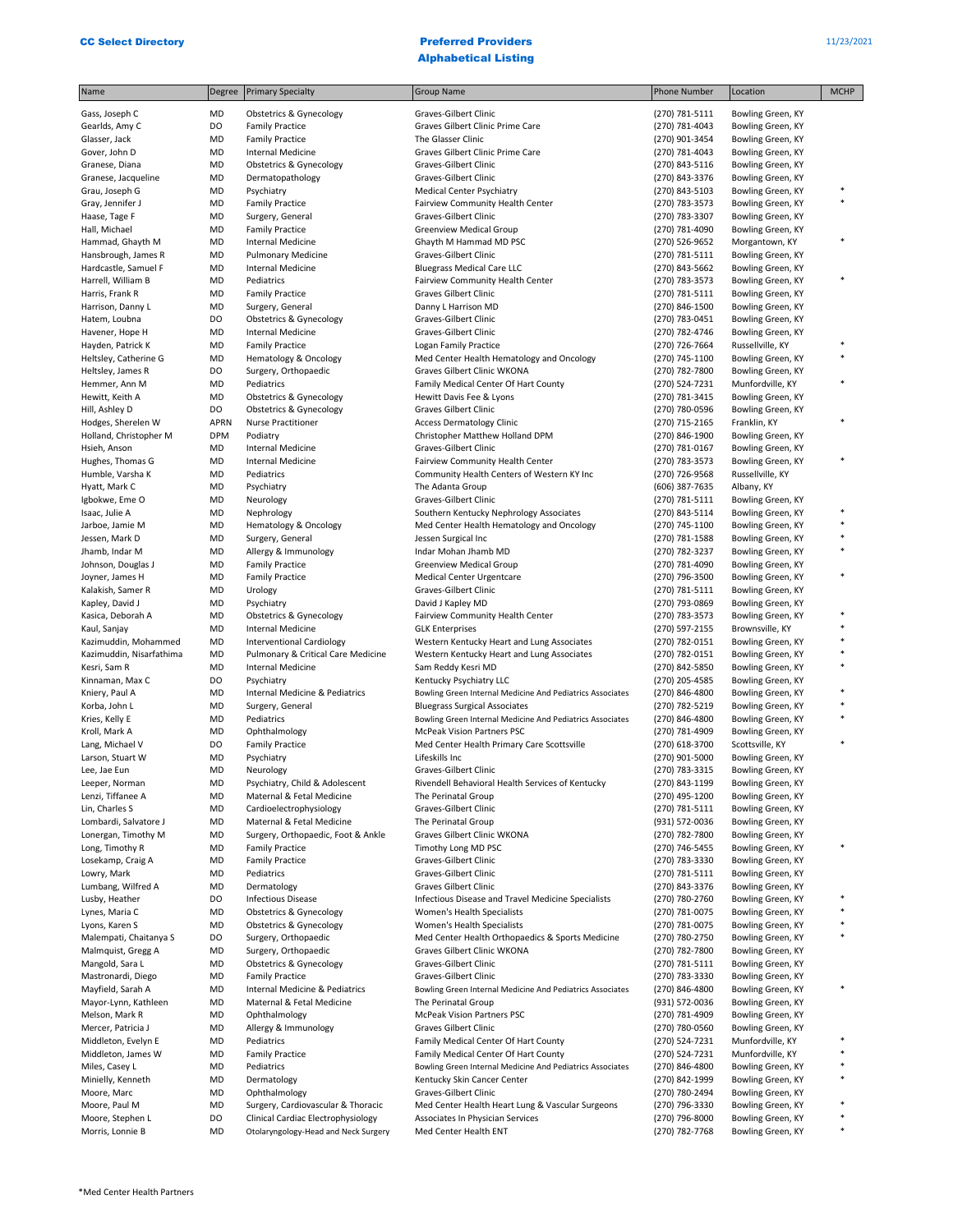| Name                                    | Degree     | <b>Primary Specialty</b>                           | <b>Group Name</b>                                                | Phone Number                     | Location                               | <b>MCHP</b> |
|-----------------------------------------|------------|----------------------------------------------------|------------------------------------------------------------------|----------------------------------|----------------------------------------|-------------|
| Morrison, Keith D                       | MD         | Surgery, Orthopaedic                               | Graves Gilbert Clinic WKONA                                      | (270) 782-7800                   | Bowling Green, KY                      |             |
| Morsi, Nagy H                           | <b>MD</b>  | Gastroenterology                                   | Nagy H Morsi MD                                                  | (270) 796-6000                   | Bowling Green, KY                      |             |
| Moscow, Sara M                          | <b>MD</b>  | Obstetrics & Gynecology                            | Women's Health Specialists                                       | (270) 781-0075                   | Bowling Green, KY                      |             |
| Moyo-Peters, Nomathamsanga              | DO         | <b>Family Practice</b>                             | Med Center Health Primary Care Franklin                          | (270) 586-5888                   | Franklin, KY                           |             |
| Mudd, Louis G                           | MD         | Psychiatry                                         | Louis G Mudd MD                                                  | (270) 843-5037                   | Bowling Green, KY                      |             |
| Mullick, Mrinal                         | MD         | Psychiatry                                         | Rivendell Behavioral Health Services of Kentucky                 | (270) 843-1199                   | Bowling Green, KY                      |             |
| Napier, David C                         | <b>MD</b>  | <b>Family Practice</b>                             | Graves Gilbert Clinic                                            | (270) 781-5111                   | Bowling Green, KY                      |             |
| Nathoo, Narendra                        | MD         | Surgery, Neurological                              | <b>Bowling Green Neurosurgical Associates</b>                    | (270) 780-2660                   | Bowling Green, KY                      |             |
| Nemec, Jeffery W                        | MD         | Obstetrics & Gynecology                            | Women's Health Specialists                                       | (270) 781-0075                   | Bowling Green, KY                      | $\ast$      |
| Nemec, Jeffery W                        | MD         | Obstetrics & Gynecology                            | Fairview Community Health Center                                 | (270) 783-3573                   | Bowling Green, KY                      |             |
| Norris, Ashley A                        | DO         | Internal Medicine                                  | Graves-Gilbert Clinic                                            | (270) 629-5111                   | Glasgow, KY                            |             |
| Nwanguma, Onyeoziri                     | MD         | Surgery, Bariatric                                 | The Medical Center Weight Loss Program                           | (270) 796-6333                   | Bowling Green, KY                      |             |
| O'Keeffe, Shane D                       | MD         | Surgery, Vascular                                  | Med Center Health Heart Lung & Vascular Surgeons                 | (270) 796-3330                   | Bowling Green, KY                      |             |
| Padilla, Rosalie                        | MD         | <b>Family Practice</b>                             | <b>Bluegrass Medical Care LLC</b>                                | (270) 843-5662                   | Bowling Green, KY                      |             |
| Pandeya, Virag                          | MD         | <b>Internal Medicine</b>                           | Graves-Gilbert Clinic                                            | (270) 524-1201                   | Munfordville, KY                       |             |
| Pansuria, Neha                          | MD         | Rheumatology                                       | Graves-Gilbert Clinic                                            | (270) 780-5226                   | Bowling Green, KY                      |             |
| Pare, Grady                             | MD         | <b>Family Practice</b>                             | <b>Medical Center Urgentcare</b>                                 | (270) 796-3500                   | Bowling Green, KY                      |             |
| Parkerson, James R                      | DO         | Allergy & Immunology                               | Graves Gilbert Clinic                                            | (270) 780-0560                   | Bowling Green, KY                      |             |
| Passer, Darin L                         | MD         | Surgery, General                                   | Med Center Health General Surgery                                | (270) 780-2690                   | Bowling Green, KY                      |             |
| Pasupuleti, Ramarao                     | MD         | Pain Management                                    | Center for Pain Management                                       | (270) 282-7116                   | Bowling Green, KY                      |             |
| Patan, Shajadi                          | MD         | Hematology & Oncology                              | Graves Gilbert Clinic                                            | (270) 783-3369                   | Bowling Green, KY                      |             |
| Patpatia, Geness S                      | MD         | <b>Family Practice</b>                             | Graves Gilbert Clinic                                            | (270) 783-3330                   | Bowling Green, KY                      |             |
| Patton, Christopher M                   | MD         | Surgery, Orthopaedic                               | Graves Gilbert Clinic WKONA                                      | (270) 782-7800                   | Bowling Green, KY                      |             |
| Peddicord, Carol B                      | MD         | Internal Medicine                                  | Carol B Peddicord MD PLLC                                        | (606) 387-0323                   | Albany, KY                             |             |
| Peddicord, Carol B                      | MD         | <b>Internal Medicine</b>                           | Doctors Health and Weightloss Clinic                             | (606) 387-0310                   | Albany, KY                             |             |
| Persad, Sam                             | MD         | <b>General Practice</b>                            | Sam Persad MD                                                    | (270) 586-7053                   | Franklin, KY                           |             |
| Pinckley-Stewart, Pippa                 | MD         | Pediatrics                                         | Graves-Gilbert Clinic                                            | (270) 781-5111                   | Bowling Green, KY                      |             |
| Qadir, Huma                             | MD         | Psychiatry                                         | Kentucky Psychiatry LLC                                          | (270) 205-4585                   | Bowling Green, KY                      |             |
| Rafeedheen, Rahil                       | MD         | Interventional Cardiology                          | Graves Gilbert Clinic                                            | (270) 783-3358                   | Bowling Green, KY                      |             |
| Raghuvanshi, Charu                      | MD         | Psychiatry                                         | Rivendell Behavioral Health Services of Kentucky                 | (270) 843-1199                   | Bowling Green, KY                      | $\ast$      |
| Raghuvanshi, Charu                      | MD         | Psychiatry                                         | <b>Medical Center Psychiatry</b>                                 | (270) 843-5103                   | Bowling Green, KY                      |             |
| Rapp, Jessica                           | DO         | <b>Family Practice</b>                             | <b>Greenview Medical Group</b>                                   | (270) 781-4090                   | Bowling Green, KY                      |             |
| Rauh, Donald                            | MD         | Gastroenterology                                   | Graves-Gilbert Clinic                                            | (270) 781-5111                   | Bowling Green, KY                      |             |
| Reach, Ralph T                          | MD<br>MD   | <b>Family Practice</b>                             | JourneyPure Multispecialty Group                                 | (615) 956-7691                   | Murfreesboro, TN                       | $\ast$      |
| Redden, Robert A                        | MD         | Internal Medicine                                  | Fairview Community Health Center                                 | (270) 783-3573                   | Bowling Green, KY                      |             |
| Reddy, Karuna G<br>Reed, Sherryl        | MD         | <b>Family Practice</b><br>Internal Medicine        | Graves Gilbert Clinic<br>Graves-Gilbert Clinic                   | (270) 598-9595                   | Franklin, KY                           |             |
| Reynolds, Daniel S                      | MD         | Anesthesia & Pain Management                       | Interventional Pain Specialists of Bowling Green                 | (270) 781-5111<br>(270) 745-7246 | Bowling Green, KY<br>Bowling Green, KY |             |
| Richards, David B                       | MD         | Surgery, Orthopaedic                               | Graves Gilbert Clinic WKONA                                      | (270) 782-7800                   | Bowling Green, KY                      |             |
| Riley, Robert S                         | DO         | Surgery, Orthopaedic                               | Graves Gilbert Clinic WKONA                                      | (270) 782-7800                   | Bowling Green, KY                      |             |
| Rotellar, Carlos                        | MD         | Nephrology                                         | Southern Kentucky Nephrology Associates                          | (270) 843-5114                   | Bowling Green, KY                      |             |
| Roy, Jerry P                            | MD         | Interventional Cardiology                          | Graves Gilbert Clinic                                            | (270) 781-5111                   | Bowling Green, KY                      |             |
| Rubeen, Shafia                          | MD         | <b>Family Practice</b>                             | Med Center Health Primary Care Scottsville                       | (270) 618-3700                   | Scottsville, KY                        |             |
| Ruth Jr, John A                         | MD         | Otolaryngology-Head and Neck Surgery               | Graves Gilbert Clinic                                            | (270) 781-5111                   | Bowling Green, KY                      |             |
| Rutter, Matthew E                       | MD         | Urology                                            | Graves-Gilbert Clinic                                            | (270) 781-5111                   | Bowling Green, KY                      |             |
| Sahetya, Gul K                          | MD         | <b>Pulmonary Medicine</b>                          | Associates In Pulmonary And Critical Care Medicine               | (270) 796-8000                   | Bowling Green, KY                      |             |
| Sahetya, Kalidas G                      | MD         | Cardiology                                         | K G Sahetya                                                      | (270) 796-8000                   | Bowling Green, KY                      | $\ast$      |
| Samimi, Parisa                          | MD         | Female Pelvic Medicine & Reconstructive Surgery    | Graves-Gilbert Clinic                                            | (270) 783-0452                   | Bowling Green, KY                      |             |
| Sanchez Palacios, Galo M                | MD         | <b>Pulmonary Diseases</b>                          | Graves-Gilbert Clinic                                            | (270) 781-5111                   | Bowling Green, KY                      |             |
| Sandelin, Roger S                       | MD         | Obstetrics & Gynecology                            | Graves Gilbert Clinic                                            | (270) 781-5111                   | Bowling Green, KY                      |             |
| Sandhu, Manmeet                         | MD         | Obstetrics & Gynecology                            | Women's Health Specialists                                       | (270) 781-0075                   | Bowling Green, KY                      |             |
| Santos, Abigail C                       | MD         | <b>Infectious Disease</b>                          | Infectious Disease and Travel Medicine Specialists               | (270) 780-2760                   | Bowling Green, KY                      | $\ast$      |
| Schnell, Jeffrey T                      | <b>DPM</b> | Podiatry                                           | Cumberland Foot & Ankle Center                                   | (270) 846-3338                   | Bowling Green, KY                      |             |
| Schnell, Shannon R                      | <b>DPM</b> | Podiatry                                           | Cumberland Foot & Ankle Center                                   | (270) 846-3338                   | Bowling Green, KY                      |             |
| Schwender, Frank T                      | MD         | Electrophysiology                                  | Southern Kentucky Heart Institute                                | (270) 495-1484                   | Bowling Green, KY                      |             |
| Seshadri, Vidya                         | MD         | Hematology & Oncology                              | Graves-Gilbert Clinic                                            | (270) 781-5111                   | Bowling Green, KY                      |             |
| Shahmir, Mort                           | MD         | Gastroenterology                                   | Mort Shahmir MD                                                  | (270) 782-7373                   | Bowling Green, KY                      |             |
| Sheikh, Hamza T                         | MD         | Endocrinology, Metabolism & Diabetes               | Graves-Gilbert Clinic                                            | (270) 781-5111                   | Bowling Green, KY                      |             |
| Shekar, Suman                           | MD         | Internal Medicine & Pediatrics                     | Med Center Health Primary Care                                   | (270) 901-0629                   | Bowling Green, KY                      |             |
| Sheth, Nirav A<br>Shuemaker, Jennifer H | MD         | <b>Internal Medicine</b>                           | <b>Graves-Gilbert Clinic</b>                                     | (270) 781-5111                   | Bowling Green, KY                      |             |
| Sims, Hugh M                            | MD         | Nephrology<br>Otolaryngology-Head and Neck Surgery | Southern Kentucky Nephrology Associates<br>Med Center Health ENT | (270) 843-5114<br>(270) 782-7768 | Bowling Green, KY                      | $\ast$      |
| Sims, Scott C                           | MD<br>MD   | Nephrology                                         | Southern Kentucky Nephrology Associates                          | (270) 843-5114                   | Bowling Green, KY<br>Bowling Green, KY |             |
| Singer, Phillip J                       | MD         | Surgery, Orthopaedic                               | Graves Gilbert Clinic WKONA                                      | (270) 782-7800                   | Bowling Green, KY                      |             |
| Singh, Abhilasha M                      | MD         | <b>Internal Medicine</b>                           | Graves-Gilbert Clinic                                            | (270) 781-5111                   | Bowling Green, KY                      |             |
| Singh, Aniruddha                        | MD         | Cardiovascular Disease                             | Western Kentucky Heart and Lung Associates                       | (270) 782-0151                   | Bowling Green, KY                      |             |
| Singh, Kamal P                          | MD         | <b>Internal Medicine</b>                           | <b>Graves-Gilbert Clinic</b>                                     | (270) 725-9700                   | Russellville, KY                       |             |
| Singh, Karan                            | MD         | <b>Pulmonary Diseases</b>                          | Western Kentucky Heart and Lung Associates                       | (270) 782-0151                   | Bowling Green, KY                      |             |
| Singh, Kushal                           | MD         | Internal Medicine                                  | Graves-Gilbert Clinic                                            | (270) 725-9700                   | Russellville, KY                       |             |
| Singletary, Kellye N                    | MD         | Psychiatry                                         | Lifeskills Inc                                                   | (270) 901-5000                   | Bowling Green, KY                      |             |
| Skaggs, Robert L                        | MD         | Dermatology                                        | Kentucky Skin Cancer Center                                      | (270) 842-1999                   | Franklin, KY                           |             |
| Skaggs, Robert L                        | MD         | Dermatology                                        | Kentucky Skin Cancer Center                                      | (270) 842-1999                   | Bowling Green, KY                      | $\ast$      |
| Smith, David G                          | MD         | Pulmonology                                        | Western Kentucky Heart and Lung Associates                       | (270) 782-0151                   | Bowling Green, KY                      |             |
| Smith, John C                           | MD         | Pediatrics                                         | Graves Gilbert Clinic Pediatric Associates                       | (270) 782-8700                   | Bowling Green, KY                      |             |
| Smith, Pamela A                         | MD         | Oncology                                           | Graves Gilbert Clinic                                            | (270) 783-3369                   | Bowling Green, KY                      |             |
| Sternberg, Elizabeth P                  | DO         | Pediatrics                                         | Graves Gilbert Clinic                                            | (270) 781-5111                   | Bowling Green, KY                      |             |
| Sternberg, Elizabeth P                  | DO         | Pediatrics                                         | Fairview Community Health Center                                 | (270) 783-3573                   | Bowling Green, KY                      |             |
| Sternberg, Thomas G                     | MD         | Allergy & Immunology                               | Graves Gilbert Clinic                                            | (270) 780-0560                   | Bowling Green, KY                      |             |
| Stice, Nathan                           | MD         | Obstetrics & Gynecology                            | Graves-Gilbert Clinic                                            | (270) 781-5111                   | Bowling Green, KY                      |             |
| Stiltner, Lynetta L                     | DO         | <b>Family Practice</b>                             | <b>Greenview Medical Group</b>                                   | (270) 781-4090                   | Bowling Green, KY                      |             |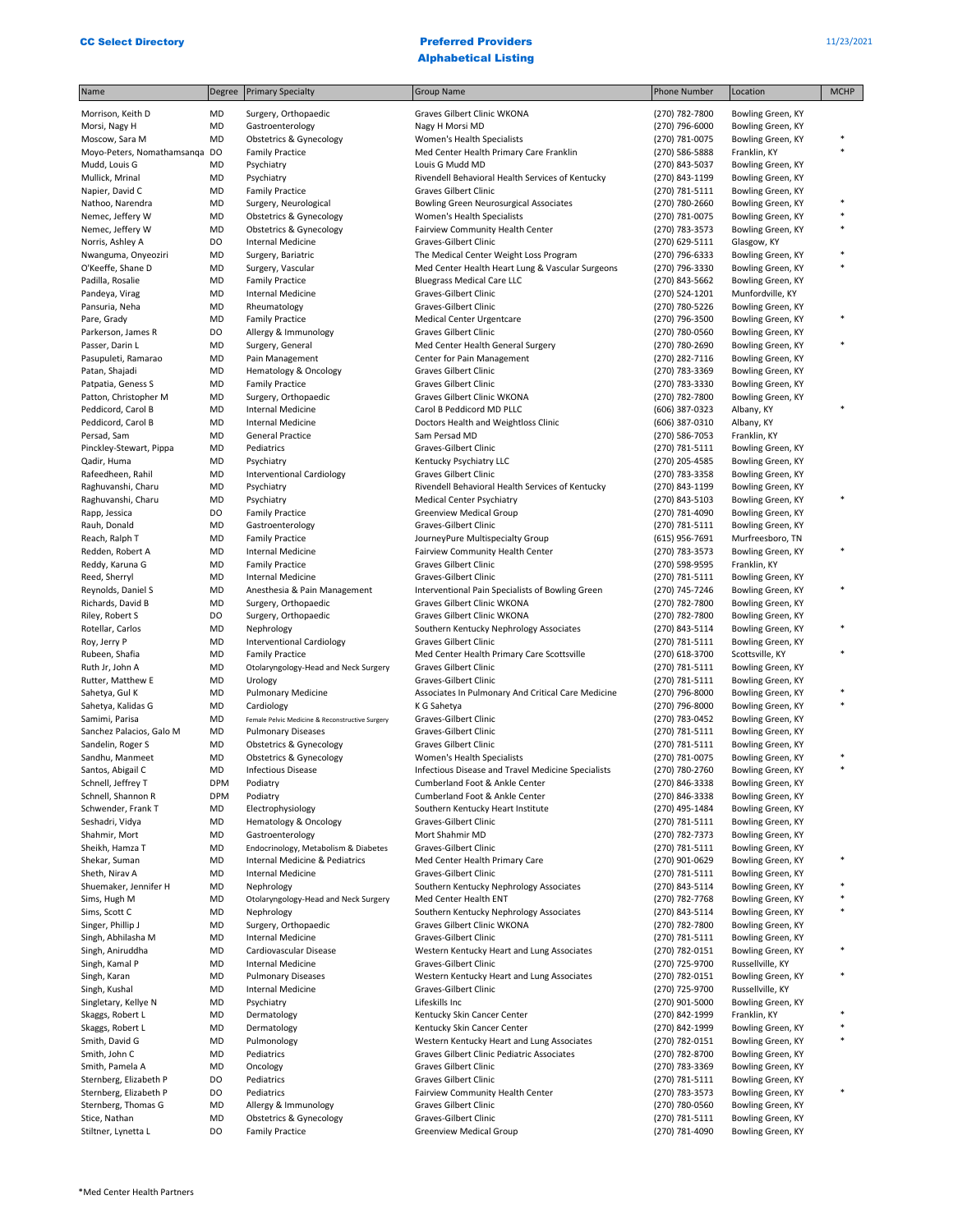## **CC Select Directory CC Select Directory** Alphabetical Listing

| Name                    | Degree     | <b>Primary Specialty</b>             | <b>Group Name</b>                                  | <b>Phone Number</b> | Location          | <b>MCHP</b> |
|-------------------------|------------|--------------------------------------|----------------------------------------------------|---------------------|-------------------|-------------|
| Sun, Huifang F          | <b>MD</b>  | <b>Internal Medicine</b>             | <b>Graves Gilbert Clinic</b>                       | (270) 781-5111      | Bowling Green, KY |             |
| Sutton, Dwight H        | MD         | <b>Internal Medicine</b>             | Verdant Healthcare LLC                             | (270) 813-2520      | Franklin, KY      | $\ast$      |
| Sutton, Jarrett H       | MD         | Obstetrics & Gynecology              | Hewitt Davis Fee & Lyons                           | (270) 781-3415      | Bowling Green, KY |             |
| Tapp, John C            | <b>MD</b>  | <b>Family Practice</b>               | <b>Tapp Medical Clinic</b>                         | (270) 781-1483      | Bowling Green, KY |             |
| Tellez Watson, Patricia | MD         | <b>Infectious Disease</b>            | Infectious Disease and Travel Medicine Specialists | (270) 780-2760      | Bowling Green, KY | $\ast$      |
| Thomson, Douglas        | <b>MD</b>  | <b>Pulmonary Medicine</b>            | Warren County Health Center                        | (270) 781-2490      | Bowling Green, KY |             |
| Timoney, Nessa S        | <b>MD</b>  | Surgery, Neurological                | <b>Bowling Green Neurosurgical Associates</b>      | (270) 780-2660      | Bowling Green, KY | $\ast$      |
| Tiwari, Ashish K        | MD         | Gastroenterology                     | Graves Gilbert Clinic                              | (270) 781-5111      | Bowling Green, KY |             |
| Travis, William J       | <b>MD</b>  | <b>Internal Medicine</b>             | <b>Graves-Gilbert Clinic</b>                       | (270) 629-5111      | Glasgow, KY       |             |
| Trevor, Devin G         | MD         | Obstetrics & Gynecology              | Women's Health Specialists                         | (270) 781-0075      | Bowling Green, KY |             |
| Trevor, Devin G         | <b>MD</b>  | <b>Obstetrics &amp; Gynecology</b>   | Fairview Community Health Center                   | (270) 783-3573      | Bowling Green, KY |             |
| Tripathi, Avnish        | MD         | Cardiology                           | Western Kentucky Heart and Lung Associates         | (270) 782-0151      | Bowling Green, KY | $\ast$      |
| Turner, Charles A       | <b>MD</b>  | <b>Internal Medicine</b>             | Graves-Gilbert Clinic                              | (270) 629-5111      | Glasgow, KY       |             |
| Turner, Charles A       | <b>MD</b>  | Internal Medicine                    | Graves-Gilbert Clinic                              | (270) 479-0260      | Glasgow, KY       |             |
| Turner, Phillip         | MD         | <b>General Practice</b>              | Medical Center Urgentcare                          | (270) 796-3500      | Bowling Green, KY | $\ast$      |
| Tutt, Leslie K          | <b>MD</b>  | Radiology, Diagnostic                | <b>Graves-Gilbert Clinic</b>                       | (270) 781-5111      | Bowling Green, KY |             |
| Tyree, William C        | MD         | <b>Radiation Oncology</b>            | William Craig Tyree MD PLC                         | (270) 659-0184      | Glasgow, KY       |             |
| Unes Kunju, Shebna      | MD         | <b>Obstetrics &amp; Gynecology</b>   | Women's Health Specialists                         | (270) 781-0075      | Bowling Green, KY | $\ast$      |
| Upton, Monique L        | <b>MD</b>  | Psychiatry                           | Lifeskills Inc                                     | (270) 901-5000      | Bowling Green, KY |             |
| Venugopal, Deviprasad   | MD         | Clinical Cardiac Electrophysiology   | Western Kentucky Heart and Lung Associates         | (270) 782-0151      | Bowling Green, KY |             |
| Venugopal, Roshni L     | MD         | Surgery, General                     | Med Center Health General Surgery                  | (270) 796-6333      | Bowling Green, KY | $\ast$      |
| Voakes, John R          | MD         | Pediatrics                           | Fairview Community Health Center                   | (270) 783-3573      | Bowling Green, KY | *           |
| Waheed, Irfan           | MD         | <b>Pulmonary Diseases</b>            | Western Kentucky Heart and Lung Associates         | (270) 782-0151      | Bowling Green, KY |             |
| Watkins, Shannon W      | <b>MD</b>  | Dermatology                          | Graves-Gilbert Clinic                              | (270) 843-3376      | Bowling Green, KY |             |
| Welch, Richard D        | <b>MD</b>  | <b>Family Practice</b>               | Graves Gilbert Clinic Prime Care                   | (270) 781-4043      | Bowling Green, KY |             |
| Wentworth, Jennifer S   | MD         | Ophthalmology                        | Graves-Gilbert Clinic                              | (270) 780-2494      | Bowling Green, KY |             |
| Wentworth, Rance R      | MD         | <b>Internal Medicine</b>             | Graves-Gilbert Clinic                              | (270) 781-5111      | Bowling Green, KY |             |
| Wesley, Robert T        | MD         | <b>Family Practice</b>               | <b>Graves Gilbert Clinic</b>                       | (270) 586-1969      | Franklin, KY      |             |
| Weyman, Christine       | <b>MD</b>  | Pediatrics                           | Lake Cumberland District Health Department         | (606) 387-5711      | Albany, KY        |             |
| Wheeler, Lauren E       | <b>MD</b>  | Pediatrics                           | <b>Graves Gilbert Clinic</b>                       | (270) 782-8700      | Bowling Green, KY |             |
| Wierson, Timothy A      | MD         | Surgery, General                     | Graves-Gilbert Clinic                              | (270) 783-3340      | Bowling Green, KY |             |
| Willgruber, Sean T      | MD         | Radiology, Diagnostic                | <b>Graves-Gilbert Clinic</b>                       | (270) 781-5111      | Bowling Green, KY |             |
| Williams, Roger T       | MD         | <b>Family Practice</b>               | Graves Gilbert Clinic                              | (270) 773-2600      | Cave City, KY     |             |
| Wilson, Jeffrey L       | <b>MD</b>  | Otolaryngology-Head and Neck Surgery | Graves-Gilbert Clinic                              | (270) 651-2443      | Glasgow, KY       |             |
| Witcher, Lori D         | MD         | Pediatrics                           | Fairview Community Health Center                   | (270) 783-3573      | Bowling Green, KY | $\ast$      |
| Witcher, Spencer B      | <b>MD</b>  | Ophthalmology                        | <b>McPeak Vision Partners PSC</b>                  | (270) 651-2181      | Glasgow, KY       |             |
| Wolford, Ann L          | <b>DPM</b> | Podiatry                             | Cumberland Foot & Ankle Center                     | (270) 846-3338      | Bowling Green, KY |             |
| Yarar, Dilek            | MD         | Nephrology                           | Kidney Specialists of Kentucky PLLC                | (270) 904-2050      | Bowling Green, KY |             |
| Yurchisin, Mark J       | MD         | Gynecology                           | Graves-Gilbert Clinic                              | (270) 843-5111      | Bowling Green, KY |             |
| Zachek, Michael J       | MD         | Sleep Medicine                       | Graves-Gilbert Clinic                              | (270) 783-3323      | Bowling Green, KY |             |
| Zaydon, Joseph J        | MD         | Surgery, Plastic & Reconstructive    | Joseph J Zaydon Jr MD PSC                          | (270) 843-1100      | Bowling Green, KY | $\ast$      |
| Zeller, Steven          | MD         | <b>Family Practice</b>               | Community Health Centers of Western KY Inc         | (270) 726-9568      | Russellville, KY  |             |
| Zellers, Jeffrey L      | MD         | Psychiatry                           | Lifeskills Inc                                     | (270) 901-5000      | Bowling Green, KY |             |
| Zhu, Jianhua            | <b>MD</b>  | Neurology                            | <b>Graves-Gilbert Clinic</b>                       | (270) 781-5111      | Bowling Green, KY |             |

# Physician Extenders (APRN, PA, CNM, CRNA)

Alford, Stephanie R

APRN Nurse Practitioner Atcher, Morgan W PA-C Physician Assistant Timothy Long MD PSC (270) 756-6455 Bowling MD PSC (270) 746-6455 Bowling Green, Archives and APRN Nurse Practitioner Atkinson, Shannon M APRN Nurse Practitioner Graves-Gilbert Clinic (270) 761-411 Bowling Graves-Gilbert Clinic (270) 781-5111 Bowling Graves-Gilbert Clinic (270) 781-5111 Bowling Graves-Gilbert Clinic (270) 781-5111 Bowling PA-C Physician Assistant<br>A PRN Nurse Practitioner Black, Michelle R APRN Nurse Practitioner<br>Blair. Monica L APRN Nurse Practitioner Briggs, Jennifer D **APRN** Nurse Practitioner **Graves Gilbert Clinic (270)** Graves Gilbert Clinic (270) 773-2600 Cave City, Cave City, Cave Coughton, Andrea M Brown, Amy P APRN Nurse Practitioner Graves-Gilbert Clinic (270) 791-511 Brown, Morgan R<br>Brown, Morgan R APRN Nurse Practitioner Graves Gilbert Clinic Bull, Bull, Heather C APRN Nurse Practitioner Bylsma, Molly S APRN Nurse Practitioner Graves Gilbert Carry Contains Graves Gilbert Clinic (270) 563-4000 Smiths Graves Gilbert Clinic Clinic (270) 563-4000 Smiths Graves Gilbert Clinic Clinic Clinic Clinic Clinic Clinic APRN Nurse Practitioner

Agee, Karen L APRN APRN Nurse Practitioner Graves Gilbert Clinic Walk In Care (270) 761-647<br>Alexander, Betty J APRN Nurse Practitioner (270) 781-6477 Bowling Green, Specialists of B APRN Nurse Practitioner **Interventional Pain Specialists of Bowling Green**<br>
Δ Plus Family Healthcare 11 C<br>
Δ Plus Family Healthcare 11 C Allen, Melissa A APRN Nurse Practitioner **Infectious Disease and Travel Medicine Specialists** (270) 780-2760 Bowling Green, Apple and Travel Medicine Specialists (270) 780-2760 Bowling Green, KY \* 780-2760 Bowling Green, A Atkinson, Janay A **ANCI ARRI ARRIVER ARY ANG ARY AT A ARRIVER ARY ARY ARY ARRIVER ARY ARRIVER ARRIVER ARRIVER** BO Barker, Tracey L **APRN** Nurse Practitioner Community Health Centers of Western KY Inc (270) Barko, Valeriya I APRN Nurse Practitioner Medical Center Urgentcare Barrineau, Rhonda L APRN Nurse Practitioner Community Health Centers of Western KY Inc (270)726-056 Reckner, Carly R<br>Beckner, Carly R PA-C Physician Assistant Graves Gilbert Clinic Walk In Care Beckner, Carly R PA-C Physician Assistant Graves Gilbert Clinic Walk In Care (270) 781-3910 Bowling Green, KY Bertram, Paul B APRN Nurse Practitioner Med Center Health Heart Lung & Vascular Surgeons<br>
Black, Michelle R APRN Nurse Practitioner KG Sahetya Blair, Monica L APRN Nurse Practitioner Med Center Health Primary Care Franklin<br>Blankenship, Maire APRN Nurse Practitioner Graves-Gilbert Clinic Blankenship, Maire APRN Nurse Practitioner Graves-Gilbert Clinic (270) 781-5111 Bowling Green, KY Boyareddygari, Prasanthi APRN Nurse Practitioner Graves Gilbert Clinic Walk In Care (270) 781-401 Bowling Graves Graves Graves Graves Graves Graves Graves Graves Graves Graves Bowling Graves Graves Bowling Bowling Graves B Bratcher, Tommy L<br>Brewster, Haley G **APRN** Nurse Practitioner **Acceleration Services (270)** 597-2168 Brownsville Brownsville, APRN Nurse Practitioner Brewster, Haley G **APRN** Nurse Practitioner Greenview Medical Group - The Allen Clinic (270) 843-9510 Bowling Green, Greenview Medical Group - The Allen Clinic Green, Kyren, Kyren, Kyren, Kyren, Kyren, APRN Broughton, Andrea M APRN Nurse Practitioner Interventional Pain Specialists of Bowling Green<br>
Brown, Amy P APRN Nurse Practitioner (270) 745-7246 Graves-Gilbert Clinic Brown, Morgan R APRN Nurse Practitioner Graves Gilbert Clinic (270) 76 and Serves Gilbert Clinic Malk In Care<br>
Bull, Heather C Burton, Lisa M **APRN** Nurse Practitioner **Infectious Disease and Travel Medicine Specialists (270) 780-2760 Bowling Green Internal Medicine And Pediatrics Assoc<br>Byard, Kyla M <b>APRN** Nurse Practitioner **Bowling Green** Inter Byard, Kyla M APRN Nurse Practitioner **Bowling Green Internal Medicine And Pediatrics Associates** (270) 846-4800 Bowling Green, And Medicine And Pediatrics Associates (270) 846-4800 Bowling Graves Gilbert Clinic Clinic **An** Campbell, Melodye G APRN Nurse Practitioner Greenview Medical Group (270) 6 Campbell, Melodye Greenview Medical Group (270) 761-4090 Bowling Green, Campbell, Campbell, Campbell, Campbell, Campbell, Campbell, Campbell, Camp Cardwell, Pamela A **APRN** Nurse Practitioner **Interventional Pain Specialists of Bowling Green** Carpenter, Annette L APRN Nurse Practitioner Graves Gilbert Clinic Walk In Care Carroll, Colby R APRN Nurse Practitioner Graves Gilbert Clinic Walk In Care Cary, Jennifer L APRN Nurse Practitioner Graves Gilbert Clinic Walk In Care (270) 781-5111 Bowling Green, KY

| (270) 651-2443 | Glasgow, KY       |   |
|----------------|-------------------|---|
| (270) 783-3573 | Bowling Green, KY | * |
| (270) 651-2181 | Glasgow, KY       |   |
| (270) 846-3338 | Bowling Green, KY |   |
| (270) 904-2050 | Bowling Green, KY |   |
| (270) 843-5111 | Bowling Green, KY |   |
| (270) 783-3323 | Bowling Green, KY |   |
| (270) 843-1100 | Bowling Green, KY | * |
| (270) 726-9568 | Russellville, KY  |   |
| (270) 901-5000 | Bowling Green, KY |   |
| (270) 781-5111 | Bowling Green, KY |   |
|                |                   |   |
|                |                   |   |
| (270) 781-6477 | Bowling Green, KY |   |
| (270) 745-7246 | Bowling Green, KY | * |
| (270) 975-4050 | Brownsville, KY   |   |
| (270) 780-2760 | Bowling Green, KY | * |
| (270) 746-5455 | Bowling Green, KY | * |
| (270) 746-5455 | Bowling Green, KY | * |
| (270) 842-5964 | Bowling Green, KY |   |
| (270) 781-5111 | Bowling Green, KY |   |
| (270) 726-9568 | Russellville, KY  |   |
| (270) 796-3500 | Bowling Green, KY | × |
| (270) 726-9568 | Russellville, KY  |   |
| (270) 781-3910 | Bowling Green, KY |   |
| (270) 526-3841 | Morgantown, KY    |   |
| (270) 796-3330 | Bowling Green, KY | * |
| (270) 796-8000 | Bowling Green, KY | * |
| (270) 586-5888 | Franklin, KY      | * |
| (270) 781-5111 | Bowling Green, KY |   |
| (270) 781-3910 | Bowling Green, KY |   |
| (270) 597-2168 | Brownsville, KY   | * |
| (270) 843-9510 | Bowling Green, KY |   |
| (270) 773-2600 | Cave City, KY     |   |
| (270) 745-7246 | Bowling Green, KY | * |
| (270) 781-5111 | Bowling Green, KY |   |
| (270) 780-5236 | Bowling Green, KY |   |
| (270) 781-6477 | Bowling Green, KY |   |
| (270) 780-2760 | Bowling Green, KY |   |
| (270) 846-4800 | Bowling Green, KY | * |
| (270) 563-3000 | Smiths Grove, KY  |   |
| (270) 901-5000 | Bowling Green, KY |   |
| (270) 781-4090 | Bowling Green, KY |   |
| (270) 745-7246 | Bowling Green, KY |   |
| (270) 781-6477 | Bowling Green, KY |   |
| (270) 781-6477 | Bowling Green, KY |   |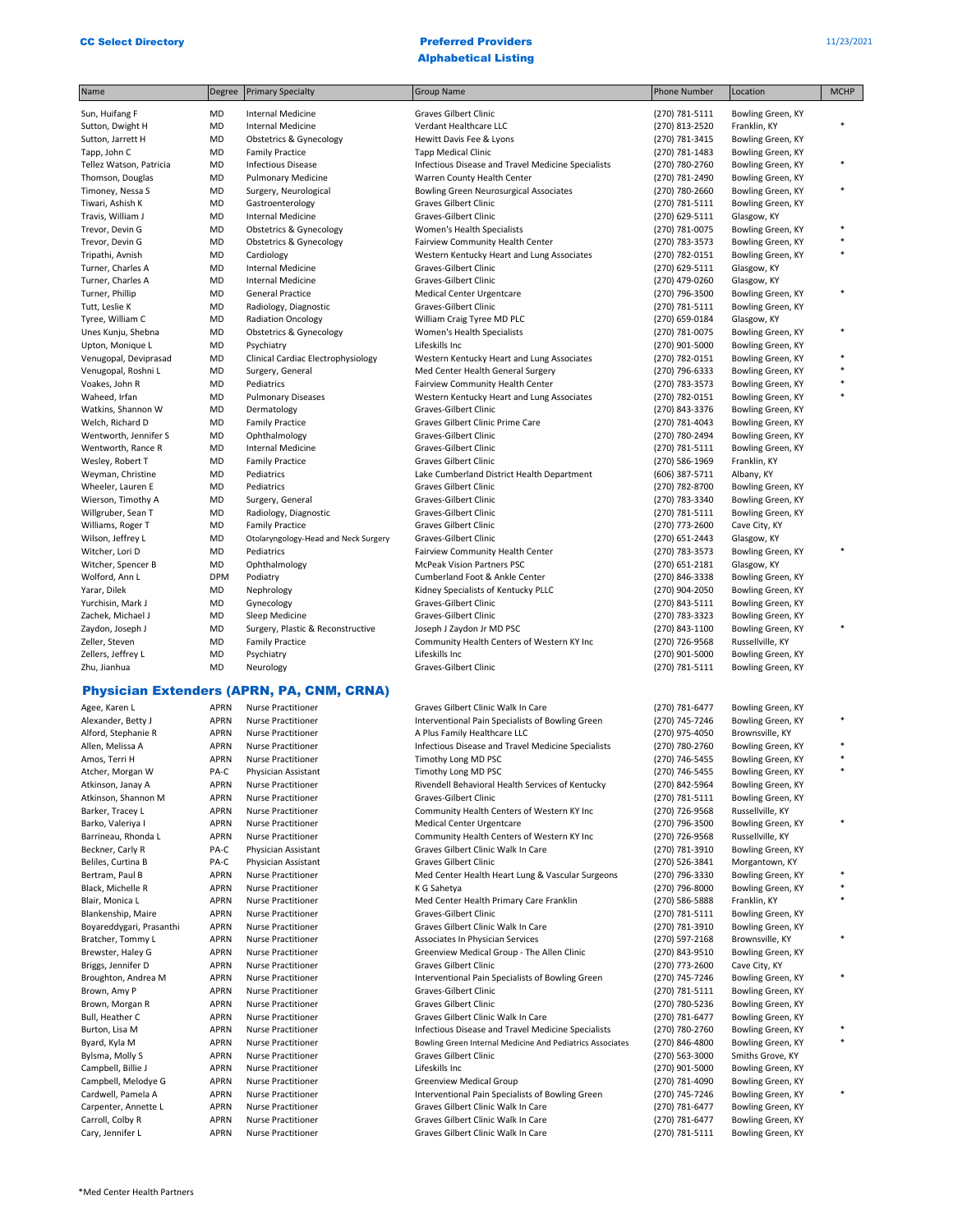| Name                   | Degree      | <b>Primary Specialty</b>  | <b>Group Name</b>                                        | <b>Phone Number</b> | Location          | <b>MCHP</b> |
|------------------------|-------------|---------------------------|----------------------------------------------------------|---------------------|-------------------|-------------|
| Catlett, Sheila A      | APRN        | <b>Nurse Practitioner</b> | Fairview Community Health Center                         | (270) 783-3573      | Bowling Green, KY | $\ast$      |
| Chandler, Mindy S      | APRN        | Nurse Practitioner        | Rivendell Behavioral Health Services of Kentucky         | (270) 843-1199      | Bowling Green, KY |             |
| Chang, Shihchin        | APRN        | <b>Nurse Practitioner</b> | <b>Graves Gilbert Clinic</b>                             | (270) 781-0167      | Bowling Green, KY |             |
| Clark, Angela G        | <b>APRN</b> | <b>Nurse Practitioner</b> | Associates In Physician Services                         | (270) 796-8800      | Bowling Green, KY | $\ast$      |
| Clark, Angela G        | APRN        | <b>Nurse Practitioner</b> | Bowling Green Neurology and Primary Care, LLC            | (270) 393-8418      | Bowling Green, KY |             |
| Clark, Brittney L      | <b>APRN</b> | <b>Nurse Practitioner</b> | Graves Gilbert Clinic Walk In Care                       | (270) 781-6477      | Bowling Green, KY |             |
| Clark, Gina K          | <b>APRN</b> | <b>Nurse Practitioner</b> | Graves Gilbert Clinic Prime Care                         | (270) 781-4043      | Bowling Green, KY |             |
| Cordova, Paula B       | <b>APRN</b> | Nurse Practitioner        | Family Mobile Health LLC                                 | (270) 834-0682      | Horse Cave, KY    |             |
| Cornelius, Joy D       | <b>APRN</b> | <b>Nurse Practitioner</b> | Onyx Regent Health and Wellness LLC                      | (270) 935-5234      | Bowling Green, KY |             |
| Crocker, Melissa M     | PA-C        | Physician Assistant       | Graves-Gilbert Clinic                                    | (270) 783-3343      | Bowling Green, KY |             |
| Crowe, Stephanie N     | PA-C        | Physician Assistant       | Graves Gilbert Clinic WKONA                              | (270) 782-7800      | Bowling Green, KY |             |
| Daffron, Jessica N     | <b>APRN</b> | Nurse Practitioner        | Graves Gilbert Clinic Walk In Care                       | (270) 781-6477      | Bowling Green, KY |             |
| Delk, Jennifer L       | <b>APRN</b> | <b>Nurse Practitioner</b> | Graves Gilbert Clinic                                    | (270) 586-1969      | Franklin, KY      |             |
| Devore, Paula M        | APRN        | Nurse Practitioner        | Interventional Pain Specialists of Bowling Green         | (270) 745-7246      | Bowling Green, KY |             |
| Dillard, Jordan B      | <b>APRN</b> | <b>Nurse Practitioner</b> | Graves-Gilbert Clinic                                    | (270) 782-7800      | Bowling Green, KY |             |
| Dooley, Kellye R       | <b>APRN</b> | Nurse Practitioner        | Med Center Health ENT                                    | (270) 782-7768      | Bowling Green, KY |             |
| Douglas, Joan H        | <b>APRN</b> | Nurse Practitioner        | Anesthesia & Pain Specialists                            | (270) 393-1912      | Bowling Green, KY | *           |
| Duckett, Shelby L      | <b>APRN</b> | Nurse Practitioner        | Interventional Pain Specialists of Bowling Green         | (270) 745-7246      | Bowling Green, KY |             |
| Duvall, Jaime L        | <b>APRN</b> | Nurse Practitioner        | Graves Gilbert Clinic                                    | (270) 393-2753      | Bowling Green, KY |             |
| Elkins, Whitney R      | APRN        | <b>Nurse Practitioner</b> | A Plus Family Healthcare LLC                             | (270) 975-4050      | Brownsville, KY   |             |
| Embry, Elizabeth A     | <b>APRN</b> | Nurse Practitioner        | Graves-Gilbert Clinic                                    | (270) 783-3331      | Bowling Green, KY |             |
| Erbse, Jacqueline S    | APRN        | <b>Nurse Practitioner</b> | Graves Gilbert Clinic                                    | (270) 780-5225      | Bowling Green, KY |             |
| Fazel, Courtney        | <b>APRN</b> | Nurse Practitioner        | <b>GLK Enterprises</b>                                   | (270) 597-2155      | Brownsville, KY   |             |
| Fee, Martina R         | <b>APRN</b> | <b>Nurse Practitioner</b> | Southern Kentucky Nephrology Associates                  | (270) 843-5114      | Bowling Green, KY | $\ast$      |
| Finney, Heather L      | <b>CNM</b>  | Certified Nurse Midwife   | Women's Health Specialists                               | (270) 781-0075      | Bowling Green, KY | *           |
| Foster, Karen W        | APRN        | <b>Nurse Practitioner</b> | Agape Health Center                                      | (270) 239-1400      | Scottsville, KY   |             |
| Franklin, Vivian R     | <b>APRN</b> | Nurse Practitioner        | Wound Care Center at Glasgow                             | (270) 629-2273      | Glasgow, KY       |             |
| Garrett-Wright, Dawn M | <b>APRN</b> | <b>Nurse Practitioner</b> | Medical Center Psychiatry                                | (270) 843-5103      | Bowling Green, KY |             |
| Gipson, Angela L       | <b>APRN</b> | Nurse Practitioner        | Interventional Pain Specialists of Bowling Green         | (270) 745-7246      | Bowling Green, KY | $\ast$      |
| Gokey, Lena M          | APRN        | <b>Nurse Practitioner</b> | <b>Bluegrass Medical Care LLC</b>                        | (270) 843-5662      | Bowling Green, KY |             |
| Goodman, Meshel S      | <b>APRN</b> | <b>Nurse Practitioner</b> | Graves-Gilbert Clinic                                    | (270) 783-3323      | Bowling Green, KY |             |
| Goodrich, Demara A     | <b>APRN</b> | Nurse Practitioner        | Medical Center Urgentcare                                | (270) 796-3500      | Bowling Green, KY |             |
| Goodrich, Demara A     | <b>APRN</b> | Nurse Practitioner        | <b>Staples Health Clinic LLC</b>                         | (270) 542-8888      | Auburn, KY        |             |
| Gore, Cheryl R         | <b>APRN</b> | Nurse Practitioner        | Gore Behavioral Care LLC                                 | (270) 938-5765      | Bowling Green, KY |             |
| Graham, Tina S         | <b>APRN</b> | Nurse Practitioner        | K G Sahetya                                              | (270) 796-8000      | Bowling Green, KY |             |
| Gravil, Deborah E      | <b>APRN</b> | <b>Nurse Practitioner</b> | Western Kentucky Heart and Lung Associates               | (270) 782-0151      | Bowling Green, KY | *           |
| Gray, Roseann T        | <b>APRN</b> | Nurse Practitioner        | Verdant Healthcare LLC                                   | (270) 813-2520      | Franklin, KY      |             |
| Green, Mary K          | <b>APRN</b> | Nurse Practitioner        | Rivendell Behavioral Health Services of Kentucky         | (270) 842-5964      | Bowling Green, KY |             |
| Grider, Brianna H      | PA-C        | Physician Assistant       | Graves Gilbert Clinic                                    | (270) 843-3376      | Bowling Green, KY |             |
| Griffin, Ashley S      | <b>APRN</b> | Nurse Practitioner        | Graves Gilbert Clinic                                    | (270) 586-1969      | Franklin, KY      |             |
| Guess, Dawn K          | <b>APRN</b> | Nurse Practitioner        | Graves Gilbert Clinic Walk In Care                       | (270) 781-3910      | Bowling Green, KY |             |
| Guess, Dawn K          | <b>APRN</b> | <b>Nurse Practitioner</b> | Fairview Community Health Center                         | (270) 783-3573      | Bowling Green, KY |             |
| Hardcastle, Shellie D  | APRN        | <b>Nurse Practitioner</b> | Med Center Health Hematology and Oncology                | (270) 745-1100      | Bowling Green, KY | *           |
| Hardy, Ashley R        | <b>APRN</b> | Nurse Practitioner        | Medical Center Urgentcare                                | (270) 796-3500      | Bowling Green, KY | $\ast$      |
| Harris, Jennifer K     | APRN        | <b>Nurse Practitioner</b> | Lake Cumberland District Health Department               | (606) 387-5711      | Albany, KY        |             |
| Hatcher, Amy L         | <b>APRN</b> | Nurse Practitioner        | Graves Gilbert Clinic WKONA                              | (270) 782-7800      | Bowling Green, KY |             |
| Hatton, Torie A        | APRN        | <b>Nurse Practitioner</b> | Interventional Pain Specialists of Bowling Green         | (270) 745-7246      | Franklin, KY      |             |
| Haughtigan, Kara S     | <b>APRN</b> | <b>Nurse Practitioner</b> | Fairview Community Health Center                         | (270) 783-3573      | Bowling Green, KY |             |
| Hawkins, Elizabeth A   | <b>APRN</b> | <b>Nurse Practitioner</b> | Graves Gilbert Clinic                                    | (270) 393-2720      | Bowling Green, KY |             |
| Haynes, Kimberly H     | <b>APRN</b> | Nurse Practitioner        | <b>Bowling Green Neurosurgical Associates</b>            | (270) 780-2660      | Bowling Green, KY |             |
| Hays, Jesse A          | APRN        | <b>Nurse Practitioner</b> | Graves-Gilbert Clinic                                    | (270) 725-9700      | Russellville, KY  |             |
| Heck, Heather R        | <b>APRN</b> | <b>Nurse Practitioner</b> | Associates In Pulmonary And Critical Care Medicine       | (270) 796-8000      | Bowling Green, KY |             |
| Herald, Kyle A         | PA-C        | Physician Assistant       | Graves-Gilbert Clinic                                    | (270) 843-3376      | Bowling Green, KY |             |
| Herman, Sherri L       | CRNA        | Nurse Anesthetist         | Anesthesia & Pain Specialists                            | (270) 393-1912      | Bowling Green, KY |             |
| Hewitt, Tara E         | <b>APRN</b> | <b>Nurse Practitioner</b> | Ghayth M Hammad MD PSC                                   | (270) 526-9652      | Morgantown, KY    |             |
| Hickerson, Lindsey C   | <b>APRN</b> | <b>Nurse Practitioner</b> | Med Center Health Primary Care Munfordville              | (270) 524-3641      | Munfordville, KY  |             |
| Hill, Jenifer L        | <b>APRN</b> | <b>Nurse Practitioner</b> | Graves Gilbert Clinic                                    | (270) 782-4277      | Bowling Green, KY |             |
| Hill, Kerri H          | <b>APRN</b> | <b>Nurse Practitioner</b> | <b>Bowling Green Neurosurgical Associates</b>            | (270) 780-2660      | Bowling Green, KY |             |
| Hogue, Allison L       | <b>APRN</b> | <b>Nurse Practitioner</b> | Interventional Pain Specialists of Bowling Green         | (270) 745-7246      | Bowling Green, KY | *           |
| Howard, Kathy S        | <b>APRN</b> | <b>Nurse Practitioner</b> | Graves-Gilbert Clinic                                    | (270) 781-5111      | Bowling Green, KY |             |
| Hubbard, Freda Y       | <b>APRN</b> | Nurse Practitioner        | Greenview Medical Group - The Allen Clinic               | (270) 843-9510      | Bowling Green, KY |             |
| Hughes, Carmen D       | <b>APRN</b> | <b>Nurse Practitioner</b> | The Glasser Clinic                                       | (270) 901-3454      | Bowling Green, KY |             |
| Hughes, Shira B        | <b>APRN</b> | <b>Nurse Practitioner</b> | Ghayth M Hammad MD PSC                                   | (270) 526-9652      | Morgantown, KY    |             |
| Humm, Brad J           | CRNA        | Nurse Anesthetist         | Anesthesia & Pain Specialists                            | (270) 393-1912      | Bowling Green, KY |             |
| Isenberg, James D      | <b>APRN</b> | <b>Nurse Practitioner</b> | <b>Bluegrass Vein Care</b>                               | (270) 392-3661      | Glasgow, KY       |             |
| Jackson, Brittany A    | <b>APRN</b> | <b>Nurse Practitioner</b> | Kentucky Psychiatry LLC                                  | (270) 205-4585      | Bowling Green, KY |             |
| Jaggers, Beverly G     | <b>APRN</b> | <b>Nurse Practitioner</b> | Graves Gilbert Clinic                                    | (270) 783-3319      | Bowling Green, KY |             |
| Jarvis, Jon R          | <b>APRN</b> | <b>Nurse Practitioner</b> | Family Medical Center Of Hart County                     | (270) 524-7231      | Munfordville, KY  |             |
| Jenkins, Brittany B    | <b>APRN</b> | <b>Nurse Practitioner</b> | Family Medical Center Of Hart County                     | (270) 524-7231      | Munfordville, KY  |             |
| Jenkins, Melissa S     | <b>APRN</b> | <b>Nurse Practitioner</b> | Graves Gilbert Clinic                                    | (270) 524-1201      | Munfordville, KY  |             |
| Johnson, Amanda M      | PA-C        | Physician Assistant       | Graves Gilbert Clinic Walk In Care                       | (270) 482-0101      | Franklin, KY      |             |
| Johnson, Jennifer L    | <b>CNM</b>  | Certified Nurse Midwife   | Women's Health Specialists                               | (270) 781-0075      | Bowling Green, KY |             |
| Johnson, Jennifer L    | <b>CNM</b>  | Certified Nurse Midwife   | Fairview Community Health Center                         | (270) 783-3573      | Bowling Green, KY |             |
| Johnson, Jessica D     | <b>APRN</b> | Nurse Practitioner        | Ghayth M Hammad MD PSC                                   | (270) 526-9652      | Morgantown, KY    |             |
| Johnson, Twyla D       | <b>APRN</b> | Nurse Practitioner        | Graves-Gilbert Clinic                                    | (270) 783-3323      | Bowling Green, KY |             |
| Karam, Alicia          | <b>APRN</b> | Nurse Practitioner        | Onyx Regent Health and Wellness LLC                      | (270) 935-5234      | Bowling Green, KY |             |
| Keeney, Kristy M       | <b>APRN</b> | Nurse Practitioner        | Bowling Green Dermatology & Skin Cancer Specialists PLLC | (270) 783-8003      | Bowling Green, KY |             |
| Keller, Lee A          | <b>APRN</b> | Nurse Practitioner        | Parkview Psychiatric Services                            | (812) 282-1888      | Franklin, KY      |             |
| Kepley, Megan L        | <b>APRN</b> | Nurse Practitioner        | Interventional Pain Specialists of Bowling Green         | (270) 745-7246      | Bowling Green, KY |             |
| Khamvongsa, Sonnarinh  | <b>APRN</b> | <b>Nurse Practitioner</b> | Graves-Gilbert Clinic                                    | (270) 783-3323      | Bowling Green, KY |             |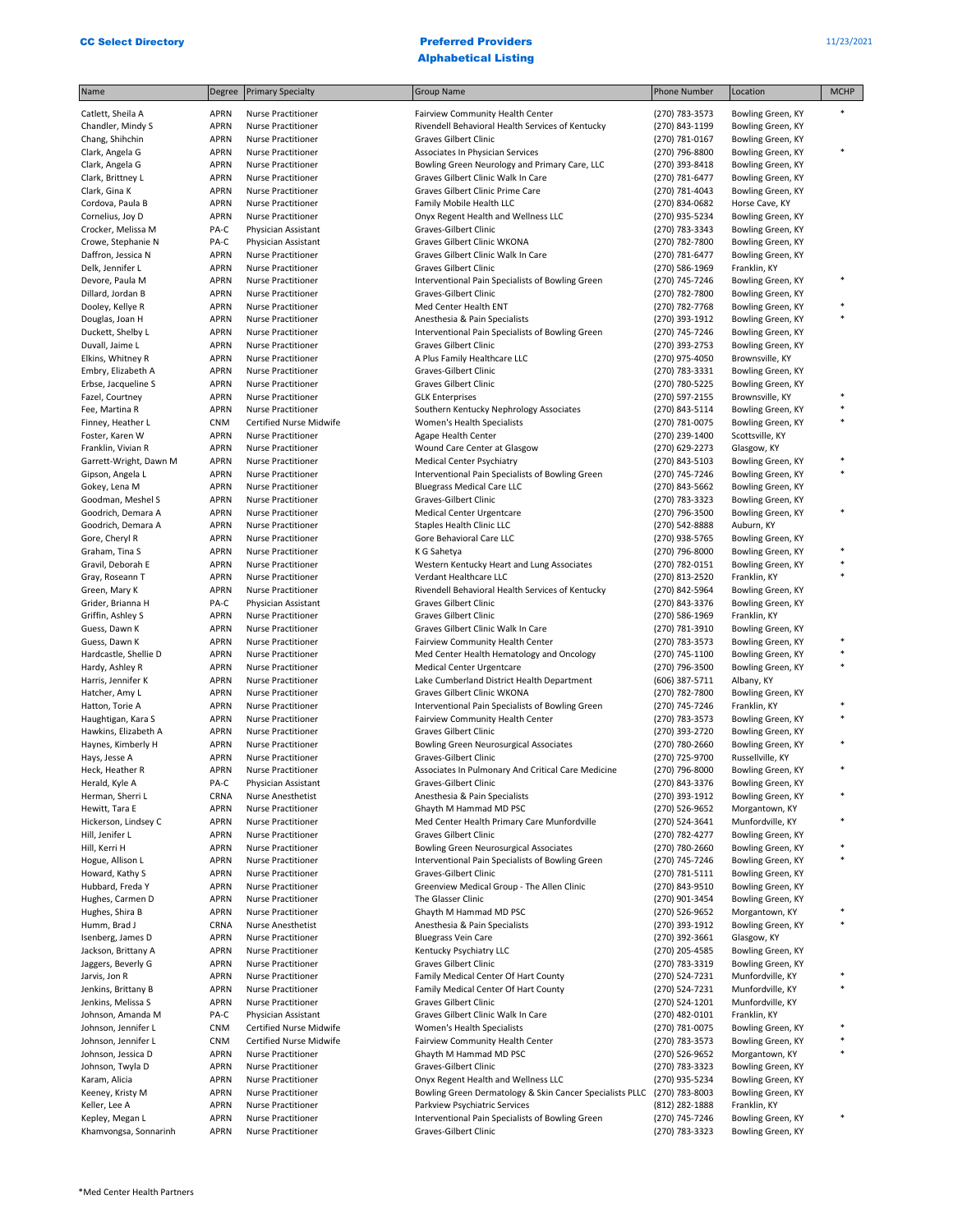| Name                                     | Degree                     | <b>Primary Specialty</b>                               | <b>Group Name</b>                                             | <b>Phone Number</b>              | Location                               | <b>MCHP</b> |
|------------------------------------------|----------------------------|--------------------------------------------------------|---------------------------------------------------------------|----------------------------------|----------------------------------------|-------------|
| King, Monica L                           | <b>APRN</b>                | Nurse Practitioner                                     | Fairview Community Health Center                              | (270) 783-3573                   | Bowling Green, KY                      | $\ast$      |
| King, Seth L                             | PA-C                       | Physician Assistant                                    | <b>Graves Gilbert Clinic WKONA</b>                            | (270) 782-7800                   | Bowling Green, KY                      |             |
| Kirkwood, Mary C                         | <b>APRN</b>                | Nurse Practitioner                                     | <b>Bluegrass Medical Care LLC</b>                             | (270) 843-5662                   | Bowling Green, KY                      |             |
| Knox, Baylee N                           | <b>APRN</b>                | Nurse Practitioner                                     | Graves Gilbert Clinic                                         | (270) 781-5111                   | Bowling Green, KY                      |             |
| Lanham, Elizabeth N                      | PA-C                       | Physician Assistant                                    | <b>Bluegrass Medical Care LLC</b>                             | (270) 843-5662                   | Bowling Green, KY                      |             |
| Lee, Kristian P                          | <b>APRN</b>                | Nurse Practitioner                                     | Graves Gilbert Clinic                                         | (270) 783-3343                   | Bowling Green, KY                      |             |
| Lee, Kristin A                           | <b>APRN</b>                | Nurse Practitioner                                     | <b>Graves Gilbert Clinic</b>                                  | (270) 781-5111                   | Bowling Green, KY                      |             |
| Lemon, Cindy S                           | <b>APRN</b>                | <b>Nurse Practitioner</b>                              | Rivendell Behavioral Health Services of Kentucky              | (270) 843-1199                   | Bowling Green, KY                      |             |
| Lewis, Kathryn M                         | PA-C                       | Physician Assistant                                    | StayWell Clinic                                               | (270) 721-7166                   | Bowling Green, KY                      |             |
| Lewis, Mackenzie L                       | <b>APRN</b>                | <b>Nurse Practitioner</b>                              | Onyx Regent Health and Wellness LLC                           | (270) 935-5234                   | Bowling Green, KY                      |             |
| Lindsey, Leigh                           | <b>CNM</b>                 | Certified Nurse Midwife                                | Women's Health Specialists                                    | (270) 781-0075                   | Bowling Green, KY                      |             |
| Link, Kimberly A                         | <b>APRN</b>                | <b>Nurse Practitioner</b>                              | <b>Medical Center Psychiatry</b>                              | (270) 843-5103                   | Bowling Green, KY                      | $\ast$      |
| Logan, Ashley D                          | <b>APRN</b>                | Nurse Practitioner                                     | William Calvin Powell MD PSC                                  | (606) 387-6631                   | Albany, KY                             |             |
| Long, Roy L                              | <b>APRN</b>                | <b>Nurse Practitioner</b>                              | <b>Graves-Gilbert Clinic</b>                                  | (270) 598-9595                   | Franklin, KY                           |             |
| Marklin, Rachel S                        | PA-C                       | Physician Assistant                                    | Graves Gilbert Clinic                                         | (270) 781-5111                   | Bowling Green, KY                      |             |
| Marr, Johnna S                           | <b>APRN</b>                | <b>Nurse Practitioner</b>                              | Rivendell Behavioral Health Services of Kentucky              | (270) 843-1199                   | Bowling Green, KY                      |             |
| Mathews, Tarah J<br>Maxfield, Courtney L | <b>APRN</b><br><b>CNM</b>  | Nurse Practitioner<br><b>Certified Nurse Midwife</b>   | The Oaks Behavioral Health PLLC<br>Women's Health Specialists | (270) 861-0606<br>(270) 781-0075 | Glasgow, KY<br>Bowling Green, KY       | $\ast$      |
| McCoy, Robin A                           | <b>APRN</b>                | Nurse Practitioner                                     | Graves Gilbert Clinic                                         | (270) 781-5111                   | Bowling Green, KY                      |             |
| McDavitt, Megan A                        | <b>APRN</b>                | Nurse Practitioner                                     | Med Center Health Heart Lung & Vascular Surgeons              | (270) 796-3330                   | Bowling Green, KY                      |             |
| Mcgehee, Lindsay M                       | <b>APRN</b>                | <b>Nurse Practitioner</b>                              | Graves Gilbert Clinic Walk In Care                            | (270) 781-5111                   | Bowling Green, KY                      |             |
| McKain, Krystal B                        | <b>APRN</b>                | <b>Nurse Practitioner</b>                              | Med Center Health Primary Care Scottsville                    | (270) 618-3700                   | Scottsville, KY                        |             |
| McKinney, Kerissa E                      | <b>APRN</b>                | <b>Nurse Practitioner</b>                              | Ghayth M Hammad MD PSC                                        | (270) 526-9652                   | Morgantown, KY                         |             |
| Mester, Shannon L                        | <b>APRN</b>                | <b>Nurse Practitioner</b>                              | Family Medical Center Of Hart County                          | (270) 524-7231                   | Munfordville, KY                       |             |
| Miller, Tyler D                          | <b>APRN</b>                | <b>Nurse Practitioner</b>                              | Graves Gilbert Clinic WKONA                                   | (270) 782-7800                   | Bowling Green, KY                      |             |
| Morrison, Heather J                      | <b>APRN</b>                | <b>Nurse Practitioner</b>                              | Med Center Health Neurology                                   | (270) 782-9424                   | Bowling Green, KY                      |             |
| Mortimer, Beverly J                      | <b>APRN</b>                | <b>Nurse Practitioner</b>                              | Graves-Gilbert Clinic                                         | (270) 629-5111                   | Glasgow, KY                            |             |
| Mujakovic, Ariel J                       | <b>APRN</b>                | <b>Nurse Practitioner</b>                              | Bowling Green Internal Medicine And Pediatrics Associates     | (270) 846-4800                   | Bowling Green, KY                      | *           |
| Myrick, Lauren T                         | <b>APRN</b>                | <b>Nurse Practitioner</b>                              | <b>Graves Gilbert Clinic</b>                                  | (270) 393-2720                   | Bowling Green, KY                      |             |
| Napier, Katherine                        | <b>APRN</b>                | <b>Nurse Practitioner</b>                              | Graves-Gilbert Clinic                                         | (270) 781-5111                   | Bowling Green, KY                      |             |
| Nash, Melody R                           | <b>APRN</b>                | <b>Nurse Practitioner</b>                              | Graves-Gilbert Clinic                                         | (270) 781-5111                   | Bowling Green, KY                      |             |
| Neal, Krista D                           | <b>APRN</b>                | Nurse Practitioner                                     | Graves Gilbert Clinic                                         | (270) 783-3379                   | Bowling Green, KY                      |             |
| Newman, Sherri T                         | <b>APRN</b>                | <b>Nurse Practitioner</b>                              | Medical Center Urgentcare                                     | (270) 796-3500                   | Bowling Green, KY                      |             |
| Newman, Sherri T                         | <b>APRN</b>                | <b>Nurse Practitioner</b>                              | <b>Medical Center Urgentcare</b>                              | (270) 796-3500                   | Bowling Green, KY                      | *           |
| Norman, Robert K                         | CRNA                       | <b>Nurse Anesthetist</b>                               | Anesthesia & Pain Specialists                                 | (270) 745-7246                   | Bowling Green, KY                      | $\ast$<br>* |
| Osborne, Dana A                          | <b>APRN</b>                | <b>Nurse Practitioner</b>                              | Med Center Health Heart Lung & Vascular Surgeons              | (270) 796-3330                   | Bowling Green, KY                      |             |
| Pace, Haley C                            | <b>APRN</b>                | <b>Nurse Practitioner</b>                              | Graves Gilbert Clinic Walk In Care                            | (270) 781-6477                   | Bowling Green, KY                      |             |
| Pandeya, Jackie<br>Parnell, Heather L    | <b>APRN</b><br><b>APRN</b> | <b>Nurse Practitioner</b><br><b>Nurse Practitioner</b> | Graves-Gilbert Clinic<br><b>Graves Gilbert Clinic</b>         | (270) 524-1201<br>(270) 781-2111 | Munfordville, KY<br>Bowling Green, KY  |             |
| Parr, Jennifer                           | <b>APRN</b>                | <b>Nurse Practitioner</b>                              | Parkview Psychiatric Services                                 | (812) 282-1888                   | Franklin, KY                           |             |
| Parrigin, Ashley R                       | <b>APRN</b>                | <b>Nurse Practitioner</b>                              | Bowling Green Internal Medicine And Pediatrics Associates     | (270) 846-4800                   | Bowling Green, KY                      | $\ast$      |
| Parrish Nyekan, Carrie A                 | <b>APRN</b>                | <b>Nurse Practitioner</b>                              | Graves Gilbert Clinic                                         | (270) 780-5245                   | Bowling Green, KY                      |             |
| Parrott, Jennifer R                      | <b>APRN</b>                | Nurse Practitioner                                     | Graves Gilbert Clinic Walk In Care                            | (270) 482-0101                   | Franklin, KY                           |             |
| Parsley, Heather W                       | <b>APRN</b>                | <b>Nurse Practitioner</b>                              | Medical Center Urgentcare                                     | (270) 796-3500                   | Bowling Green, KY                      |             |
| Parsley, Heather W                       | <b>APRN</b>                | Nurse Practitioner                                     | Fairview Community Health Center                              | (270) 783-3573                   | Bowling Green, KY                      | $\ast$      |
| Parsley, Heather W                       | <b>APRN</b>                | <b>Nurse Practitioner</b>                              | <b>Bluegrass Medical Care LLC</b>                             | (270) 843-5662                   | Bowling Green, KY                      |             |
| Pate, Kelly C                            | <b>APRN</b>                | <b>Nurse Practitioner</b>                              | Graves-Gilbert Clinic                                         | (270) 524-1201                   | Munfordville, KY                       |             |
| Percefull, Julie A                       | <b>APRN</b>                | <b>Nurse Practitioner</b>                              | Family Medical Center Of Hart County                          | (270) 524-7231                   | Munfordville, KY                       |             |
| Perdue, Tara S                           | <b>APRN</b>                | <b>Nurse Practitioner</b>                              | Graves-Gilbert Clinic                                         | (270) 586-9533                   | Franklin, KY                           |             |
| Perkins, Rachel E                        | <b>APRN</b>                | <b>Nurse Practitioner</b>                              | <b>Graves-Gilbert Clinic</b>                                  | (270) 843-3376                   | Bowling Green, KY                      |             |
| Perkins, Rachel E                        | <b>APRN</b>                | <b>Nurse Practitioner</b>                              | Graves Gilbert Clinic WKONA                                   | (270) 782-7800                   | Bowling Green, KY                      |             |
| Phelps, Pamela D                         | <b>APRN</b>                | <b>Nurse Practitioner</b>                              | Ghayth M Hammad MD PSC                                        | (270) 526-9652                   | Morgantown, KY                         | $\ast$      |
| Pierce, Brandy G                         | <b>APRN</b>                | Nurse Practitioner                                     | Family Medical Center Of Hart County                          | (270) 524-7231                   | Munfordville, KY                       |             |
| Poindexter, Lori M                       | <b>APRN</b>                | <b>Nurse Practitioner</b>                              | Med Center Health Surgical Specialist                         | (606) 387-3000                   | Albany, KY                             |             |
| Poland, Shelby N                         | <b>APRN</b>                | <b>Nurse Practitioner</b>                              | The Medical Center at Scottsville Rural Health Clinic         | (270) 618-3700                   | Scottsville, KY                        |             |
| Poteet, Jenna K<br>Powers, Jamie B       | APRN<br><b>APRN</b>        | Nurse Practitioner<br><b>Nurse Practitioner</b>        | Graves-Gilbert Clinic<br><b>Graves Gilbert Clinic</b>         | (270) 781-5111<br>(270) 780-2496 | Bowling Green, KY<br>Bowling Green, KY |             |
| Reeder, Derek L                          | <b>APRN</b>                | <b>Nurse Practitioner</b>                              | Med Center Health Primary Care                                | (270) 901-0629                   | Bowling Green, KY                      |             |
| Reid, Yolanda Y                          | APRN                       | <b>Nurse Practitioner</b>                              | The Medical Center Weight Loss Program                        | (270) 796-6333                   | Bowling Green, KY                      |             |
| Reinke, Elizabeth A                      | <b>APRN</b>                | <b>Nurse Practitioner</b>                              | Graves Gilbert Clinic Walk In Care                            | (270) 781-6477                   | Bowling Green, KY                      |             |
| Remaly, Meredith R                       | <b>APRN</b>                | <b>Nurse Practitioner</b>                              | <b>Medical Center Urgentcare</b>                              | (270) 796-3500                   | Bowling Green, KY                      |             |
| Riggs, Caitlyn E                         | APRN                       | Nurse Practitioner                                     | Graves Gilbert Clinic                                         | (270) 783-3354                   | Bowling Green, KY                      |             |
| Riley, Amber L                           | APRN                       | <b>Nurse Practitioner</b>                              | Graves Gilbert Clinic                                         | (270) 843-3376                   | Bowling Green, KY                      |             |
| Riley, Latricia S                        | APRN                       | <b>Nurse Practitioner</b>                              | Graves Gilbert Clinic Walk In Care                            | (270) 482-0101                   | Franklin, KY                           |             |
| Riley, Latricia S                        | APRN                       | Nurse Practitioner                                     | Fairview Community Health Center                              | (270) 783-3573                   | Bowling Green, KY                      | *           |
| Roberts, Rachel                          | APRN                       | <b>Nurse Practitioner</b>                              | Kentucky Psychiatry LLC                                       | (270) 205-4585                   | Bowling Green, KY                      |             |
| Robertson, Joel A                        | APRN                       | Nurse Practitioner                                     | The Oaks Behavioral Health PLLC                               | (270) 861-0606                   | Glasgow, KY                            |             |
| Robinson, Tori                           | <b>APRN</b>                | Nurse Practitioner                                     | Associates In Physician Services                              | (270) 597-2168                   | Brownsville, KY                        |             |
| Rowland, Ayme                            | APRN                       | Nurse Practitioner                                     | Graves Gilbert Clinic                                         | (270) 598-9595                   | Franklin, KY                           |             |
| Salkic, Suvada                           | <b>APRN</b>                | Nurse Practitioner                                     | <b>Medical Center Urgentcare</b>                              | (270) 796-3500                   | Bowling Green, KY                      |             |
| Saltsman, Tiffany M                      | APRN                       | Nurse Practitioner                                     | Family Medical Center Of Hart County                          | (270) 524-7231                   | Munfordville, KY                       | $\ast$      |
| Saluga, Sheri L                          | <b>APRN</b>                | Nurse Practitioner                                     | Merek and Mir LLC dba Insight Psychiatry                      | (270) 780-4357                   | Bowling Green, KY                      |             |
| Scoggins, Derrick W                      | APRN                       | Nurse Practitioner                                     | Graves-Gilbert Clinic                                         | (270) 783-3362                   | Bowling Green, KY                      |             |
| Shives, Mason M                          | APRN                       | Nurse Practitioner                                     | Graves Gilbert Clinic                                         | (270) 773-2600                   | Cave City, KY                          |             |
| Shouse, Sarah L                          | APRN                       | Nurse Practitioner                                     | Graves-Gilbert Clinic                                         | (270) 563-3000                   | Smiths Grove, KY                       |             |
| Sievert, Summer V                        | <b>APRN</b>                | Nurse Practitioner                                     | Insight Psychiatry                                            | (270) 780-4357                   | Bowling Green, KY                      |             |
| Simpson, Melissa G                       | APRN                       | <b>Nurse Practitioner</b>                              | Med Center Health Primary Care Caverna                        | (270) 786-2372                   | Horse Cave, KY                         |             |
| Simpson, Tonya<br>Sliger, Kimberlee G    | <b>APRN</b>                | <b>Nurse Practitioner</b>                              | Graves Gilbert Clinic Walk In Care                            | (270) 482-0101                   | Franklin, KY                           |             |
| Smith, Abbie L                           | APRN<br>APRN               | <b>Nurse Practitioner</b><br><b>Nurse Practitioner</b> | Graves Gilbert Clinic                                         | (270) 586-9533                   | Franklin, KY                           |             |
|                                          |                            |                                                        | The Perinatal Group                                           | (931) 572-0036                   | Bowling Green, KY                      |             |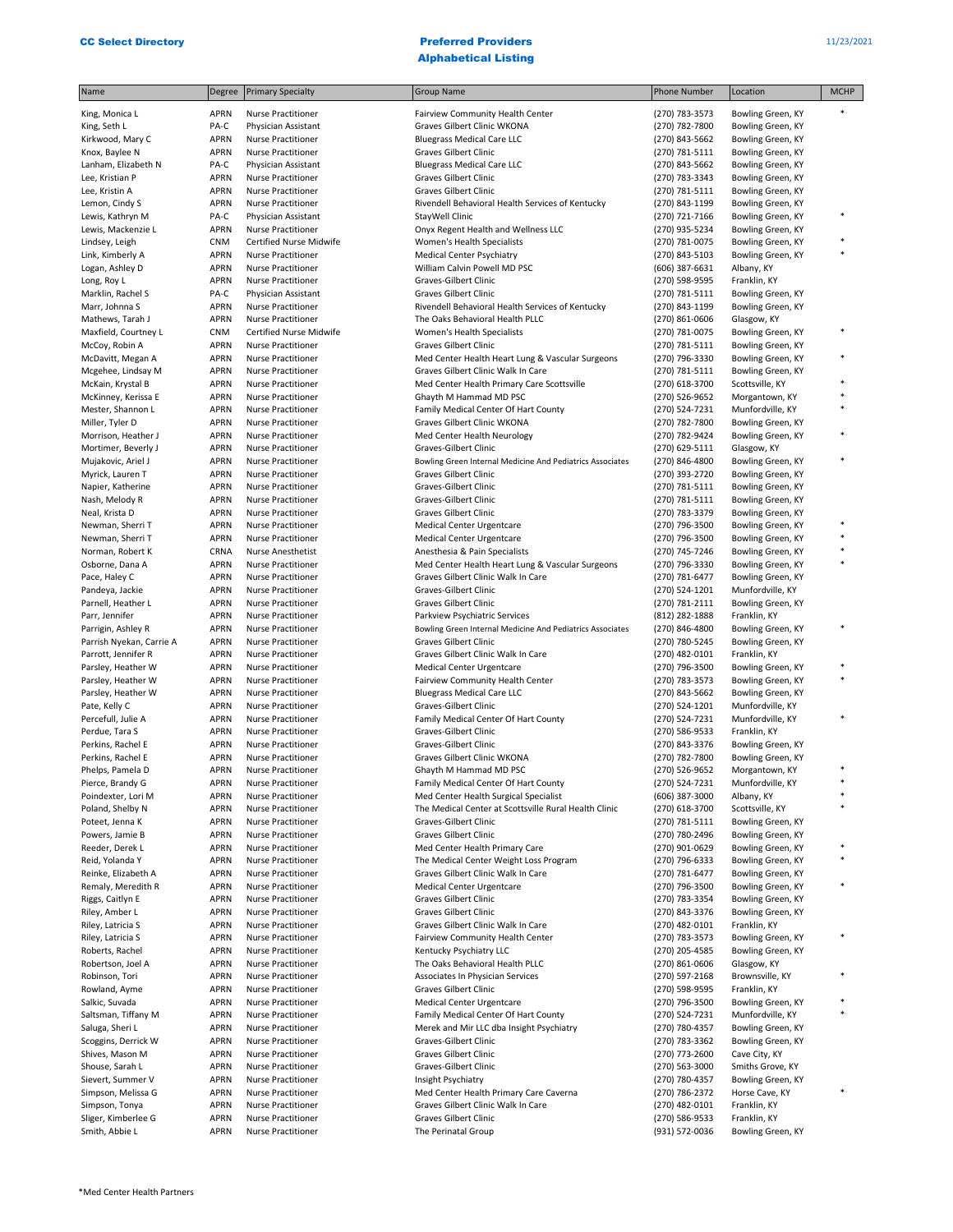| Name                                  | Degree                     | <b>Primary Specialty</b>                          | <b>Group Name</b>                                         | <b>Phone Number</b>              | Location                               | <b>MCHP</b> |
|---------------------------------------|----------------------------|---------------------------------------------------|-----------------------------------------------------------|----------------------------------|----------------------------------------|-------------|
| Smith, Dylan R                        | <b>APRN</b>                | <b>Nurse Practitioner</b>                         | Graves Gilbert Clinic Walk In Care                        | (270) 781-6477                   | Bowling Green, KY                      |             |
| Smith, Kayla                          | <b>APRN</b>                | <b>Nurse Practitioner</b>                         | Med Center Health Surgical Oncology                       | (270) 721-7265                   | Bowling Green, KY                      |             |
| Smith, Kayla                          | <b>APRN</b>                | <b>Nurse Practitioner</b>                         | Medical Center Hematology & Oncology                      | (270) 796-2557                   | Bowling Green, KY                      | $\ast$      |
| Smith, Sherry A                       | <b>APRN</b>                | <b>Nurse Practitioner</b>                         | Community Health Centers of Western KY Inc                | (270) 726-9568                   | Russellville, KY                       |             |
| Sowders, Brittany L                   | <b>APRN</b>                | <b>Nurse Practitioner</b>                         | A Plus Family Healthcare LLC                              | (270) 975-4050                   | Brownsville, KY                        |             |
| Sowell, Whitney S                     | <b>APRN</b>                | <b>Nurse Practitioner</b>                         | Graves-Gilbert Clinic                                     | (270) 781-5111                   | Bowling Green, KY                      |             |
| Spillman, Katlin N                    | <b>APRN</b>                | <b>Nurse Practitioner</b>                         | <b>Graves Gilbert Clinic</b>                              | (270) 563-3000                   | Smiths Grove, KY                       |             |
| Sprinkle, Diana M                     | <b>APRN</b>                | <b>Nurse Practitioner</b>                         | Fairview Community Health Center                          | (270) 783-3573                   | Bowling Green, KY                      | $\ast$      |
| Stagner, Bonnie S                     | <b>APRN</b>                | <b>Nurse Practitioner</b>                         | Graves Gilbert Clinic                                     | (270) 783-3369                   | Bowling Green, KY                      |             |
| Staples, James                        | <b>APRN</b>                | <b>Nurse Practitioner</b>                         | Staples Health Clinic LLC                                 | (270) 542-8888                   | Auburn, KY                             |             |
| Staples, Stacia A                     | <b>APRN</b>                | <b>Nurse Practitioner</b>                         | <b>Staples Health Clinic LLC</b>                          | (270) 542-8888                   | Auburn, KY                             |             |
| Steff, Stephanie R                    | <b>APRN</b>                | <b>Nurse Practitioner</b>                         | Graves Gilbert Clinic Walk In Care                        | (270) 781-3910                   | Bowling Green, KY                      |             |
| Stinson, Jessica M                    | APRN                       | <b>Nurse Practitioner</b>                         | Interventional Pain Specialists of Bowling Green          | (270) 745-7246                   | Bowling Green, KY                      |             |
| Stovall, Linda G                      | <b>APRN</b>                | <b>Nurse Practitioner</b>                         | Med Center Health Primary Care Scottsville                | (270) 618-3700                   | Scottsville, KY                        | $\ast$      |
| Stowe-Byrd, Carol A                   | <b>APRN</b>                | <b>Nurse Practitioner</b>                         | Lifeskills Inc                                            | (270) 586-8826                   | Franklin, KY                           |             |
| Tarter, Jenna E                       | <b>APRN</b>                | <b>Nurse Practitioner</b>                         | Bowling Green Internal Medicine And Pediatrics Associates | (270) 846-4800                   | Bowling Green, KY                      |             |
| Thomas, Amy E                         | <b>APRN</b>                | <b>Nurse Practitioner</b>                         | Family Medical Center Of Hart County                      | (270) 524-7231                   | Munfordville, KY                       | $\ast$      |
| Tinch, Adrienne L                     | APRN                       | <b>Nurse Practitioner</b>                         | Graves Gilbert Clinic Walk In Care                        | (270) 781-6477                   | Bowling Green, KY                      |             |
| Toon, Allison                         | <b>APRN</b>                | <b>Nurse Practitioner</b>                         | Fairview Community Health Center                          | (270) 783-3573                   | Bowling Green, KY                      |             |
| Towe, Ashley                          | <b>APRN</b>                | <b>Nurse Practitioner</b>                         | Graves Gilbert Clinic                                     | (270) 781-5111                   | Bowling Green, KY                      |             |
| Tyree, Daltrey A                      | <b>APRN</b>                | <b>Nurse Practitioner</b>                         | Kentucky Psychiatry LLC                                   | (270) 205-4585                   | Bowling Green, KY                      |             |
| Vickers, Cheryl A                     | <b>APRN</b>                | <b>Nurse Practitioner</b>                         | Community Health Centers of Western KY Inc                | (270) 726-9568                   | Russellville, KY                       |             |
| Vonderahe, Lindsay N                  | <b>APRN</b>                | <b>Nurse Practitioner</b>                         | Graves Gilbert Clinic Walk In Care                        | (270) 781-6477                   | Bowling Green, KY                      |             |
| Walker, Phillip G                     | <b>APRN</b>                | <b>Nurse Practitioner</b>                         | Kentucky Psychiatry LLC                                   | (270) 205-4585                   | Bowling Green, KY                      |             |
| Walkup, Elizabeth G                   | <b>APRN</b>                | <b>Nurse Practitioner</b>                         | Graves-Gilbert Clinic                                     | (270) 586-9533                   | Franklin, KY                           |             |
| Wallen, Jessica N                     | APRN                       | <b>Nurse Practitioner</b>                         | Med Center Health Primary Care Scottsville                | (270) 618-3700                   | Scottsville, KY                        |             |
| Walton, Lori A<br>Webb, Louise E      | <b>APRN</b>                | <b>Nurse Practitioner</b>                         | Graves Gilbert Clinic Walk In Care                        | (270) 781-6477                   | Bowling Green, KY                      |             |
| Webster, Amy J                        | <b>APRN</b><br><b>APRN</b> | Nurse Practitioner<br><b>Nurse Practitioner</b>   | <b>Graves Gilbert Clinic</b><br>Graves Gilbert Clinic     | (270) 781-5111                   | Bowling Green, KY<br>Russellville, KY  |             |
| Wells, Heather N                      | <b>APRN</b>                | Nurse Practitioner                                | Associates In Pulmonary And Critical Care Medicine        | (270) 725-9700<br>(270) 796-8000 | Bowling Green, KY                      |             |
|                                       | <b>APRN</b>                | Nurse Practitioner                                | Rivendell Behavioral Health Services of Kentucky          | (270) 842-5964                   | Bowling Green, KY                      |             |
| Wheat, Lindsay<br>Whitler, Amy A      | <b>APRN</b>                | Nurse Practitioner                                | Southern Kentucky Nephrology Associates                   | (270) 843-5114                   | Bowling Green, KY                      |             |
| Wilson, Rita K                        | <b>APRN</b>                | Nurse Practitioner                                | Interventional Pain Specialists of Bowling Green          | (270) 745-7246                   | Bowling Green, KY                      |             |
| Wilson, Valerie L                     | APRN                       | <b>Nurse Practitioner</b>                         | Western Kentucky Heart and Lung Associates                | (270) 782-0151                   | Bowling Green, KY                      |             |
| Wise, Jacqueline N                    | <b>APRN</b>                | Nurse Practitioner                                | Fairview Community Health Center                          | (270) 783-3573                   | Bowling Green, KY                      |             |
| Wix, Johna M                          | <b>APRN</b>                | <b>Nurse Practitioner</b>                         | Medical Center Urgentcare                                 | (270) 796-3500                   | Bowling Green, KY                      |             |
| Wooden, Diana M                       | <b>APRN</b>                | Nurse Practitioner                                | Fairview Community Health Center                          | (270) 783-3573                   | Bowling Green, KY                      | $\ast$      |
| Wright, Melanie M                     | <b>APRN</b>                | <b>Nurse Practitioner</b>                         | Rivendell Behavioral Health Services of Kentucky          | (270) 843-1199                   | Bowling Green, KY                      |             |
| <b>Allied Health Providers</b>        |                            |                                                   |                                                           |                                  |                                        |             |
| Baird, Adam W                         | OD                         | Optometry                                         | Precision Eye Care Professionals PLLC                     | (270) 781-3937                   | Bowling Green, KY                      |             |
| Baird, Grace K                        | OD                         | Optometry                                         | Abney Amstutz Eye Center, PLLC                            | (270) 597-9571                   | Brownsville, KY                        |             |
| Barrow, Darla S                       | OD                         | Optometry                                         | <b>Barrow Eye Center</b>                                  | (270) 725-8382                   | Russellville, KY                       |             |
| Beard, Ryan M                         | PT                         | Physical Therapy                                  | <b>Graves Gilbert Clinic</b>                              | (270) 780-0552                   | Bowling Green, KY                      |             |
| Beck, Alyssa C                        | OT                         | Occupational Therapy                              | Hopebridge LLC                                            | (270) 936-7472                   | Bowling Green, KY                      |             |
| Bidwell, Christopher A                | PT                         | Physical Therapy                                  | Graves Gilbert Clinic ProRehab                            | (270) 796-4698                   | Bowling Green, KY                      |             |
| Bray, Rhonda K                        | OD                         | Optometry                                         | Bray Eyecare Inc                                          | (270) 598-8755                   | Franklin, KY                           |             |
| Breiwa, John N                        | OD                         | Optometry                                         | Breiwa Ware & Jeskie PSC                                  | (270) 842-0383                   | Bowling Green, KY                      |             |
| Brice, Christopher D                  | PT                         | Physical Therapy                                  | Med Center Health Orthopedics Plus Physical Therapy       | (270) 745-0987                   | Bowling Green, KY                      |             |
| Brice, Taylor G                       | PT                         | Physical Therapy                                  | The Kid Spot Center LLC                                   | (270) 495-1312                   | Bowling Green, KY                      |             |
| Bricker, Sarah J                      | OD                         | Optometry                                         | VisionFirst                                               | (270) 524-5444                   | Munfordville, KY                       |             |
| Brockman, Derek L                     | PT                         | Physical Therapy<br>Occupational Therapy          | Med Center Health Orthopedics Plus Physical Therapy       | (270) 239-6640                   | Scottsville, KY<br>Bowling Green, KY   |             |
| Brooks, Sarah J<br>Burditt, Allison J | OT<br><b>RD</b>            | <b>Registered Dietitian</b>                       | The Kid Spot Center LLC<br>MNT, Inc                       | (270) 495-1312<br>(270) 901-3412 | Bowling Green, KY                      |             |
| Canady, Lauren R                      | PT                         | Physical Therapy                                  | Graves Gilbert Clinic                                     | (270) 796-4698                   | Bowling Green, KY                      |             |
| Carrico, Kanissa E                    | PT                         | Physical Therapy                                  | Graves Gilbert Clinic WKONA                               | (270) 796-4698                   | Bowling Green, KY                      |             |
| Claise, Nickolas W                    | PT                         | Physical Therapy                                  | Med Center Health Orthopedics Plus Physical Therapy       | (270) 239-6640                   | Scottsville, KY                        | *           |
| Clark, Jeffrey M                      | <b>DDS</b>                 | Surgery, Oral & Maxillofacial                     | Southern Ky Oral Surgery Associates                       | (270) 783-0064                   | Bowling Green, KY                      |             |
| Cohron, Jerry E                       | <b>DMD</b>                 | Surgery, Oral & Maxillofacial                     | Southern Ky Oral Surgery Associates                       | (270) 783-0064                   | Bowling Green, KY                      |             |
| Cohron, Wallace T                     | OD                         | Optometry                                         | Cohron Family Optometric                                  | (270) 526-6800                   | Morgantown, KY                         |             |
| Compton, Laura E                      | OD                         | Optometry                                         | Breiwa Ware & Jeskie PSC                                  | (270) 842-0383                   | Bowling Green, KY                      |             |
| Compton, Lee A                        | OD                         | Optometry                                         | Compton and Compton Eyecare                               | (270) 586-5181                   | Franklin, KY                           |             |
| Compton, Steven L                     | OD                         | Optometry                                         | Compton and Compton Eyecare                               | (270) 586-5181                   | Franklin, KY                           |             |
| Coomer, Darcy A                       | OD                         | Optometry                                         | Stephen D Ward OD                                         | (270) 651-6652                   | Glasgow, KY                            |             |
| Croxton, David J                      | PT                         | Physical Therapy                                  | Family Medical Center Of Hart County                      | (270) 524-7800                   | Munfordville, KY                       |             |
| Cundiff, Casandra D                   | <b>SLP</b>                 | Speech Pathology                                  | Casandra Cundiff                                          | (502) 827-3200                   | Bowling Green, KY                      |             |
| Daniel, Kelly L                       | <b>AUD</b>                 | Audiology                                         | Med Center Health ENT                                     | (270) 782-7768                   | Bowling Green, KY                      | $\ast$      |
| Davis, Kylie R                        | OT                         | Occupational Therapy                              | Hopebridge LLC                                            | (270) 936-7472                   | Bowling Green, KY                      |             |
| Dorris, Tammy                         | <b>SLP</b>                 | Speech Pathology                                  | <b>Tammy Dorris SLP</b>                                   | (270) 781-6483                   | Bowling Green, KY                      |             |
| Doughty, Andrea E                     | <b>RD</b>                  | <b>Registered Dietitian</b>                       | MNT, Inc                                                  | (270) 901-3412                   | Bowling Green, KY                      |             |
| Druen, Stephanie A                    | <b>SLP</b>                 | Speech Pathology                                  | Med Center Health ENT                                     | (270) 253-3157                   | Franklin, KY                           | $\ast$      |
| Durham, Terry W                       | OD                         | Optometry                                         | Terry Wood Durham OD                                      | (270) 651-3466                   | Glasgow, KY                            |             |
| Duvall, Robert B                      | OD                         | Optometry                                         | Precision Eye Care Professionals PLLC                     | (270) 781-3937                   | Bowling Green, KY                      |             |
| Eakins, Cory S                        | <b>RD</b>                  | <b>Registered Dietitian</b>                       | MNT, Inc                                                  | (270) 901-3412                   | Bowling Green, KY                      |             |
| Ford, Jodie S                         | <b>SLP</b>                 | Speech Pathology                                  | Med Center Health ENT                                     | (270) 253-3157                   | Franklin, KY                           |             |
| Fox, Emily D                          | <b>SLP</b>                 | Speech Pathology<br>Surgery, Oral & Maxillofacial | The Kid Spot Center LLC                                   | (270) 495-1312                   | Bowling Green, KY<br>Bowling Green, KY |             |
| Gaskill, Julie A<br>Gaskin, Whitney L | <b>DDS</b><br>OD           | Optometry                                         | Julie Gaskill DDS<br>Whitney L Gaskin OD                  | (270) 843-6891<br>(270) 745-0038 | Bowling Green, KY                      |             |
| Gray, Bridget L                       | <b>SLP</b>                 | Speech Pathology                                  | Hopebridge LLC                                            | (270) 936-7472                   | Bowling Green, KY                      |             |
| Grimes, Brooke M                      | PT                         | Physical Therapy                                  | Graves Gilbert Clinic                                     | (270) 796-4698                   | Bowling Green, KY                      |             |
|                                       |                            |                                                   |                                                           |                                  |                                        |             |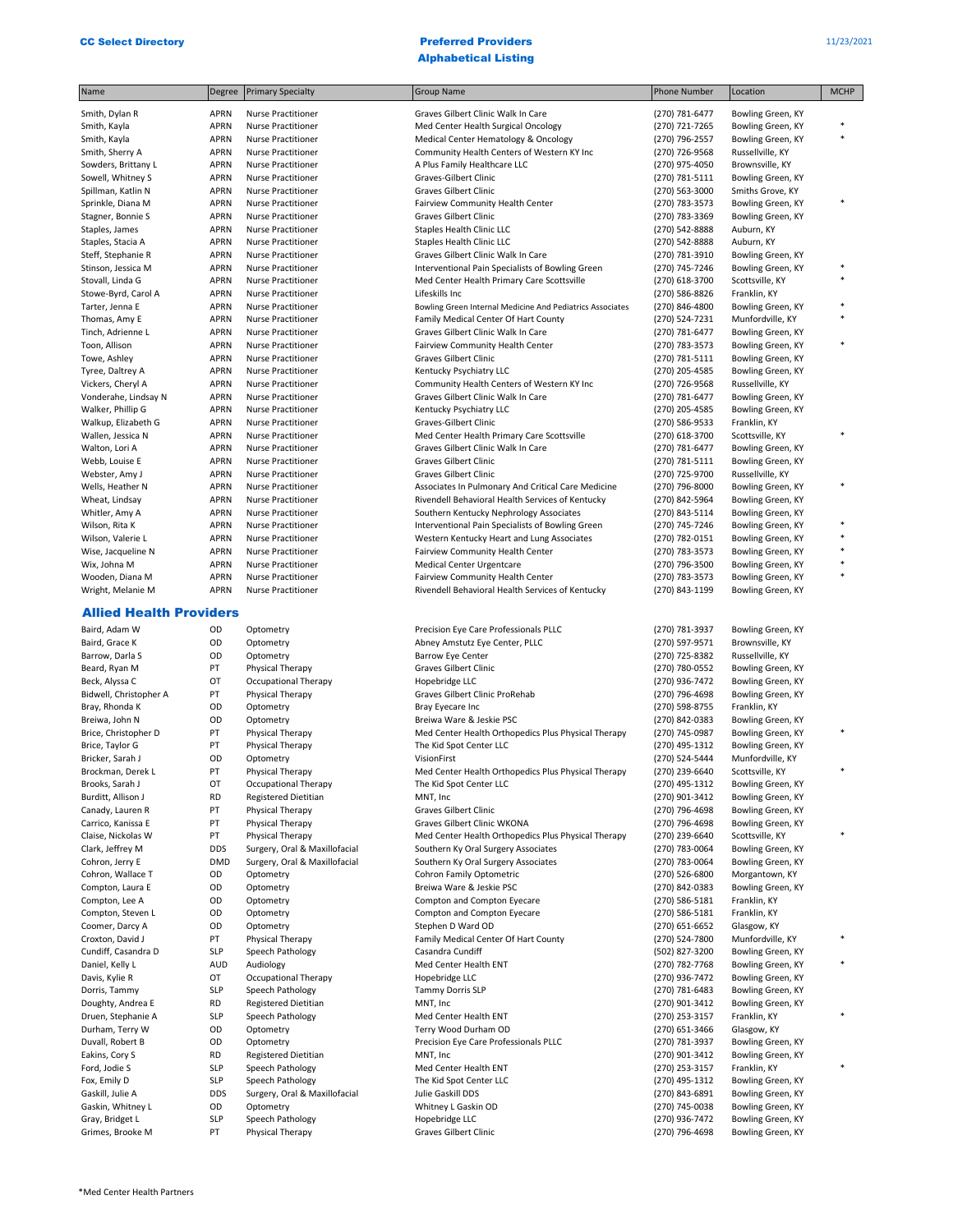| Name                                      | Degree                   | <b>Primary Specialty</b>                 | Group Name                                                          | Phone Number                     | Location                               | <b>MCHP</b> |
|-------------------------------------------|--------------------------|------------------------------------------|---------------------------------------------------------------------|----------------------------------|----------------------------------------|-------------|
| Gyger, Meryl O                            | <b>AUD</b>               | Audiology                                | Med Center Health ENT                                               | (270) 782-7768                   | Bowling Green, KY                      | *           |
| Hall, Kari B                              | <b>SLP</b>               | Speech Pathology                         | Smith Pediatric Rehab LLC                                           | (270) 537-3788                   | Munfordville, KY                       |             |
| Hatcher, Courtney A                       | <b>SLP</b>               | Speech Pathology                         | Courtney Allison Hatcher                                            | (270) 202-7007                   | Bowling Green, KY                      |             |
| Haynes, Callie T                          | <b>SLP</b>               | Speech Pathology                         | The Kid Spot Center LLC                                             | (270) 495-1312                   | Bowling Green, KY                      |             |
| Heffron, Jamison J                        | OD                       | Optometry                                | Heffron Family Eye Care PLLC                                        | (270) 629-2015                   | Glasgow, KY                            |             |
| Heltsley, Russell K                       | OD                       | Optometry                                | Med Center Health Eye Care                                          | (270) 796-3533                   | Bowling Green, KY                      |             |
| Henwood, Sarah                            | OT                       | Occupational Therapy                     | The Kid Spot Center LLC                                             | (270) 495-1312                   | Bowling Green, KY                      |             |
| Herald, Karyn J                           | PT                       | Physical Therapy                         | Graves-Gilbert Clinic                                               | (270) 780-0552                   | Bowling Green, KY                      |             |
| Higdon, Amanda                            | OD                       | Optometry                                | <b>Barrow Eye Center</b>                                            | (270) 725-8382                   | Russellville, KY                       |             |
| Hinkebein, James R                        | PT                       | Physical Therapy                         | Graves Gilbert Clinic                                               | (270) 796-4698                   | Bowling Green, KY                      | $\ast$      |
| Huddleston, Teresia<br>Hudson, Caroline A | <b>RD</b><br><b>SLP</b>  | Registered Dietitian<br>Speech Pathology | The Medical Center Weight Loss Program<br>Caroline Alexander Hudson | (270) 796-6333<br>(270) 779-7451 | Bowling Green, KY<br>Bowling Green, KY |             |
| Hudson, Cynthia D                         | PT                       | Physical Therapy                         | Graves Gilbert Clinic ProRehab                                      | (270) 796-4698                   | Bowling Green, KY                      |             |
| Hutchison, Leisa S                        | <b>SLP</b>               | Speech Pathology                         | Leisa S Hutchison-Hutchison Speech & Language Services              | (270) 792-6404                   | Bowling Green, KY                      |             |
| Jackson, Kevin R                          | OD                       | Optometry                                | Graves-Gilbert Clinic                                               | (270) 780-2494                   | Bowling Green, KY                      |             |
| Jenkins, Samantha B                       | <b>SLP</b>               | Speech Pathology                         | The Kid Spot Center LLC                                             | (270) 495-1312                   | Bowling Green, KY                      |             |
| Jeskie, John W                            | OD                       | Optometry                                | Breiwa Ware & Jeskie PSC                                            | (270) 842-0383                   | Bowling Green, KY                      |             |
| Jones, Lauren M                           | OT                       | Occupational Therapy                     | The Kid Spot Center LLC                                             | (270) 495-1312                   | Bowling Green, KY                      |             |
| Justice, Daniel                           | PT                       | Physical Therapy                         | Family Medical Center Of Hart County                                | (270) 524-7800                   | Munfordville, KY                       | *           |
| Keaveney, Maria                           | <b>RD</b>                | Registered Dietitian                     | MNT, Inc                                                            | (270) 901-3412                   | Bowling Green, KY                      |             |
| Lagermann, Steven A                       | PT                       | Physical Therapy                         | Graves Gilbert Clinic                                               | (270) 781-5111                   | Bowling Green, KY                      |             |
| Larsen, Andrea J                          | RD                       | Registered Dietitian                     | MNT, Inc                                                            | (270) 901-3412                   | Bowling Green, KY                      |             |
| Lawrence, Dawnelle M                      | <b>SLP</b>               | Speech Pathology                         | Med Center Health ENT                                               | (270) 253-3157                   | Franklin, KY                           |             |
| Lonergan, Hayley C                        | PT                       | Physical Therapy                         | <b>Graves Gilbert Clinic</b>                                        | (270) 796-4698                   | Bowling Green, KY                      |             |
| Love, Tammy H<br>MacDonald, Kaitlyn S     | OD<br>AuD                | Optometry<br>Audiology                   | Love and Warden Eye Care<br>Graves-Gilbert Clinic                   | (270) 796-6021<br>(270) 393-2745 | Bowling Green, KY<br>Bowling Green, KY |             |
| Maddox, Khiry S                           | MED                      | Applied Behavioral Analyst               | Hopebridge LLC                                                      | (270) 936-7472                   | Bowling Green, KY                      |             |
| McNeily, DeeAnn                           | OT                       | <b>Occupational Therapy</b>              | Graves Gilbert Clinic                                               | (270) 796-4698                   | Bowling Green, KY                      |             |
| Miller, Tamala R                          | <b>SLP</b>               | Speech Pathology                         | Tamala Miller                                                       | (270) 746-6457                   | Bowling Green, KY                      |             |
| Moody, Sarah                              | OT                       | Occupational Therapy                     | Sarah Moody                                                         | (270) 202-8808                   | Bowling Green, KY                      |             |
| Moore, Marina A                           | PT                       | Physical Therapy                         | Graves Gilbert Clinic                                               | (270) 796-4698                   | Bowling Green, KY                      |             |
| Moran, Kathryn H                          | PT                       | Physical Therapy                         | Med Center Health Orthopedics Plus Physical Therapy                 | (270) 526-2094                   | Morgantown, KY                         | *           |
| Mosby, Carol C                            | OT                       | <b>Occupational Therapy</b>              | Graves Gilbert Clinic ProRehab                                      | (270) 796-4698                   | Bowling Green, KY                      |             |
| Murphy, Ashley D                          | <b>SLP</b>               | Speech Pathology                         | Smith Pediatric Rehab LLC                                           | (270) 537-3788                   | Munfordville, KY                       |             |
| Newcome, Kelsey                           | OD                       | Optometry                                | Abney Amstutz Eye Center, PLLC                                      | (270) 597-9571                   | Brownsville, KY                        |             |
| Newton, Michael C                         | PT                       | Physical Therapy                         | Family Medical Center Of Hart County                                | (270) 524-7800                   | Munfordville, KY                       |             |
| Pardue, Susan                             | PT                       | Physical Therapy                         | Graves-Gilbert Clinic                                               | (270) 781-5111                   | Bowling Green, KY                      |             |
| Pierson, Kyle A                           | PT<br>PT                 | Physical Therapy                         | Graves Gilbert Clinic                                               | (270) 796-4698                   | Bowling Green, KY                      |             |
| Pillow, Linda B<br>Price, William A       | OD                       | Physical Therapy<br>Optometry            | Graves-Gilbert Clinic<br>McPeak Vision Partners PSC                 | (270) 781-5111<br>(270) 651-2181 | Bowling Green, KY<br>Glasgow, KY       |             |
| Railey, Kristie M                         | <b>SLP</b>               | Speech Pathology                         | The Kid Spot Center LLC                                             | (270) 495-1312                   | Bowling Green, KY                      |             |
| Raley, James A                            | OD                       | Optometry                                | Raley Eyecare                                                       | (270) 781-1923                   | Bowling Green, KY                      |             |
| Rilley, Chelsea D                         | PT                       | Physical Therapy                         | Med Center Health Orthopedics Plus Physical Therapy                 | (270) 726-6640                   | Russellville, KY                       | *           |
| Ritter, Leyna M                           | OT                       | Occupational Therapy                     | The Kid Spot Center LLC                                             | (270) 495-1312                   | Bowling Green, KY                      |             |
| Robertson, Megan B                        | PT                       | Physical Therapy                         | Family Medical Center Of Hart County                                | (270) 524-7800                   | Munfordville, KY                       |             |
| Roden, Leigh A                            | <b>SLP</b>               | Speech Pathology                         | Growing Minds Learning Center LLC                                   | (270) 702-4641                   | Bowling Green, KY                      |             |
| Rooney, George P                          | OD                       | Optometry                                | <b>McPeak Vision Partners PSC</b>                                   | (270) 651-2181                   | Glasgow, KY                            |             |
| Ross, Mark D                              | OD                       | Optometry                                | Mark Ross OD                                                        | (270) 237-3871                   | Scottsville, KY                        |             |
| Rowe, Kelsey J                            | <b>SLP</b>               | Speech Pathology                         | Hopebridge LLC                                                      | (270) 936-7472                   | Bowling Green, KY                      |             |
| Sanders, Olivia C                         | <b>MS</b>                | Speech Pathology                         | Smith Pediatric Rehab LLC                                           | (270) 537-3788                   | Munfordville, KY                       |             |
| Shelton, Brandie H                        | <b>SLP</b>               | Speech Pathology                         | Brandie Shelton MA CCC SLP                                          | (270) 784-6796                   | Bowling Green, KY                      |             |
| Smith, Kimberly<br>Smith, Whitney B       | <b>SLP</b><br>PT         | Speech Pathology<br>Physical Therapy     | Kimberly J Smith<br>Graves Gilbert Clinic                           | (270) 535-4347<br>(270) 780-0552 | Bowling Green, KY                      |             |
| Spears, Micah J                           | PT                       | Physical Therapy                         | Med Center Health Orthopedics Plus Physical Therapy                 | (270) 745-0987                   | Bowling Green, KY<br>Bowling Green, KY | *           |
| Stevens, Jeffrey L                        | PT                       | Physical Therapy                         | Graves-Gilbert Clinic                                               | (270) 780-0552                   | Bowling Green, KY                      |             |
| Stier, Melody R                           | PT                       | Physical Therapy                         | Graves Gilbert Clinic                                               | (270) 796-4698                   | Bowling Green, KY                      |             |
| Stivers, Casie B                          | PT                       | Physical Therapy                         | Med Center Health Orthopedics Plus Physical Therapy                 | (270) 745-0987                   | Bowling Green, KY                      |             |
| Super, Stephanie P                        | <b>SLP</b>               | Speech Pathology                         | Stephanie P Super                                                   | (270) 668-7306                   | Bowling Green, KY                      |             |
| Suthoff, Mark S                           | PT                       | Physical Therapy                         | Family Medical Center Of Hart County                                | (270) 524-7800                   | Munfordville, KY                       | *           |
| Sutton, James M                           | <b>DMD</b>               | Surgery, Oral & Maxillofacial            | Southern Ky Oral Surgery Associates                                 | (270) 783-0064                   | Bowling Green, KY                      |             |
| Swartz, Stefany A                         | RD                       | Registered Dietitian                     | MNT, Inc                                                            | (270) 901-3412                   | Bowling Green, KY                      |             |
| Sykes, Natalie R                          | PT                       | Physical Therapy                         | Graves Gilbert Clinic                                               | (270) 796-4698                   | Bowling Green, KY                      |             |
| Tucker, Joseph C                          | OD                       | Optometry                                | Breiwa Ware & Jeskie PSC                                            | (270) 842-0383                   | Bowling Green, KY                      |             |
| Upchurch, Gary W                          | OD                       | Optometry                                | Associates In Eye Care Inc                                          | (606) 387-5612                   | Albany, KY                             |             |
| Vincent, Cindy S<br>Walker, Jacob L       | <b>SLP</b><br><b>SLP</b> | Speech Pathology<br>Speech Pathology     | Cindy S Vincent, SP<br>The Kid Spot Center LLC                      | (270) 779-0622<br>(270) 495-1312 | Austin, KY<br>Bowling Green, KY        |             |
| Ward, Stephen D                           | OD                       | Optometry                                | Stephen D Ward OD                                                   | (270) 651-6652                   | Glasgow, KY                            |             |
| Warden, Trina R                           | OD                       | Optometry                                | Love and Warden Eye Care                                            | (270) 796-6021                   | Bowling Green, KY                      |             |
| Webb, Bill D                              | OD                       | Optometry                                | Dr Bill D Webb PSC                                                  | (270) 726-2434                   | Russellville, KY                       |             |
| Wells, Thad D                             | OD                       | Optometry                                | Wells Eye Center Inc                                                | (270) 726-2022                   | Russellville, KY                       |             |
| Wilkins, Justin C                         | OD                       | Optometry                                | Wilkins Eye Care                                                    | (270) 776-2020                   | Franklin, KY                           |             |
| Williams, Ryne                            | PT                       | Physical Therapy                         | Med Center Health Orthopedics Plus Physical Therapy                 | (270) 526-2094                   | Morgantown, KY                         |             |
| Williams, Shane A                         | DMD                      | Surgery, Oral & Maxillofacial            | Southern Ky Oral Surgery Associates                                 | (270) 783-0064                   | Bowling Green, KY                      |             |
| Wolf, Brandi L                            | OT                       | Occupational Therapy                     | Graves Gilbert Clinic ProRehab                                      | (270) 796-4698                   | Bowling Green, KY                      |             |
| Zint, Courtney M                          | OT                       | Occupational Therapy                     | Graves Gilbert Clinic                                               | (270) 796-4698                   | Bowling Green, KY                      |             |
| <b>Behavioral Health Providers</b>        |                          |                                          |                                                                     |                                  |                                        |             |
| Adamson, Chelsey D                        | LCSW                     | Licensed Clinical Social Worker          | Lifeskills Inc                                                      | (270) 901-5000                   | Bowling Green, KY                      |             |
| Amorim, Melynda                           | LCSW                     | Licensed Clinical Social Worker          | Alliance Counseling Associates LLC                                  | (270) 904-6567                   | Bowling Green, KY                      |             |
| Andrews, Kristen T                        | PsyD                     | Psychology                               | Interventional Pain Specialists of Bowling Green                    | (270) 282-2024                   | Bowling Green, KY                      | $\ast$      |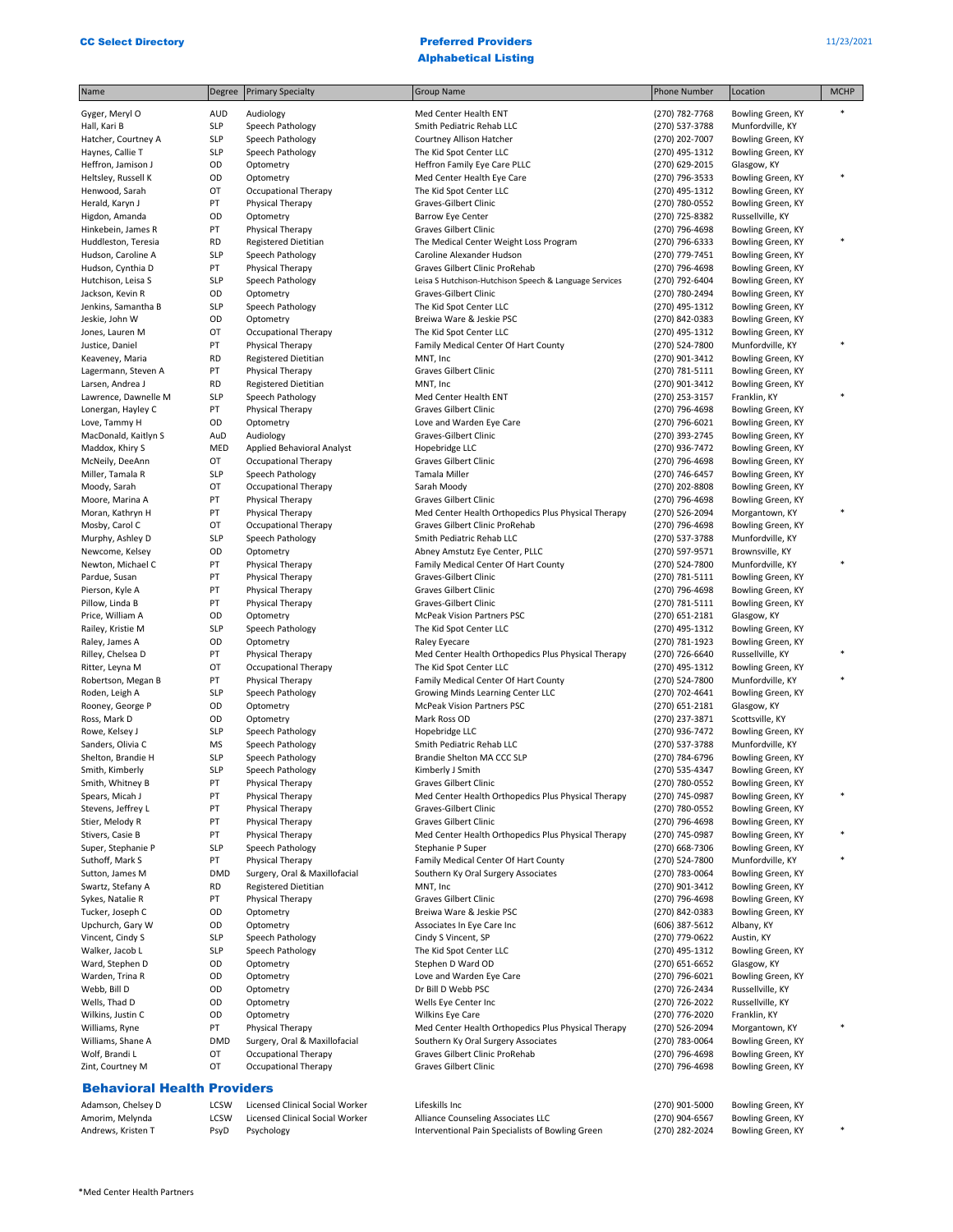| Name                                       | Degree              | <b>Primary Specialty</b>                                            | <b>Group Name</b>                                                                    | <b>Phone Number</b>              | Location                               | <b>MCHP</b> |
|--------------------------------------------|---------------------|---------------------------------------------------------------------|--------------------------------------------------------------------------------------|----------------------------------|----------------------------------------|-------------|
| Asposito, Emily M                          | <b>LPCC</b>         | Licensed Prof Clinical Counselor                                    | Lifeskills Inc                                                                       | (270) 901-5000                   | Bowling Green, KY                      |             |
| Atkinson, Janay A                          | <b>APRN</b>         | <b>Nurse Practitioner</b>                                           | Rivendell Behavioral Health Services of Kentucky                                     | (270) 842-5964                   | Bowling Green, KY                      |             |
| Baird, Amy L                               | LPP                 | Licensed Psychological Practitioner                                 | Alliance Counseling Associates LLC                                                   | (270) 904-6567                   | Bowling Green, KY                      |             |
| Ballard, Tonya N                           | LCSW                | Licensed Clinical Social Worker                                     | Lifeskills Inc                                                                       | (270) 901-5000                   | Glasgow, KY                            |             |
| Ballenger, Khrystin R                      | LMFT                | Marriage & Family Therapy                                           | Lifeskills Inc                                                                       | (270) 901-5000                   | Bowling Green, KY                      |             |
| Barker, Tracey L                           | APRN                | <b>Nurse Practitioner</b>                                           | Community Health Centers of Western KY Inc                                           | (270) 726-9568                   | Russellville, KY                       |             |
| Barnett, Susan J                           | LCSW                | Licensed Clinical Social Worker                                     | Angel Arms Counseling                                                                | (270) 904-0768                   | Bowling Green, KY                      |             |
| Barrineau, Rhonda L                        | <b>APRN</b>         | <b>Nurse Practitioner</b>                                           | Community Health Centers of Western KY Inc                                           | (270) 726-9568                   | Russellville, KY                       |             |
| Basham, April                              | LCSW                | Licensed Clinical Social Worker                                     | Alliance Counseling Associates LLC                                                   | (270) 678-4801                   | Glasgow, KY                            |             |
| Beebe, Bradford M                          | PhD                 | Psychology                                                          | Hopebridge LLC                                                                       | (270) 936-7472                   | Bowling Green, KY                      |             |
| Bell, Rozalind K                           | <b>LPCC</b>         | Licensed Prof Clinical Counselor                                    | <b>KY Steps LLC</b>                                                                  | (270) 938-1020                   | Bowling Green, KY                      |             |
| Bennett, Tonya R                           | <b>LPCC</b>         | Licensed Prof Clinical Counselor                                    | Lifeskills Inc                                                                       | (270) 651-8378                   | Glasgow, KY                            |             |
| Bertuleit, Nancy A                         | <b>LPCC</b>         | <b>Licensed Prof Clinical Counselor</b>                             | Family Works Therapy LLC<br>Jennifer Bettersworth, PLLC                              | (270) 746-6600                   | Alvaton, KY                            |             |
| Bettersworth, Jennifer L<br>Black, Laura K | LMFT<br><b>LPCC</b> | Marriage & Family Therapy<br>Licensed Prof Clinical Counselor       | Lifeskills Inc                                                                       | (270) 202-5876                   | Bowling Green, KY                      |             |
| Boamah, Daniel A                           | LCSW                | Licensed Clinical Social Worker                                     | <b>KY Steps LLC</b>                                                                  | (270) 901-5000<br>(270) 938-1020 | Bowling Green, KY<br>Bowling Green, KY |             |
| Bonner, Caleb J                            | LMFT                | Marriage & Family Therapy                                           | Caleb J Bonner LMFT, LLC                                                             | (270) 438-3191                   | Bowling Green, KY                      |             |
| Bradshaw, Geneva                           | <b>LPCC</b>         | Licensed Prof Clinical Counselor                                    | Lifeskills Inc                                                                       | (270) 901-5000                   | Bowling Green, KY                      |             |
| Brickler, Amy                              | <b>LPCC</b>         | Licensed Prof Clinical Counselor                                    | Amy Brickler                                                                         | (270) 843-1804                   | Bowling Green, KY                      |             |
| Brooks, Carl D                             | <b>LPCC</b>         | Licensed Prof Clinical Counselor                                    | Carl David Brooks, LPCC                                                              | (270) 393-0074                   | Bowling Green, KY                      |             |
| Brown, Katie S                             | LMFT                | Marriage & Family Therapy                                           | Lifeskills Inc                                                                       | (270) 842-2546                   | Bowling Green, KY                      |             |
| Brown, Patricia A                          | LCSW                | Licensed Clinical Social Worker                                     | Family Works Therapy and Consultation Services Inc                                   | (270) 746-6600                   | Alvaton, KY                            |             |
| Brown, Shawn P                             | MD                  | Psychiatry                                                          | <b>Medical Center Psychiatry</b>                                                     | (270) 843-5103                   | Bowling Green, KY                      | *           |
| Brucato, Tamara                            | LCSW                | Licensed Clinical Social Worker                                     | Lifeskills Inc                                                                       | (270) 901-5000                   | Bowling Green, KY                      |             |
| Burd, Amanda K                             | <b>LPCC</b>         | Licensed Prof Clinical Counselor                                    | Isaiah 43 Christian Counseling Service                                               | (270) 746-4357                   | Glasgow, KY                            |             |
| Burgett, Charles R                         | LMFT                | Marriage & Family Therapy                                           | Charles R Burgett LMFT                                                               | (270) 779-4271                   | Bowling Green, KY                      |             |
| Calixte, Linly E                           | <b>LPCC</b>         | Licensed Prof Clinical Counselor                                    | Alliance Counseling Associates LLC                                                   | (270) 904-6567                   | Bowling Green, KY                      |             |
| Camacho, Dylan                             | <b>LPCC</b>         | Licensed Prof Clinical Counselor                                    | Chestnut Park Professionals LLC                                                      | (270) 782-1116                   | Bowling Green, KY                      |             |
| Campbell, Billie J                         | <b>APRN</b>         | Nurse Practitioner                                                  | Lifeskills Inc                                                                       | (270) 901-5000                   | Bowling Green, KY                      |             |
| Cape, Laurie M                             | <b>LPCC</b>         | Licensed Prof Clinical Counselor                                    | Alliance Counseling Associates LLC                                                   | (270) 904-6567                   | Bowling Green, KY                      |             |
| Carr, Karen                                | <b>LPCC</b>         | Licensed Prof Clinical Counselor                                    | Family Works Therapy LLC                                                             | (270) 746-6600                   | Alvaton, KY                            |             |
| Carter, Amy                                | LCSW                | Licensed Clinical Social Worker                                     | Wilson Counseling LLC                                                                | (270) 904-1072                   | Bowling Green, KY                      |             |
| Cassetty, Casey L                          | LCSW<br><b>APRN</b> | Licensed Clinical Social Worker<br><b>Nurse Practitioner</b>        | Life Abundant Center                                                                 | (270) 746-9930<br>(270) 843-1199 | Bowling Green, KY                      |             |
| Chandler, Mindy S<br>Chani, Arvinder P     | MD                  | Psychiatry                                                          | Rivendell Behavioral Health Services of Kentucky<br><b>Medical Center Psychiatry</b> | (270) 843-5103                   | Bowling Green, KY<br>Bowling Green, KY | *           |
| Chapman, Leigh A                           | MA                  | Applied Behavioral Analyst                                          | Hopebridge LLC                                                                       | (270) 936-7472                   | Bowling Green, KY                      |             |
| Clanton-Reeves, Cathy                      | PhD                 | Psychology                                                          | Bower Starks Reeves & Associates                                                     | (270) 842-0029                   | Bowling Green, KY                      |             |
| Cook, Dana S                               | LCSW                | Licensed Clinical Social Worker                                     | Dana S Cook LCSW                                                                     | (270) 782-3583                   | Bowling Green, KY                      |             |
| Cornelius, Joy D                           | <b>APRN</b>         | <b>Nurse Practitioner</b>                                           | Onyx Regent Health and Wellness LLC                                                  | (270) 935-5234                   | Bowling Green, KY                      |             |
| Crain, Marcie N                            | LCSW                | Licensed Clinical Social Worker                                     | Alliance Counseling Associates LLC                                                   | (270) 678-4801                   | Glasgow, KY                            |             |
| Crane, Jodi M                              | <b>LPCC</b>         | Licensed Prof Clinical Counselor                                    | <b>Puckett Counseling Services LLC</b>                                               | (270) 629-6373                   | Glasgow, KY                            |             |
| Cranmer, Jessicca N                        | <b>LPCC</b>         | Licensed Prof Clinical Counselor                                    | Isaiah 43 Christian Counseling Service                                               | (502) 230-9309                   | Glasgow, KY                            |             |
| Croxton, James A                           | МA                  | Psychology                                                          | The Cognitive Refinery                                                               | (270) 266-1188                   | Bowling Green, KY                      |             |
| Curry, Sheila                              | APRN                | Nurse Practitioner                                                  | The Adanta Group                                                                     | (606) 387-7635                   | Albany, KY                             |             |
| Dabbs, Joseph W                            | <b>LCSW</b>         | Licensed Clinical Social Worker                                     | JourneyPure Kentucky Medical Group                                                   | (270) 781-3387                   | Bowling Green, KY                      |             |
| Dick, Retina A                             | <b>LPCC</b>         | Licensed Prof Clinical Counselor                                    | Retina A Dick LPCC                                                                   | (270) 904-5195                   | Bowling Green, KY                      |             |
| Duncan, Jill K                             | LCSW                | Licensed Clinical Social Worker                                     | Chestnut Park Professionals LLC                                                      | (270) 782-1116                   | Bowling Green, KY                      |             |
| Duncan, Taylor F                           | <b>LPCC</b>         | Licensed Prof Clinical Counselor                                    | Lifeskills Inc                                                                       | (270) 901-5000                   | Bowling Green, KY                      |             |
| Dunn, Lela S                               | PhD                 | Psychology                                                          | Associates in Counseling & Psychology LLC                                            | (270) 393-9833                   | Bowling Green, KY                      |             |
| Durkalski, Michele R                       | <b>LPCC</b><br>LMFT | Licensed Prof Clinical Counselor<br>Marriage & Family Therapy       | Alliance Counseling Associates LLC<br>Kim Early Counseling                           | (270) 678-4801                   | Glasgow, KY                            |             |
| Early, Kimberly G<br>Edwards, Stephanie D  | <b>LPCC</b>         | Licensed Prof Clinical Counselor                                    | Lifeskills Inc                                                                       | (270) 846-3222<br>(270) 901-5000 | Bowling Green, KY<br>Bowling Green, KY |             |
| England, Tracy L                           | <b>LCSW</b>         | Licensed Clinical Social Worker                                     | Family Options Inc                                                                   | (270) 659-0035                   | Glasgow, KY                            |             |
| Erven, Rebecca                             | <b>LPCC</b>         | Licensed Prof Clinical Counselor                                    | Rebecca Erven                                                                        | (270) 779-1735                   | Bowling Green, KY                      |             |
| Escamilla, Megan B                         | <b>LPCC</b>         | <b>Licensed Prof Clinical Counselor</b>                             | Lifeskills Inc                                                                       | (270) 901-5000                   | Glasgow, KY                            |             |
| Espey, Nicole                              | <b>LPCC</b>         | Licensed Prof Clinical Counselor                                    | Lifeskills Inc                                                                       | (270) 901-5000                   | Bowling Green, KY                      |             |
| Fane, Robert B                             | EDD                 | Psychology                                                          | Associates in Counseling & Psychology LLC                                            | (270) 393-9833                   | Bowling Green, KY                      |             |
| Freeman, Sarah E                           | <b>LPCC</b>         | Licensed Prof Clinical Counselor                                    | JourneyPure Kentucky Medical Group                                                   | (270) 781-3387                   | Bowling Green, KY                      |             |
| French, Ashley L                           | <b>LPCC</b>         | Licensed Prof Clinical Counselor                                    | JourneyPure Kentucky Medical Group                                                   | (270) 781-3387                   | Bowling Green, KY                      |             |
| Fulkerson, Kelley R                        | LCSW                | Licensed Clinical Social Worker                                     | Lifeskills Inc                                                                       | (270) 901-5000                   | Bowling Green, KY                      |             |
| Fuller, Kristina W                         | <b>LPCC</b>         | Licensed Prof Clinical Counselor                                    | <b>KW Consulting LLC</b>                                                             | (270) 791-8189                   | Bowling Green, KY                      |             |
| Gaines, Laura A                            | <b>LCSW</b>         | Licensed Clinical Social Worker                                     | Lifeskills Inc                                                                       | (270) 901-5000                   | Bowling Green, KY                      |             |
| Gamm, Catherine S                          | <b>LPCC</b>         | Licensed Prof Clinical Counselor                                    | Cathy Gamm Counseling Services LLC                                                   | (270) 904-4945                   | Bowling Green, KY                      |             |
| Garmon, Ricky                              | LCSW                | Licensed Clinical Social Worker                                     | Alliance Counseling Associates LLC                                                   | (270) 678-4801                   | Glasgow, KY                            |             |
| Garrett-Wright, Dawn M                     | APRN                | <b>Nurse Practitioner</b>                                           | <b>Medical Center Psychiatry</b>                                                     | (270) 843-5103                   | Bowling Green, KY                      | *           |
| Garrity, Karen                             | <b>LPCC</b>         | Licensed Prof Clinical Counselor                                    | Lifeskills Inc                                                                       | (270) 901-5000                   | Bowling Green, KY                      |             |
| Gatlin, Brian G                            | LMFT                | Marriage & Family Therapy                                           | Family Works Therapy LLC                                                             | (270) 746-6600                   | Alvaton, KY                            |             |
| Gibson, Georgeanna C<br>Gill, Melinda K    | <b>LPCC</b><br>LCSW | Licensed Prof Clinical Counselor<br>Licensed Clinical Social Worker | Family Works Therapy LLC<br>Melinda K Gill                                           | (270) 746-6600<br>(270) 731-0000 | Alvaton, KY<br>Russellville, KY        |             |
| Goodman, Grant W                           | LMFT                | Marriage & Family Therapy                                           | Advanced Behavioral Consultants                                                      | (270) 726-2211                   | Russellville, KY                       |             |
| Gore, Cheryl R                             | APRN                | Nurse Practitioner                                                  | Gore Behavioral Care LLC                                                             | (270) 938-5765                   | Bowling Green, KY                      |             |
| Graehler, Melissa J                        | <b>LCSW</b>         | Licensed Clinical Social Worker                                     | Family Options Inc                                                                   | (270) 526-2228                   | Morgantown, KY                         |             |
| Graham, Amy E                              | LCSW                | Licensed Clinical Social Worker                                     | Wilson Counseling LLC                                                                | (270) 904-1072                   | Bowling Green, KY                      |             |
| Grau, Joseph G                             | MD                  | Psychiatry                                                          | <b>Medical Center Psychiatry</b>                                                     | (270) 843-5103                   | Bowling Green, KY                      | *           |
| Green, Mary K                              | APRN                | Nurse Practitioner                                                  | Rivendell Behavioral Health Services of Kentucky                                     | (270) 842-5964                   | Bowling Green, KY                      |             |
| Grieve, Frederick G                        | PhD                 | Psychology                                                          | Chestnut Park Professionals LLC                                                      | (270) 782-1116                   | Bowling Green, KY                      |             |
| Griffin, Julie M                           | LCSW                | Licensed Clinical Social Worker                                     | McCoy Counseling Center                                                              | (270) 776-4343                   | Bowling Green, KY                      |             |
| Hackbarth, Cassandra E                     | <b>LPCC</b>         | Licensed Prof Clinical Counselor                                    | Lifeskills Inc                                                                       | (270) 901-5000                   | Bowling Green, KY                      |             |
| Hamlin, Jacob M                            | LMFT                | Marriage & Family Therapy                                           | Jacob M Hamlin                                                                       | (270) 681-2353                   | Bowling Green, KY                      |             |
| Hanna, Cassandra L                         | LCSW                | Licensed Clinical Social Worker                                     | The Cognitive Refinery                                                               | (270) 266-1188                   | Bowling Green, KY                      |             |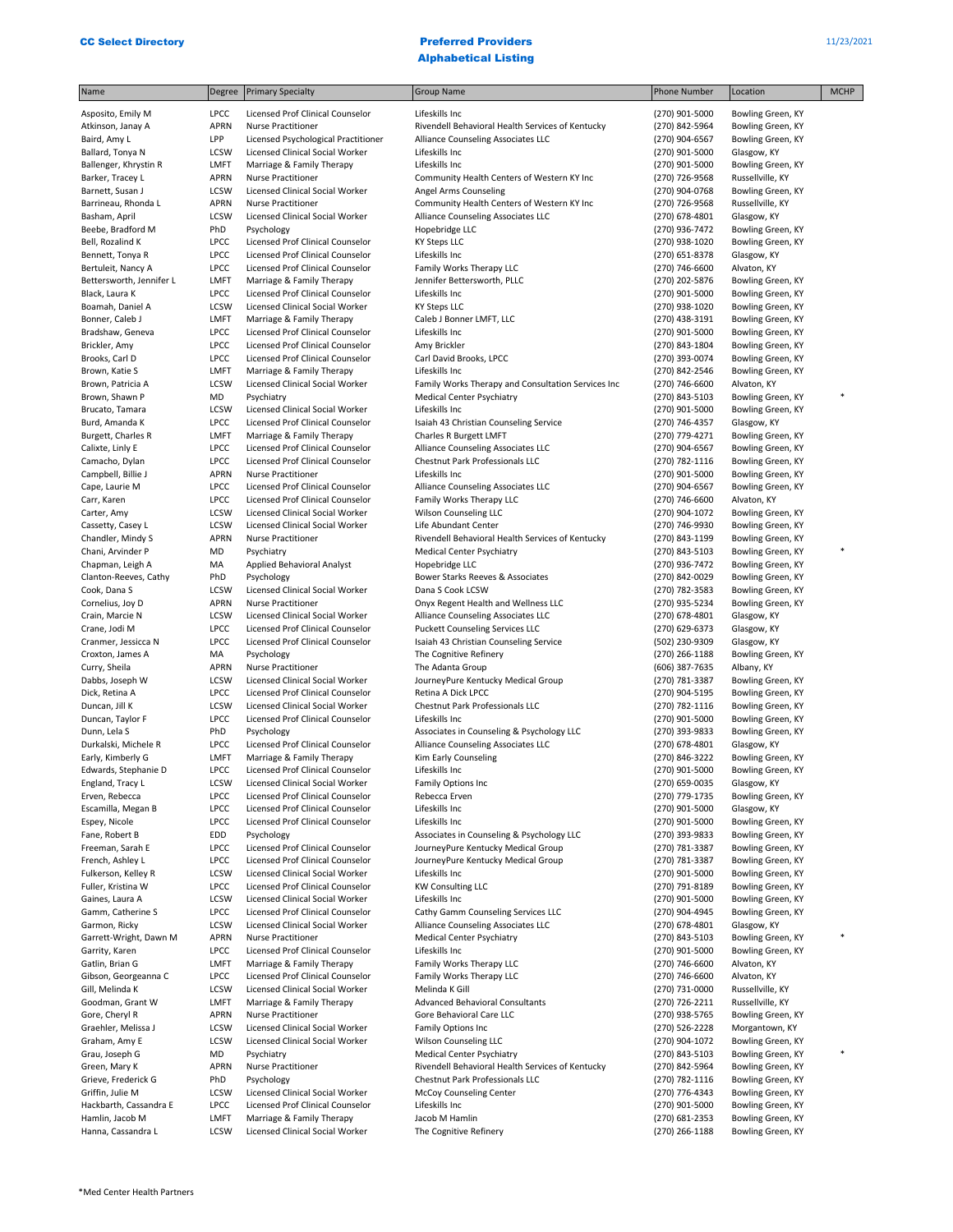| Name                                         | Degree              | <b>Primary Specialty</b>                                             | <b>Group Name</b>                                                    | <b>Phone Number</b>              | Location                               | <b>MCHP</b> |
|----------------------------------------------|---------------------|----------------------------------------------------------------------|----------------------------------------------------------------------|----------------------------------|----------------------------------------|-------------|
| Hanner, Erica E                              | <b>LPCC</b>         | Licensed Prof Clinical Counselor                                     | Lifeskills Inc                                                       | (270) 901-5000                   | Bowling Green, KY                      |             |
| Hanshaw, William J                           | LMFT                | Marriage & Family Therapy                                            | William J Hanshaw MA                                                 | (270) 782-7156                   | Bowling Green, KY                      |             |
| Harden, Megan L                              | LCSW                | Licensed Clinical Social Worker                                      | The Cognitive Refinery                                               | (270) 266-1188                   | Bowling Green, KY                      |             |
| Harper, Susan M                              | <b>LPCC</b>         | Licensed Prof Clinical Counselor                                     | Chestnut Park Professionals LLC                                      | (270) 782-1116                   | Bowling Green, KY                      |             |
| Harris, Kara M                               | <b>LPCC</b>         | <b>Licensed Prof Clinical Counselor</b>                              | <b>Family Options Inc</b>                                            | (270) 659-0035                   | Glasgow, KY                            |             |
| Hayes, Lisa                                  | LPP                 | Licensed Psychological Practitioner                                  | Lisa S Hayes LPP                                                     | (270) 842-0029                   | Bowling Green, KY                      |             |
| Heck, Erin E                                 | LMFT                | Marriage & Family Therapy                                            | Alliance Counseling Associates LLC                                   | (270) 678-4801                   | Glasgow, KY                            |             |
| Heckel, Tiffany L                            | <b>LCSW</b>         | Licensed Clinical Social Worker                                      | Lifeskills Inc                                                       | (270) 901-5000                   | Bowling Green, KY                      |             |
| Helm, Christie S<br>Herrman, Megan G         | LCSW<br>LCSW        | Licensed Clinical Social Worker<br>Licensed Clinical Social Worker   | Alliance Counseling Associates LLC<br>Lifeskills Inc                 | (270) 904-6567<br>(270) 901-5000 | Bowling Green, KY<br>Bowling Green, KY |             |
| Hockstedler, Erica A                         | LCSW                | Licensed Clinical Social Worker                                      | Family Works Therapy LLC                                             | (270) 746-6600                   | Alvaton, KY                            |             |
| Honeyman, Julie E                            | <b>LPCC</b>         | Licensed Prof Clinical Counselor                                     | The Oaks Behavioral Health PLLC                                      | (270) 861-0606                   | Glasgow, KY                            |             |
| Huff, Marci A                                | LMFT                | Marriage & Family Therapy                                            | Marci Huff LMFT                                                      | (270) 791-6893                   | Bowling Green, KY                      |             |
| Hughes, Jenna E                              | LCSW                | Licensed Clinical Social Worker                                      | Lifeskills Inc                                                       | (270) 901-5000                   | Bowling Green, KY                      |             |
| Humbert, Lori                                | LCSW                | Licensed Clinical Social Worker                                      | Wilson Counseling LLC                                                | (270) 904-1072                   | Bowling Green, KY                      |             |
| Hyatt, Mark C                                | MD<br>LCSW          | Psychiatry<br>Licensed Clinical Social Worker                        | The Adanta Group                                                     | (606) 387-7635<br>(270) 745-9945 | Albany, KY                             |             |
| Jennings, John M<br>Johnson, Jennifer M      | LCSW                | Licensed Clinical Social Worker                                      | Family Options Inc<br>Johnson Counseling LLC                         | (270) 784-0724                   | Bowling Green, KY<br>Bowling Green, KY |             |
| Johnson, Julie H                             | <b>LPCC</b>         | Licensed Prof Clinical Counselor                                     | Julie H Johnson LPCC                                                 | (270) 731-0000                   | Russellville, KY                       |             |
| Jones, Jessica R                             | <b>LPCC</b>         | Licensed Prof Clinical Counselor                                     | Mapletree Mental Wellness LLC                                        | (270) 282-2202                   | Bowling Green, KY                      |             |
| Kapley, David J                              | MD                  | Psychiatry                                                           | David J Kapley MD                                                    | (270) 793-0869                   | Bowling Green, KY                      |             |
| Karam, Alicia                                | APRN                | <b>Nurse Practitioner</b>                                            | Onyx Regent Health and Wellness LLC                                  | (270) 935-5234                   | Bowling Green, KY                      |             |
| Kates-Glass, Carolyn                         | LCSW                | Licensed Clinical Social Worker                                      | Family Works Therapy and Consultation Services Inc                   | (270) 746-6600                   | Alvaton, KY                            |             |
| Keller, Lee A                                | <b>APRN</b>         | <b>Nurse Practitioner</b>                                            | Parkview Psychiatric Services                                        | (812) 282-1888                   | Franklin, KY                           |             |
| Kimbel Bush, Laura E                         | <b>LPCC</b><br>DO   | Licensed Prof Clinical Counselor                                     | Lifeskills Inc                                                       | (270) 901-5000<br>(270) 205-4585 | Bowling Green, KY                      |             |
| Kinnaman, Max C<br>Knight, Nina R            | LMFT                | Psychiatry<br>Marriage & Family Therapy                              | Kentucky Psychiatry LLC<br>Lifeskills Inc                            | (270) 901-5000                   | Bowling Green, KY<br>Munfordville, KY  |             |
| Landers, Leisia K                            | LCSW                | Licensed Clinical Social Worker                                      | <b>KW Consulting LLC</b>                                             | (270) 904-5104                   | Bowling Green, KY                      |             |
| Larson, Stuart W                             | MD                  | Psychiatry                                                           | Lifeskills Inc                                                       | (270) 901-5000                   | Bowling Green, KY                      |             |
| Lawless, Normanda R                          | <b>LPCC</b>         | Licensed Prof Clinical Counselor                                     | The Cognitive Refinery                                               | (270) 266-1188                   | Bowling Green, KY                      |             |
| Lee, Jonathan D                              | LMFT                | Marriage & Family Therapy                                            | More To Life Counseling LLC                                          | (270) 791-5933                   | Bowling Green, KY                      |             |
| Leeper, Norman                               | MD                  | Psychiatry, Child & Adolescent                                       | Rivendell Behavioral Health Services of Kentucky                     | (270) 843-1199                   | Bowling Green, KY                      |             |
| Lemon, Cindy S                               | APRN                | <b>Nurse Practitioner</b>                                            | Rivendell Behavioral Health Services of Kentucky                     | (270) 843-1199                   | Bowling Green, KY                      |             |
| Lewis, Mackenzie L                           | <b>APRN</b><br>LMFT | <b>Nurse Practitioner</b>                                            | Onyx Regent Health and Wellness LLC                                  | (270) 935-5234                   | Bowling Green, KY                      |             |
| Lewis, Mickey L<br>Light, Sarah E            | LCSW                | Marriage & Family Therapy<br>Licensed Clinical Social Worker         | Mickey L Lewis LMFT<br>Wilson Counseling LLC                         | (270) 253-3722<br>(270) 904-1072 | Franklin, KY<br>Bowling Green, KY      |             |
| Link, Kimberly A                             | <b>APRN</b>         | <b>Nurse Practitioner</b>                                            | Medical Center Psychiatry                                            | (270) 843-5103                   | Bowling Green, KY                      | $\ast$      |
| Mahaney, Jessica L                           | LCSW                | Licensed Clinical Social Worker                                      | Jessica Mahaney Counselling                                          | (270) 792-0400                   | Bowling Green, KY                      |             |
| Marr, Johnna S                               | <b>APRN</b>         | <b>Nurse Practitioner</b>                                            | Rivendell Behavioral Health Services of Kentucky                     | (270) 843-1199                   | Bowling Green, KY                      |             |
| Martin, April L                              | LCSW                | Licensed Clinical Social Worker                                      | McMichael Behavioral Health                                          | (270) 746-9995                   | Bowling Green, KY                      |             |
| Martin, April L                              | LCSW                | Licensed Clinical Social Worker                                      | <b>April Martin LCSW</b>                                             | (270) 590-9913                   | Bowling Green, KY                      |             |
| Martin, Glenn A                              | <b>LPCC</b>         | Licensed Prof Clinical Counselor                                     | The Oaks Behavioral Health PLLC                                      | (270) 861-0606                   | Glasgow, KY                            |             |
| Martin, Janet C<br>Mason, Derrick A          | LCSW<br>LMFT        | Licensed Clinical Social Worker<br>Marriage & Family Therapy         | <b>Intervention Counseling</b><br>Alliance Counseling Associates LLC | (270) 846-0802<br>(270) 904-6567 | Bowling Green, KY<br>Bowling Green, KY |             |
| Mathews, Melissa J                           | PhD                 | Clinical Neuropsychologist                                           | Medical Center Psychiatry                                            | (270) 843-5103                   | Bowling Green, KY                      | *           |
| Mathews, Tarah J                             | <b>APRN</b>         | <b>Nurse Practitioner</b>                                            | The Oaks Behavioral Health PLLC                                      | (270) 861-0606                   | Glasgow, KY                            |             |
| Mathis, Leigh A                              | LPP                 | Licensed Psychological Practitioner                                  | Alliance Counseling Associates LLC                                   | (270) 904-6567                   | Bowling Green, KY                      |             |
| McBride, Daniel                              | PhD                 | Psychology                                                           | Midsouth Psychological Services                                      | (270) 839-0971                   | Bowling Green, KY                      |             |
| McClary, Sarah L                             | ΜS                  | Applied Behavioral Analyst                                           | Hopebridge LLC                                                       | (270) 936-7472                   | Bowling Green, KY                      |             |
| McCoy, Julie B                               | LCSW                | Licensed Clinical Social Worker                                      | <b>McCoy Counseling Center</b>                                       | (270) 599-4004                   | Bowling Green, KY                      |             |
| McLean, Candace<br>Meade, Jeffrey W          | <b>LPCC</b><br>LPCC | Licensed Prof Clinical Counselor<br>Licensed Prof Clinical Counselor | Cathy Gamm Counseling Services LLC<br>Lifeskills Inc                 | (270) 904-4945<br>(270) 901-5000 | Bowling Green, KY<br>Russellville, KY  |             |
| Meadows, Cindy M                             | LPCC                | Licensed Prof Clinical Counselor                                     | Alliance Counseling Associates LLC                                   | (270) 678-4801                   | Glasgow, KY                            |             |
| Merriss, Autumn T                            | LCSW                | Licensed Clinical Social Worker                                      | <b>KW Consulting LLC</b>                                             | (270) 791-8189                   | Bowling Green, KY                      |             |
| Miller, Julie C                              | <b>LPCC</b>         | Licensed Prof Clinical Counselor                                     | The Oaks Behavioral Health PLLC                                      | (270) 861-0606                   | Glasgow, KY                            |             |
| Morrison, Dennie L                           | <b>LPCC</b>         | Licensed Prof Clinical Counselor                                     | <b>KY Steps LLC</b>                                                  | (270) 938-1020                   | Bowling Green, KY                      |             |
| Moyers, Amy                                  | LCSW                | Licensed Clinical Social Worker                                      | Wilson Counseling LLC                                                | (270) 904-1072                   | Bowling Green, KY                      |             |
| Mudd, Louis G                                | MD                  | Psychiatry                                                           | Louis G Mudd MD                                                      | (270) 843-5037                   | Bowling Green, KY                      |             |
| Mukthyala, Suguna                            | <b>LPCC</b>         | Licensed Prof Clinical Counselor<br>Psychiatry                       | Life Practice Counseling and Yoga Therapy                            | (270) 991-9861                   | Bowling Green, KY                      |             |
| Mullick, Mrinal<br>Neagle-Fugate, Jennifer S | MD<br><b>LPCC</b>   | Licensed Prof Clinical Counselor                                     | Rivendell Behavioral Health Services of Kentucky<br>Lifeskills Inc   | (270) 843-1199<br>(270) 901-5000 | Bowling Green, KY<br>Bowling Green, KY |             |
| Noel, Christina R                            | ΜS                  | <b>Applied Behavioral Analyst</b>                                    | Growing Minds Learning Center LLC                                    | (270) 859-1536                   | Bowling Green, KY                      |             |
| Noffsinger, Phillip T                        | <b>LPCC</b>         | Licensed Prof Clinical Counselor                                     | Phillip Todd Noffsinger LPCC                                         | (615) 419-6878                   | Bowling Green, KY                      |             |
| Noffsinger, Phillip T                        | <b>LPCC</b>         | Licensed Prof Clinical Counselor                                     | Chestnut Park Professionals LLC                                      | (270) 782-1116                   | Bowling Green, KY                      |             |
| Ollery, Lauren P                             | LCSW                | Licensed Clinical Social Worker                                      | Lifeskills Inc                                                       | (270) 901-5000                   | Bowling Green, KY                      |             |
| Owen, Karol                                  | <b>LPCC</b>         | Licensed Prof Clinical Counselor                                     | Lifeskills Inc                                                       | (270) 901-5000                   | Morgantown, KY                         |             |
| Parkhurst, Sarah                             | <b>LPCC</b>         | Licensed Prof Clinical Counselor                                     | Lifeskills Inc                                                       | (270) 901-5000                   | Bowling Green, KY                      |             |
| Parks, Bret                                  | LCSW                | Licensed Clinical Social Worker                                      | Family Options Inc                                                   | (270) 526-2228                   | Morgantown, KY                         |             |
| Parr, Jennifer<br>Parra, Bibiana G           | APRN<br>LCSW        | <b>Nurse Practitioner</b><br>Licensed Clinical Social Worker         | Parkview Psychiatric Services<br>Alliance Counseling Associates LLC  | (812) 282-1888<br>(270) 904-6567 | Franklin, KY<br>Bowling Green, KY      |             |
| Pentecost, Erin L                            | LCSW                | Licensed Clinical Social Worker                                      | Lifeskills Inc                                                       | (270) 901-5000                   | Scottsville, KY                        |             |
| Peterson, Jacqueline M                       | LMFT                | Marriage & Family Therapy                                            | Jacqueline Peterson MA LMFT                                          | (270) 779-1638                   | Alvaton, KY                            |             |
| Pfohl, William F                             | PsyD                | Psychology                                                           | William Pfohl PsyD                                                   | (270) 782-7288                   | Bowling Green, KY                      |             |
| Poland, Nan                                  | <b>LPCC</b>         | Licensed Prof Clinical Counselor                                     | Nan Poland LPCC LLC                                                  | (270) 799-4057                   | Bowling Green, KY                      |             |
| Portman, Amanda M                            | <b>LCSW</b>         | Licensed Clinical Social Worker                                      | Amanda Portman, LCSW                                                 | (270) 999-1152                   | Bowling Green, KY                      |             |
| Powell, Terri J                              | LCSW                | Licensed Clinical Social Worker                                      | JourneyPure Kentucky Medical Group                                   | (270) 781-3387                   | Bowling Green, KY                      |             |
| Price, Sarah R                               | МA                  | Applied Behavioral Analyst                                           | Hopebridge LLC                                                       | (270) 936-7472                   | Bowling Green, KY                      |             |
| Pruitt, Vera G<br>Pursley, Philip C          | LMFT<br><b>LPCC</b> | Marriage & Family Therapy<br>Licensed Prof Clinical Counselor        | Vera Pruitt LMFT<br>Family Works Therapy LLC                         | (270) 784-2006<br>(270) 746-6600 | Bowling Green, KY<br>Alvaton, KY       |             |
| Qadir, Huma                                  | MD                  | Psychiatry                                                           | Kentucky Psychiatry LLC                                              | (270) 205-4585                   | Bowling Green, KY                      |             |
|                                              |                     |                                                                      |                                                                      |                                  |                                        |             |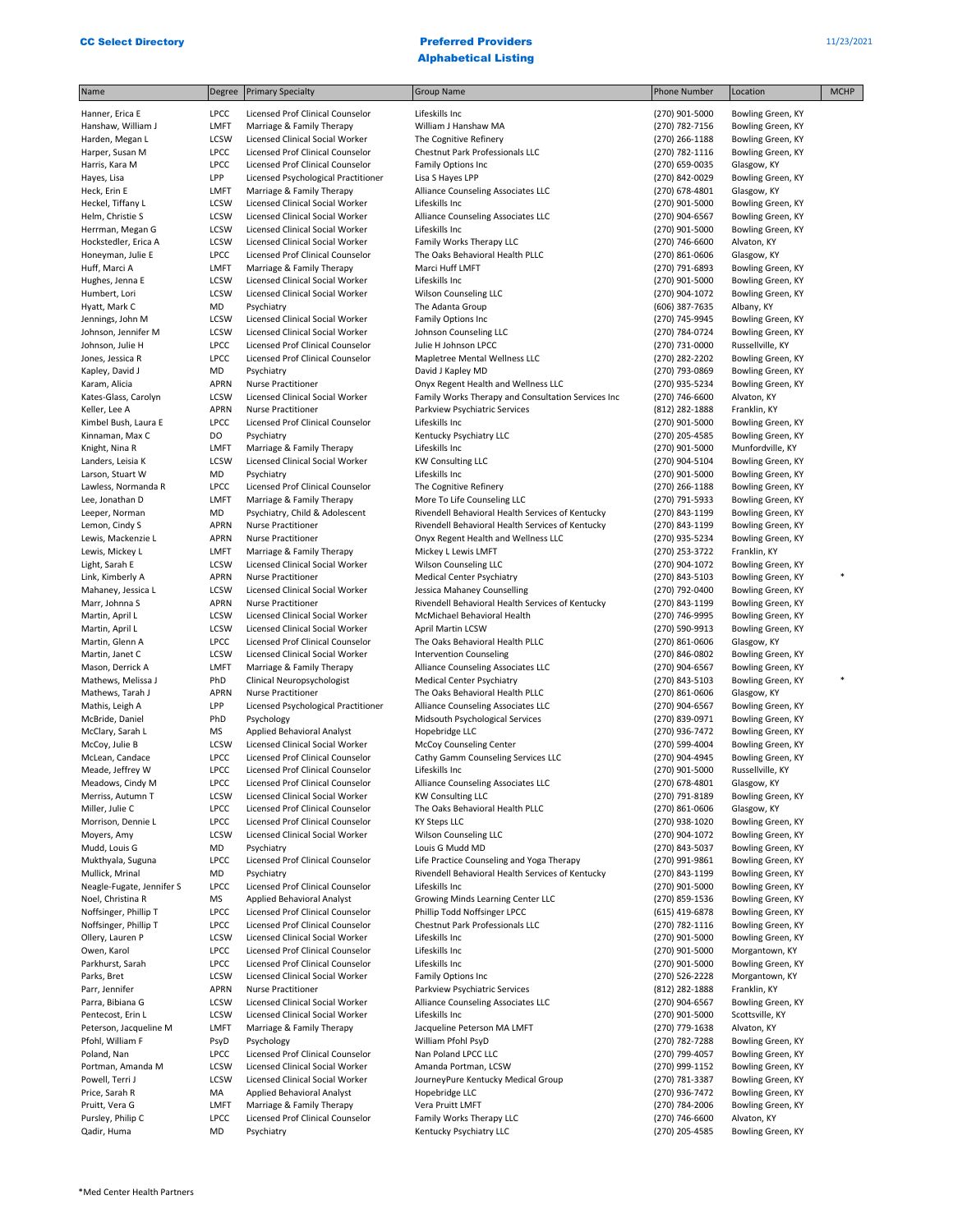| Name                               | Degree              | <b>Primary Specialty</b>                                      | <b>Group Name</b>                                                  | <b>Phone Number</b>              | Location                               | <b>MCHP</b> |
|------------------------------------|---------------------|---------------------------------------------------------------|--------------------------------------------------------------------|----------------------------------|----------------------------------------|-------------|
| Raghuvanshi, Charu                 | MD                  | Psychiatry                                                    | Rivendell Behavioral Health Services of Kentucky                   | (270) 843-1199                   | Bowling Green, KY                      |             |
| Raghuvanshi, Charu                 | MD                  | Psychiatry                                                    | <b>Medical Center Psychiatry</b>                                   | (270) 843-5103                   | Bowling Green, KY                      | $\ast$      |
| Rahim, Amber D                     | LPCC                | Licensed Prof Clinical Counselor                              | ScreenDoor Counseling LLC                                          | (270) 307-1935                   | Bowling Green, KY                      |             |
| Rice, Jeffrey S                    | <b>LCSW</b>         | Licensed Clinical Social Worker                               | Lifeskills Inc                                                     | (270) 901-5000                   | Scottsville, KY                        |             |
| Robbins, Kuwana K                  | LPCC                | Licensed Prof Clinical Counselor                              | <b>KW Consulting LLC</b>                                           | (270) 904-5104                   | Bowling Green, KY                      |             |
| Roberts, Rachel                    | <b>APRN</b>         | <b>Nurse Practitioner</b>                                     | Kentucky Psychiatry LLC                                            | (270) 205-4585                   | Bowling Green, KY                      |             |
| Roeder, Misty D                    | <b>LCSW</b>         | Licensed Clinical Social Worker                               | <b>Wilson Counseling LLC</b>                                       | (270) 904-1072                   | Bowling Green, KY                      |             |
| Roepke, Kathy M                    | LMFT                | Marriage & Family Therapy                                     | Roepke & Roepke LLC                                                | (270) 746-0283                   | Bowling Green, KY                      |             |
| Rose, Jeffrey T                    | <b>LCSW</b>         | Licensed Clinical Social Worker                               | Jeffrey T Rose                                                     | (270) 779-7395                   | Bowling Green, KY                      |             |
| Roy-Hunton, Sherry L               | <b>LPCC</b>         | Licensed Prof Clinical Counselor                              | Lifeskills Inc                                                     | (270) 901-5000                   | Bowling Green, KY                      |             |
| Ruanto, Margaret S                 | <b>LCSW</b>         | Licensed Clinical Social Worker                               | Medical Center Psychiatry                                          | (270) 843-5103                   | Bowling Green, KY                      | $\ast$      |
| Rupsch, David R                    | LCSW                | Licensed Clinical Social Worker                               | Rupsch Counseling LLC                                              | (270) 746-9679                   | Bowling Green, KY                      |             |
| Rush, Randy P                      | LMFT                | Marriage & Family Therapy                                     | The Oaks Behavioral Health PLLC                                    | (270) 861-0606                   | Glasgow, KY                            |             |
| Ryherd, Dorisa A                   | LCSW                | Licensed Clinical Social Worker                               | The Cognitive Refinery                                             | (270) 266-1188                   | Bowling Green, KY                      |             |
| Sawyer, Candice N                  | LPCC                | Licensed Prof Clinical Counselor                              | Alliance Counseling Associates LLC                                 | (270) 678-4801                   | Glasgow, KY                            |             |
| Sawyers, Spenser G                 | <b>LPCC</b>         | Licensed Prof Clinical Counselor                              | Journey Through Counseling LLC                                     | (270) 715-1178                   | Bowling Green, KY                      |             |
| Scheuer Hopper, Kathryn E          | LPCC                | Licensed Prof Clinical Counselor                              | Lifeskills Inc                                                     | (270) 901-5000                   | Bowling Green, KY                      |             |
| Schoeck, Melissa L                 | LMFT                | Marriage & Family Therapy                                     | <b>Hilltop Counseling Services</b>                                 | (270) 843-1804                   | Bowling Green, KY                      |             |
| Schultz, Megan L                   | MS                  | Applied Behavioral Analyst                                    | Hopebridge LLC                                                     | (270) 936-7472                   | Bowling Green, KY                      |             |
| Scott, David E                     | LMFT                | Marriage & Family Therapy                                     | Alliance Counseling Associates LLC                                 | (270) 904-6567                   | Bowling Green, KY                      |             |
| Shaffer Totten, Tammy J            | <b>LPCC</b>         | Licensed Prof Clinical Counselor                              | Alliance Counseling Associates LLC                                 | (270) 904-6567                   | Bowling Green, KY                      |             |
| Sheeley-Brumm, Dana L              | LCADC               | Licensed Clinical Alcohol and Drug Counselor                  | <b>SOKY Counseling LLC</b>                                         | (586) 718-9419                   | Bowling Green, KY                      |             |
| Singletary, Kellye N               | MD                  | Psychiatry                                                    | Lifeskills Inc                                                     | (270) 901-5000                   | Bowling Green, KY                      |             |
|                                    | LCSW,<br>LMFT       | <b>Licensed Clinical Social Worker</b>                        | Lifeskills Inc                                                     | (270) 901-5000                   | Bowling Green, KY                      |             |
| Sivley, John O<br>Skaggs, Andrew G | LPCC                | Licensed Prof Clinical Counselor                              | Yellow Wood Counseling LLC                                         | (270) 287-3351                   | Bowling Green, KY                      |             |
| Slaton, James K                    | LCSW                | Licensed Clinical Social Worker                               | Community Health Centers of Western KY Inc                         | (270) 726-9568                   | Russellville, KY                       |             |
| Smith, Catherine J                 | LMFT                | Marriage & Family Therapy                                     | Lifeskills Inc                                                     | (270) 726-3629                   | Russellville, KY                       |             |
| Smith-Puckett, Peggy D             | LMFT                | Marriage & Family Therapy                                     | <b>Puckett Counseling Services LLC</b>                             | (270) 629-6373                   | Glasgow, KY                            |             |
| Spurling, Kate M                   | LCSW                | Licensed Clinical Social Worker                               | <b>Medical Center Psychiatry</b>                                   | (270) 843-5103                   | Bowling Green, KY                      |             |
| Starks, Saundra H                  | <b>LCSW</b>         | Licensed Clinical Social Worker                               | Bower Starks Reeves & Associates                                   | (270) 842-0029                   | Bowling Green, KY                      |             |
| Stepp, Christopher B               | <b>LCSW</b>         | Licensed Clinical Social Worker                               | Lifeskills Inc                                                     | (270) 901-5000                   | Franklin, KY                           |             |
| Stepp, Elizabeth G                 | LMFT                | Marriage & Family Therapy                                     | Elizabeth Georganna Stepp, LMFT                                    | (270) 784-4287                   | Bowling Green, KY                      |             |
| Stevens, Benjamin J                | <b>LPCC</b>         | Licensed Prof Clinical Counselor                              | <b>Bluegrass Professional Counseling</b>                           | (270) 696-3181                   | Munfordville, KY                       |             |
| Stickle, Fred E                    | LMFT                | Marriage & Family Therapy                                     | Bowling Green Counseling Center                                    | (270) 842-2102                   | Bowling Green, KY                      |             |
| Stockton, Mary A                   | LPCC                | Licensed Prof Clinical Counselor                              | Lifeskills Inc                                                     | (270) 901-5000                   | Bowling Green, KY                      |             |
| Stone, Deanna                      | <b>LCSW</b>         | Licensed Clinical Social Worker                               | Alliance Counseling Associates LLC                                 | (270) 678-4801                   | Glasgow, KY                            |             |
| Stone, James H                     | <b>LPCC</b>         | Licensed Prof Clinical Counselor                              | Family Works Therapy LLC                                           | (270) 746-6600                   | Alvaton, KY                            |             |
| Stowe-Byrd, Carol A                | <b>APRN</b>         | Nurse Practitioner                                            | Lifeskills Inc                                                     | (270) 586-8826                   | Franklin, KY                           |             |
| Stunson, Jessica L                 | <b>LCSW</b>         | Licensed Clinical Social Worker                               | Lifeskills Inc                                                     | (270) 901-5000                   | Bowling Green, KY                      |             |
| Tibbs, Shonda E                    | LCSW                | Licensed Clinical Social Worker                               | Chestnut Park Professionals LLC                                    | (270) 782-1116                   | Bowling Green, KY                      |             |
| Tibbs, Shonda E                    | <b>LCSW</b>         | Licensed Clinical Social Worker                               | Shonda Tibbs LCSW PLLC                                             | (270) 792-0262                   | Bowling Green, KY                      |             |
| Tittle, Amanda L                   | LPCC                | Licensed Prof Clinical Counselor                              | Necco Inc                                                          | (270) 781-8112                   | Bowling Green, KY                      |             |
| Tomovic, Tatiana                   | <b>LCSW</b>         | Licensed Clinical Social Worker                               | Lifeskills Inc                                                     | (270) 901-5000                   | Bowling Green, KY                      |             |
| Toney, James                       | <b>LPCC</b>         | Licensed Prof Clinical Counselor                              | Marpe' Therapy Services                                            | (270) 901-9663                   | Bowling Green, KY                      |             |
| Townsend, Crystal N                | <b>LCSW</b>         | Licensed Clinical Social Worker                               | Family Care Counseling Center                                      | (270) 253-3722                   | Franklin, KY                           |             |
| Trabue, Dwight M                   | LMFT                | Marriage & Family Therapy                                     | Family Works Therapy LLC                                           | (270) 746-6600                   | Alvaton, KY                            |             |
| Trabue, Jan M                      | <b>LPCC</b>         | Licensed Prof Clinical Counselor                              | Family Works Therapy LLC                                           | (270) 746-6600                   | Alvaton, KY                            |             |
| Truelove, Kelli R                  | LPCC                | Licensed Prof Clinical Counselor                              | Alliance Counseling Associates LLC                                 | (270) 904-6567                   | Bowling Green, KY                      |             |
| Tunstill, Katherine A              | <b>LCSW</b>         | Licensed Clinical Social Worker                               | Necco Inc                                                          | (270) 781-8112                   | Bowling Green, KY                      |             |
| Tyger, Sherry                      | <b>LCSW</b>         | Licensed Clinical Social Worker                               | Transformative Therapy LLC                                         | (270) 843-1804                   | Bowling Green, KY                      |             |
| Tyree, Daltrey A                   | <b>APRN</b>         | <b>Nurse Practitioner</b>                                     | Kentucky Psychiatry LLC                                            | (270) 205-4585                   | Bowling Green, KY                      |             |
| Upton, Monique L                   | MD                  | Psychiatry                                                    | Lifeskills Inc                                                     | (270) 901-5000                   | Bowling Green, KY                      |             |
| Van Blaricom, Melissa D            | <b>LPCC</b>         | Licensed Prof Clinical Counselor                              | Peaceful Solutions Counseling Services                             | (270) 586-4645                   | Franklin, KY                           |             |
| VanMeter, Ginger S                 | <b>LCSW</b>         | Licensed Clinical Social Worker                               | Van Meter Counseling LLC                                           | (270) 393-9833                   | Bowling Green, KY                      |             |
| Vaughn-Mack, Stefany J             | <b>LPCC</b>         | Licensed Prof Clinical Counselor                              | Lifeskills Inc                                                     | (270) 901-5000                   | Bowling Green, KY                      |             |
| Velez, Eric S                      | LCSW                | Licensed Clinical Social Worker                               | <b>KW Consulting LLC</b>                                           | (270) 791-8189                   | Bowling Green, KY                      |             |
| Velez, Eric S                      | LCSW                | Licensed Clinical Social Worker                               | JourneyPure Kentucky Medical Group                                 | (270) 781-3387                   | Bowling Green, KY                      |             |
| Vickers, Cheryl A                  | <b>APRN</b>         | <b>Nurse Practitioner</b>                                     | Community Health Centers of Western KY Inc                         | (270) 726-9568                   | Russellville, KY                       |             |
| Wagoner, Derrick S                 | <b>LPCC</b>         | Licensed Prof Clinical Counselor                              | Alliance Counseling Associates LLC                                 | (270) 904-6567                   | Bowling Green, KY                      |             |
| Walker, Phillip G                  | <b>APRN</b>         | Nurse Practitioner                                            | Kentucky Psychiatry LLC                                            | (270) 205-4585                   | Bowling Green, KY                      |             |
| Wall, Jamie E                      | LCSW                | Licensed Clinical Social Worker                               | Life Abundant Center                                               | (270) 746-9930                   | Bowling Green, KY                      |             |
| Watson, Summer W                   | <b>LPCC</b>         | Licensed Prof Clinical Counselor                              | Heart Cry for Hope PLLC                                            | (270) 629-5090                   | Glasgow, KY                            |             |
| Webb, Charles E                    | PsyD                | Psychology                                                    | Webbs Psychological Service                                        | (270) 782-1116                   | Bowling Green, KY                      |             |
| Weeks, Morgan M                    | <b>LPCC</b>         | Licensed Prof Clinical Counselor                              | The Oaks Behavioral Health PLLC<br><b>Wilson Counseling LLC</b>    | (270) 861-0606                   | Glasgow, KY                            |             |
| Wells, Nina K                      | LCSW                | Licensed Clinical Social Worker                               |                                                                    | (270) 904-1072                   | Bowling Green, KY                      |             |
| Wells, Shelbie R                   | LCSW<br><b>APRN</b> | Licensed Clinical Social Worker                               | Lifeskills Inc<br>Rivendell Behavioral Health Services of Kentucky | (270) 901-5000<br>(270) 842-5964 | Bowling Green, KY<br>Bowling Green, KY |             |
| Wheat, Lindsay<br>White, Shawn     | <b>LPCC</b>         | <b>Nurse Practitioner</b><br>Licensed Prof Clinical Counselor | Lifeskills Inc                                                     | (270) 901-5000                   | Franklin, KY                           |             |
| Whitledge, Sarah L                 | <b>LCSW</b>         | Licensed Clinical Social Worker                               | Life Abundant Center                                               | (270) 746-9930                   | Bowling Green, KY                      |             |
| Williams, Alicia M                 | <b>LPCC</b>         | Licensed Prof Clinical Counselor                              | Family Works Therapy LLC                                           | (270) 746-6600                   | Alvaton, KY                            |             |
| Williams, Catherine K              | <b>LPCC</b>         | Licensed Prof Clinical Counselor                              | Lifeskills Inc                                                     | (270) 597-3877                   | Brownsville, KY                        |             |
| Willoughby, Kevin T                | LCSW                | Licensed Clinical Social Worker                               | Lifeskills Inc                                                     | (270) 901-5000                   | Bowling Green, KY                      |             |
| Wilson, Kimberly R                 | <b>LCSW</b>         | Licensed Clinical Social Worker                               | Wilson Counseling LLC                                              | (270) 904-1072                   | Bowling Green, KY                      |             |
| Wolfinbarger, Lisa                 | <b>LPCC</b>         | Licensed Prof Clinical Counselor                              | Lifeskills Inc                                                     | (270) 901-5000                   | Bowling Green, KY                      |             |
| Woodrow, Rebecca L                 | LCSW                | Licensed Clinical Social Worker                               | Alliance Counseling Associates LLC                                 | (270) 904-6567                   | Bowling Green, KY                      |             |
| Wortman, Holly A                   | PsyD                | Psychology                                                    | LiveWell Professionals PLLC                                        | (270) 783-8100                   | Bowling Green, KY                      |             |
| Wright, Melanie M                  | <b>APRN</b>         | <b>Nurse Practitioner</b>                                     | Rivendell Behavioral Health Services of Kentucky                   | (270) 843-1199                   | Bowling Green, KY                      |             |
| Young, Matthew C                   | LMFT                | Marriage & Family Therapy                                     | Family Works Therapy LLC                                           | (270) 746-6600                   | Alvaton, KY                            |             |
| Young, Nicole L                    | LCSW                | Licensed Clinical Social Worker                               | Journey Through Counseling LLC                                     | (270) 715-1178                   | Bowling Green, KY                      |             |
|                                    |                     |                                                               |                                                                    |                                  |                                        |             |